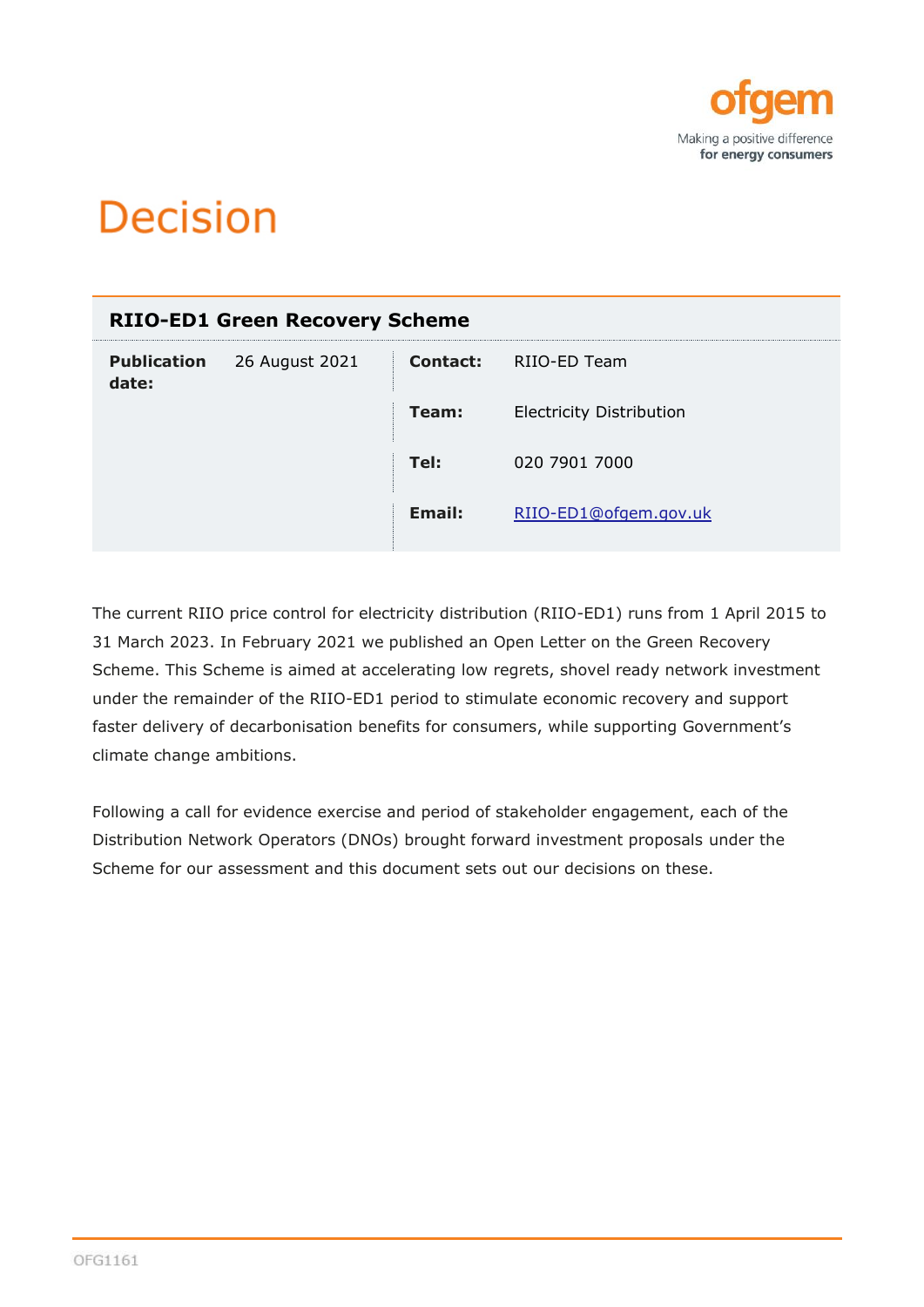© Crown copyright 2021

The text of this document may be reproduced (excluding logos) under and in accordance with the terms of the **[Open Government Licence](http://www.nationalarchives.gov.uk/doc/open-government-licence/version/3/)**.

Without prejudice to the generality of the terms of the Open Government Licence the material that is reproduced must be acknowledged as Crown copyright and the document title of this document must be specified in that acknowledgement.

Any enquiries related to the text of this publication should be sent to Ofgem at: 10 South Colonnade, Canary Wharf, London, E14 4PU. Alternatively, please call Ofgem on 0207 901 7000.

This publication is available at **[www.ofgem.gov.uk](http://www.ofgem.gov.uk/)**. Any enquiries regarding the use and re-use of this information resource should be sent to: [psi@nationalarchives.gsi.gov.uk](mailto:psi@nationalarchives.gsi.gov.uk)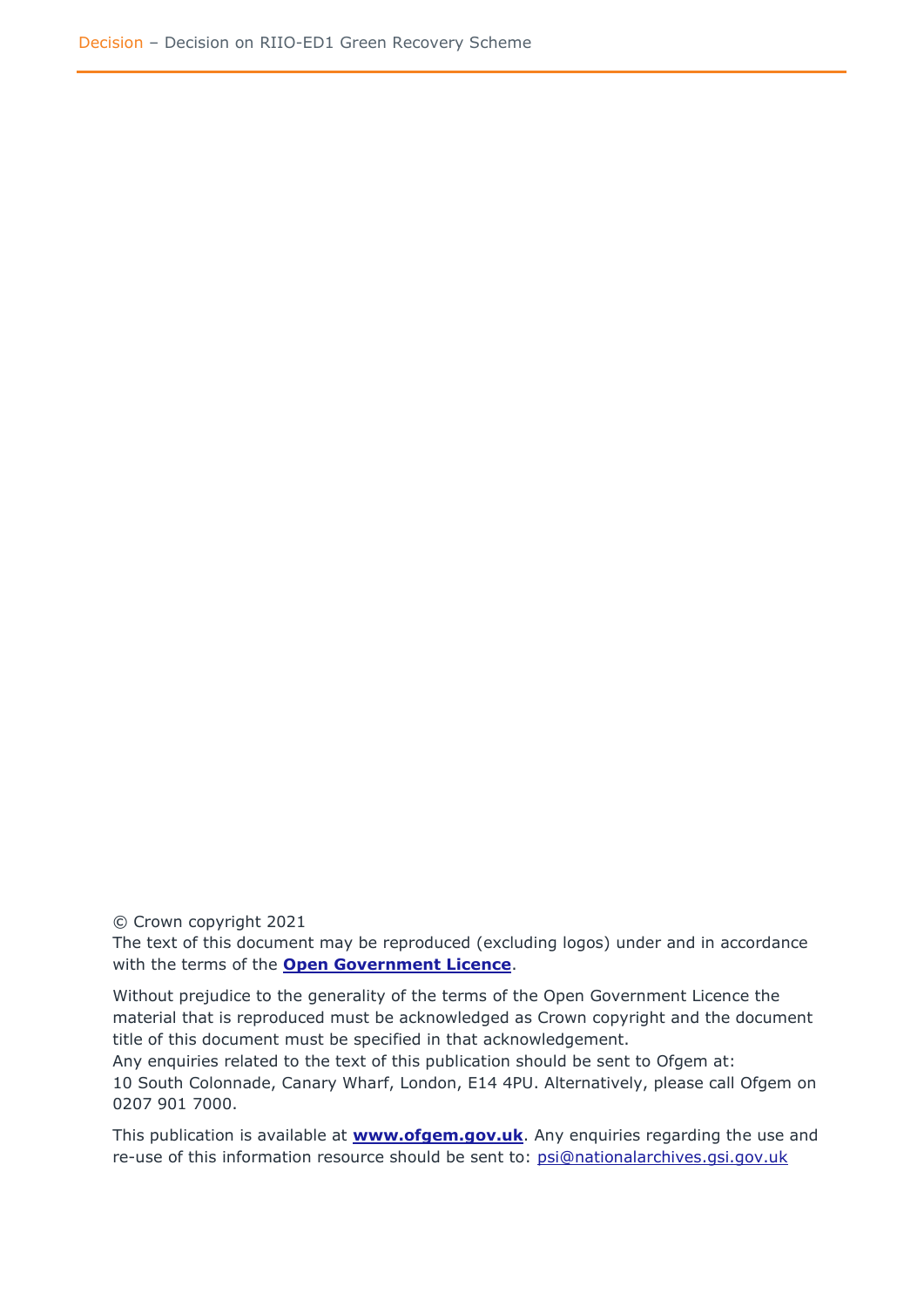# **Contents**

| 2. Regulatory treatment of Green Recovery expenditure  10 |  |
|-----------------------------------------------------------|--|
|                                                           |  |
|                                                           |  |
|                                                           |  |
|                                                           |  |
|                                                           |  |
|                                                           |  |
|                                                           |  |
|                                                           |  |
|                                                           |  |
|                                                           |  |
|                                                           |  |
|                                                           |  |
|                                                           |  |
|                                                           |  |
|                                                           |  |
|                                                           |  |
|                                                           |  |
|                                                           |  |
|                                                           |  |
|                                                           |  |
|                                                           |  |
|                                                           |  |
|                                                           |  |
|                                                           |  |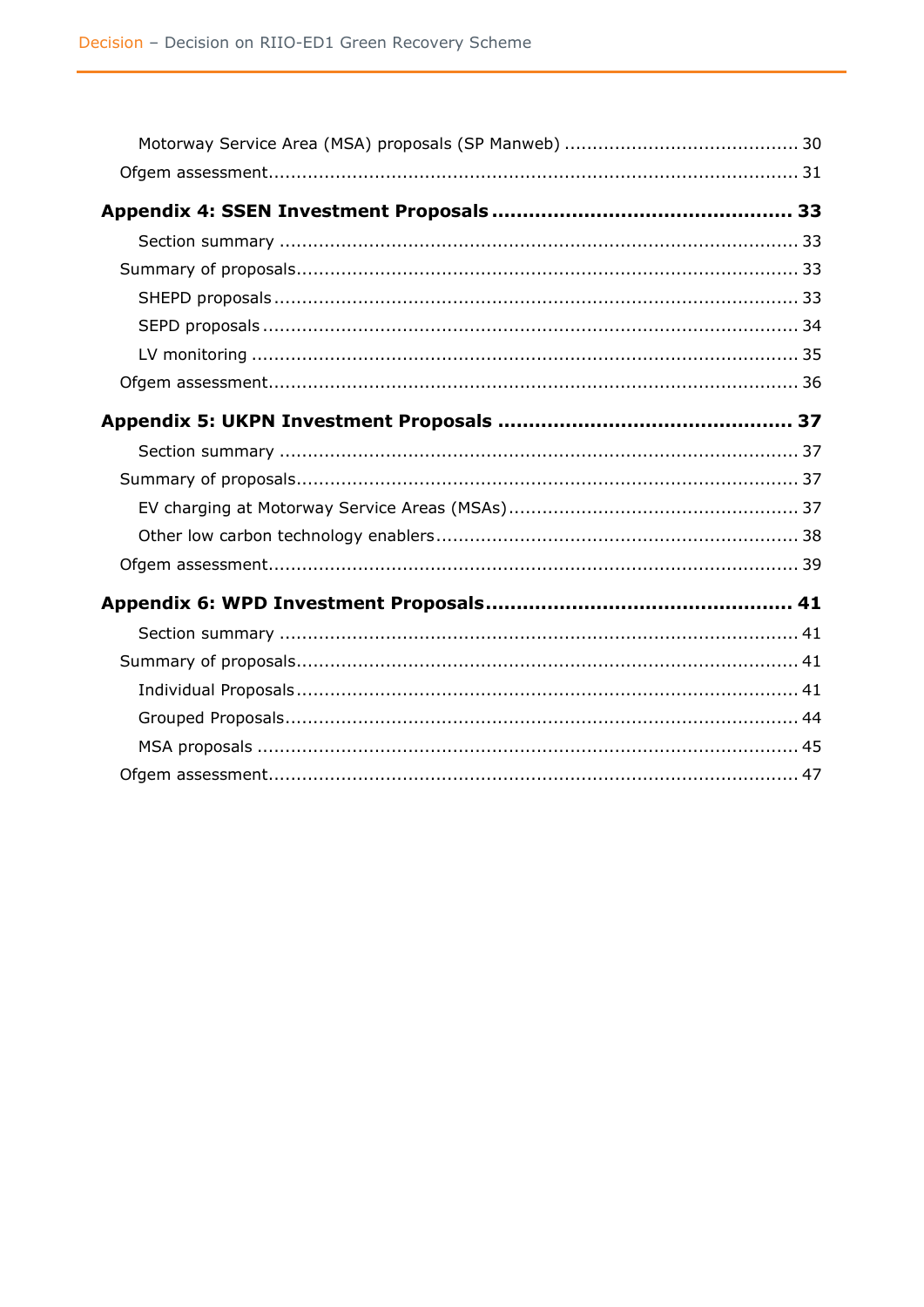# <span id="page-4-0"></span>**Executive Summary**

During 2020 Ofgem worked with the energy networks to develop a collaborative model to tackle the COVID-19 crisis. This approach ensured that the network operators were able to prioritise network reliability and security of supply and the provision of essential services to consumers, while ensuring all staff and consumers were kept safe.

Once the initial crisis phase of the pandemic had passed, Ofgem worked together with the energy network operators across the electricity and gas sectors to build on the success of this model and look at measures that could help deliver faster decarbonisation benefits to consumers while supporting a green economic recovery across the country.

This model invited the networks to work with their local customers and stakeholders to identify a range of shovel-ready Net Zero related projects that could be brought forward and delivered under the existing price control for the sector, which still has two years to run.

In response Distribution Network Operators (DNOs) have collectively submitted over 200 proposals at a total investment value of over £366m. Following an assessment process, we have decided that £301.3m of these investments can progress for delivery under the existing RIIO-ED1 price control. Of this, £126.78m would come from existing network company allowances, with £174.52m being made available through new allowances. The full list of submitted and accepted investment values by DNO is summarised in the following table.

| <b>Distribution</b>     | Number of | <b>Value of</b> | Value of      | <b>Existing or new</b> |
|-------------------------|-----------|-----------------|---------------|------------------------|
| <b>Network Operator</b> | proposals | submitted       | proposals     | allowances             |
| (DNO)                   | submitted | proposals (£m)  | accelted (Em) | (based on current      |
|                         |           |                 |               | forecasts)             |
| <b>ENWL</b>             | 11        | 20.28           | 20.28         | Existing               |
| <b>NPq</b>              | 14        | 75.1            | 53.1          | <b>New</b>             |
| <b>SPEN</b>             | 44        | 89.37           | 61.7          | <b>New</b>             |
| <b>SSEN</b>             | 12        | 40.92           | 40.92         | <b>New</b>             |
| <b>UKPN</b>             | 90        | 82.4            | 66.1          | Existing               |
| <b>WPD</b>              | 40        | 58.4            | 59.1          | Combination            |
| <b>Total</b>            | 211       | 366.47          | 301.3         | <b>Combination</b>     |

**Table 1: Green Recovery Proposals by DNO**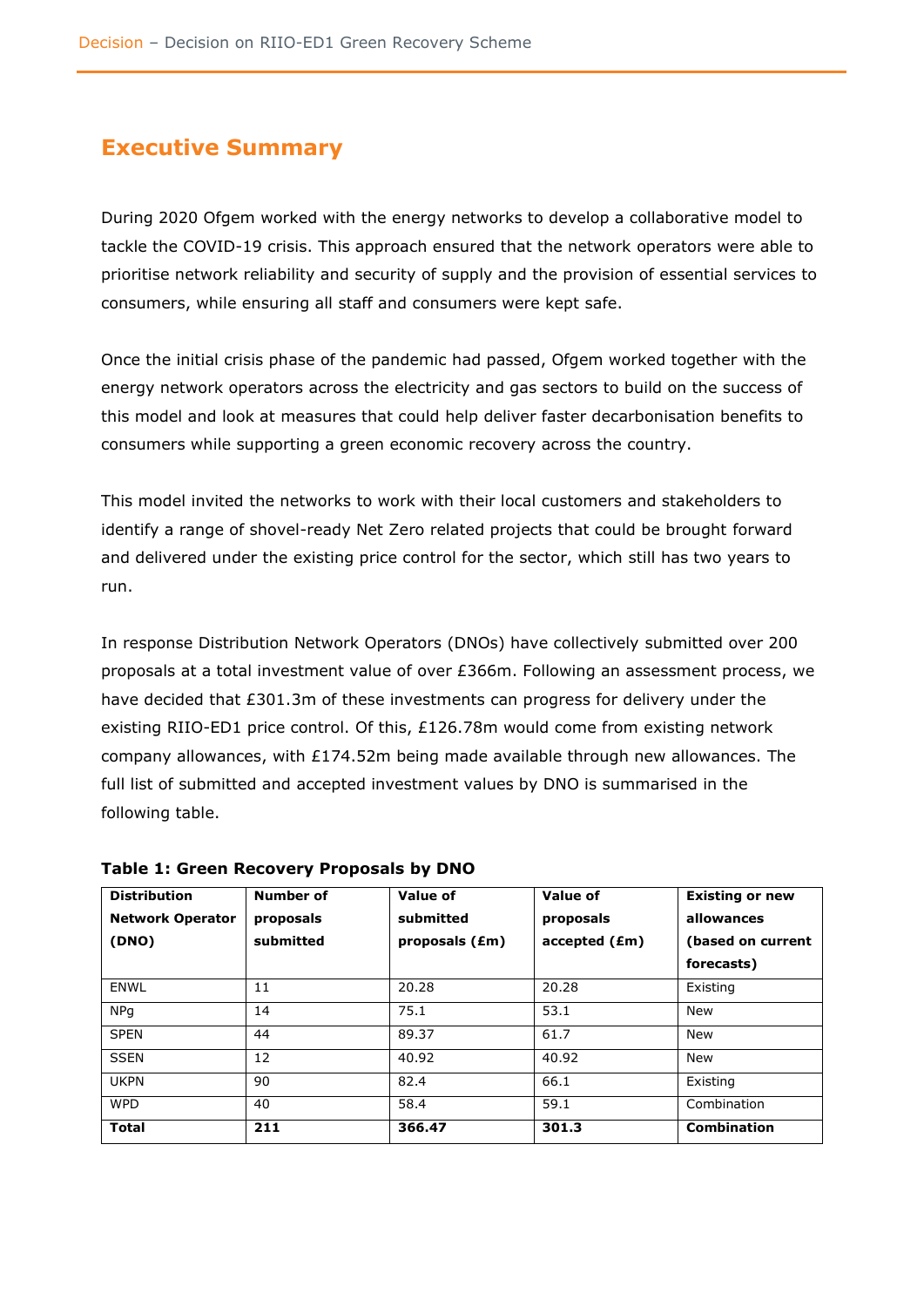A significant focus of these investments is network capacity to enable rapid charging of Electric Vehicles (EVs), including at Motorway Service Areas (MSAs) as well as other key transit and city centre hubs. Wider benefits also include capacity to support further growth in renewable generation and the decarbonisation of heat.

These decisions cover the latest phase of an ongoing Green Recovery programme. We will continue to work with the electricity distribution networks to consider additional phases of the programme, including in the context of the price control setting process for the RIIO-ED2 controls that will start on 1 April 2023.

In the recently implemented RIIO-2 price controls for the transmission and gas distribution sectors, Ofgem is providing substantial innovation and feasibility study funding to help drive the greening of these networks. We have designed these price controls to be flexible and are working closely with government and network companies to understand Net Zero investment needs and stand ready to unlock significant additional funding if needed.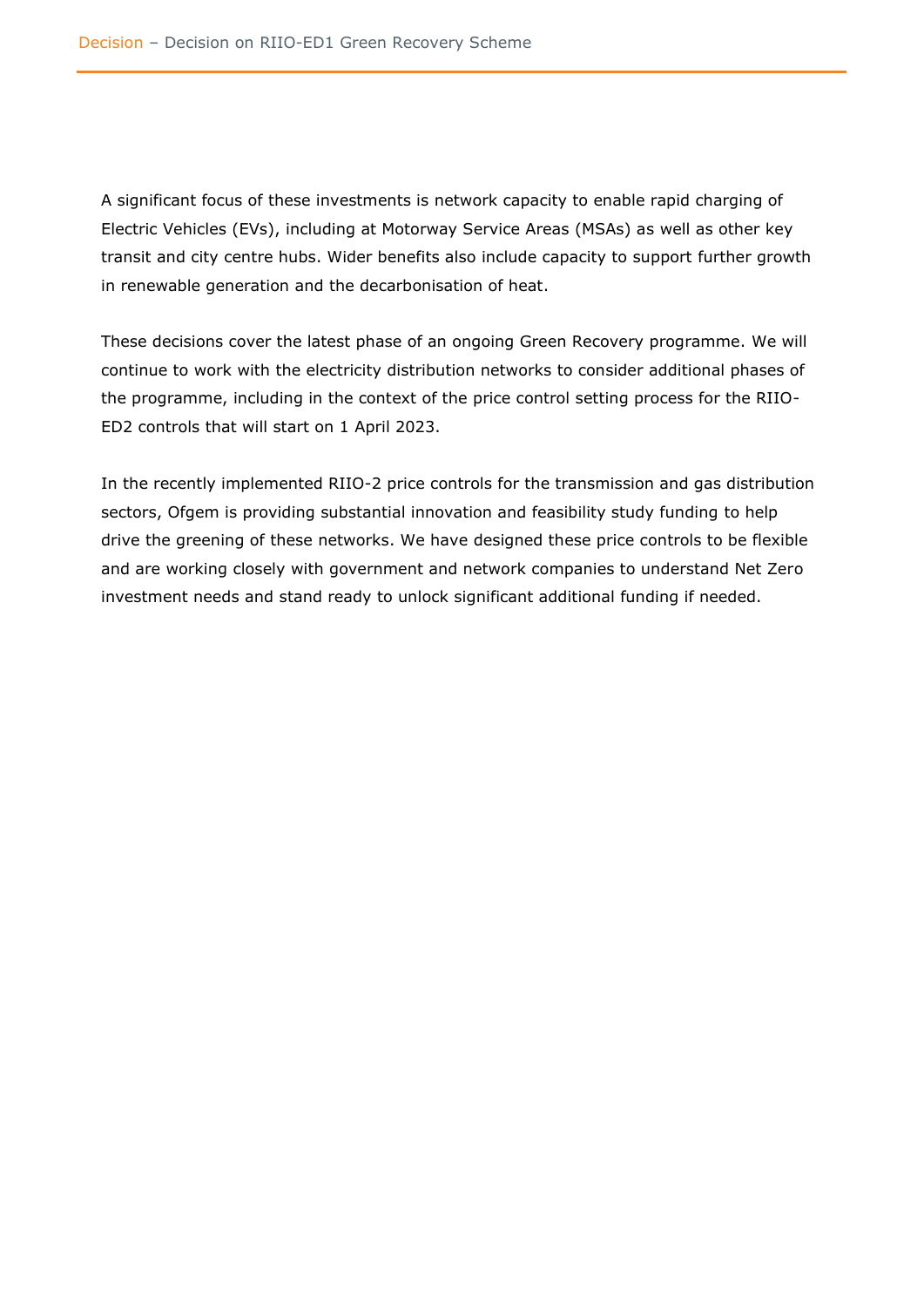# <span id="page-6-0"></span>**1. Introduction**

# <span id="page-6-1"></span>**Overview**

1.1. This document sets out our decisions on the RIIO-ED1 Green Recovery Scheme. This covers:

- the process we have followed
- our regulatory treatment of Green Recovery Scheme expenditure
- our approach to assessing the proposals submitted by the Distribution Network Operators (DNOs)
- a summary of each DNO's proposals and our assessment.

# <span id="page-6-2"></span>**Context**

1.2. In summer 2020, following the immediate response to the COVID-19 pandemic, Ofgem engaged the energy industry to consider and progress actions that could facilitate a green economic recovery while accelerating the delivery of decarbonisation benefits to energy consumers.

1.3. Significant opportunities were identified by Ofgem and the networks under an overall "Green Recovery programme", broadly split into three main phases and initial areas of focus:

- Enabling the fastest possible ramp-up of investment programs that had required to be scaled back because of COVID-19 restrictions and prevailing Government guidelines
- Accelerating planned investment programs from future years to start in 2020 to help reactivate supply chains and deliver earlier benefits to consumers
- Identifying appropriate opportunities to enable new, accelerated investment programs to support future energy user needs and help facilitate the delivery of Government climate change ambitions.

1.4. In the RIIO-ED1 price control, which runs until April 2023, the Distribution Network Operators (DNOs) have already accelerated £80m of projects to start in 2020. This brings forward planned investments from future years to support new connections as well as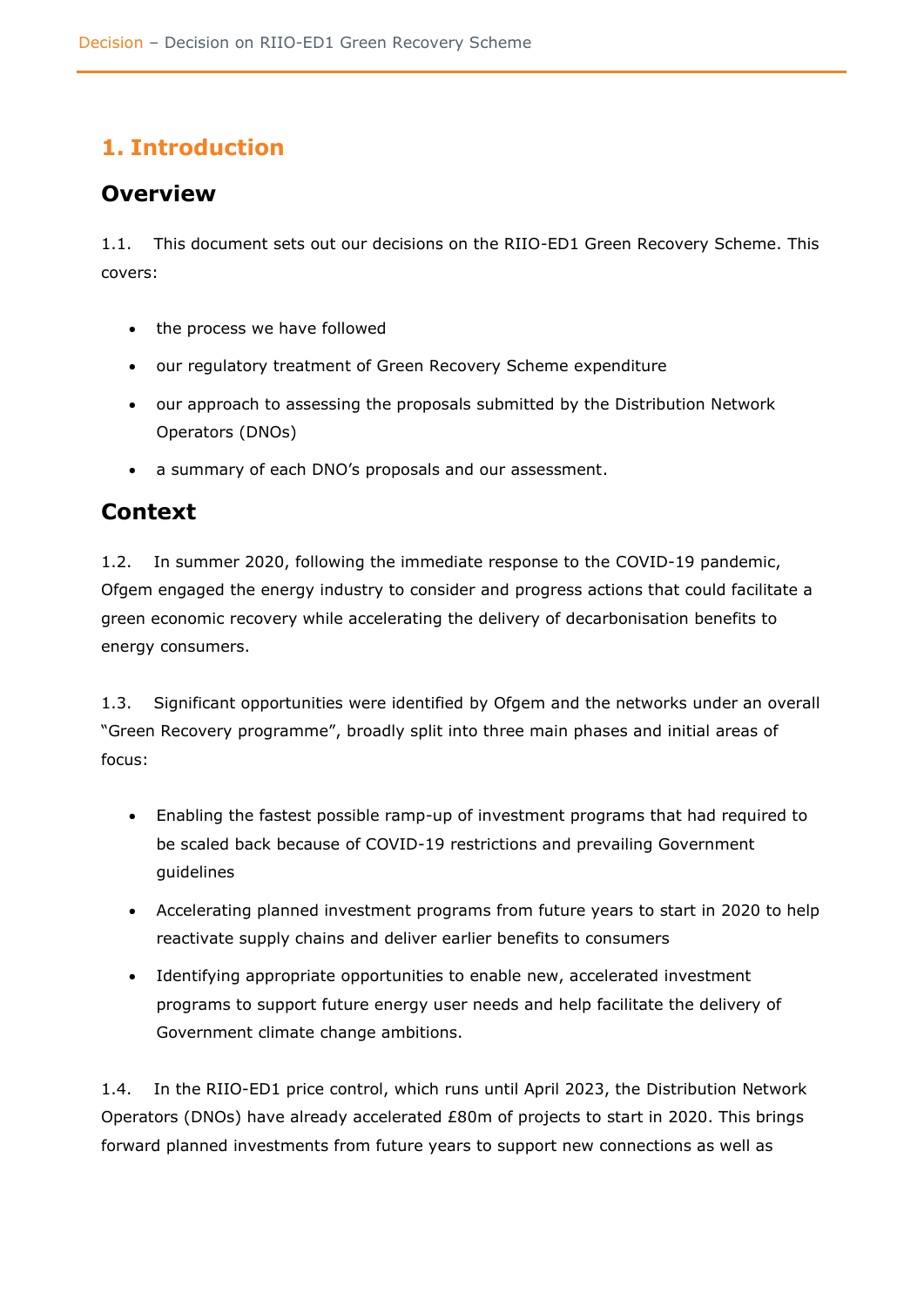preparing the grids for predicted increases in electricity demand, including from EVs and heat pumps.

1.5. In December 2020 we also confirmed our Final Determinations for the transmission and gas distribution networks and Electricity System Operator (ESO) RIIO-2 price controls, 1 which started on 1 April 2021. This confirmed a baseline funding package of up to  $E30$ bn to maintain these networks and support companies in the transition to Net Zero, including funding to connect low carbon generation across the country. In addition, these Determinations confirmed a flexible package of uncertainty mechanisms enabling £10bn or more of additional funding to allow companies to bring forward strategic network investments during the price control to help meet Net Zero.

1.6. In addition to these commitments and decisions, and in the context of recent Government statements on its climate change ambitions for the sector, we invited the energy distribution network companies (the Distribution Network Operators (DNOs)) to consider appropriate opportunities to enable new and accelerated investment through the remainder of the RIIO-ED1 price control. The objective was to support future user needs and help deliver faster progress towards Government decarbonisation targets.

1.7. Subsequently, in February 2021 we published an Open Letter<sup>2</sup> on this latest phase of this Green Recovery programme, covering the third area of focus listed above. This phase of the programme – the DNO Green Recovery Scheme - provides a significant opportunity for the electricity distribution networks to help drive changes in the energy economy and pathways to Net Zero and to maximise the opportunities that will enable a smarter and lower-cost zero-carbon future.

1.8. The Open Letter set out the detail of the main drivers behind the approach and the proposed regulatory arrangements for the DNOs to bring forward low regrets network investment under the RIIO-ED1 price control, which runs until 31 March 2023.

<sup>&</sup>lt;sup>1</sup> RIIO-2 Final Determinations for Transmission and Gas Distribution network companies and the Electricity System [Operator | Ofgem](https://www.ofgem.gov.uk/publications-and-updates/riio-2-final-determinations-transmission-and-gas-distribution-network-companies-and-electricity-system-operator)

<sup>2</sup> [Open letter on the Energy Network Association Green Recovery Scheme | Ofgem](https://www.ofgem.gov.uk/publications-and-updates/open-letter-energy-network-association-green-recovery-scheme)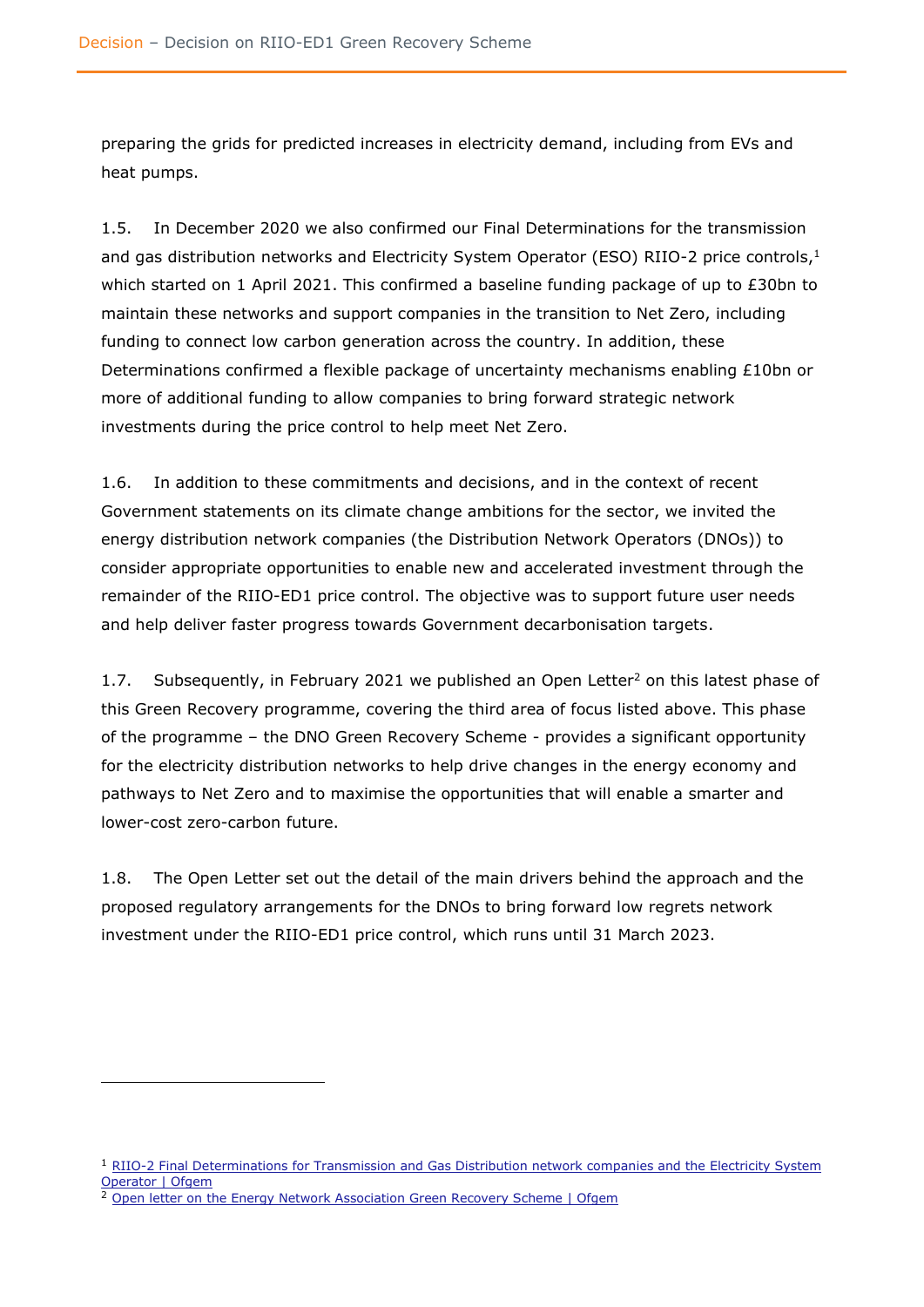1.9. The proposed regulatory arrangements include using a combination of existing DNO allowances and new funding where these are expected to be exhausted, to support faster progress towards government decarbonisation targets.

1.10. The regulatory arrangements for the DNO Green Recovery Scheme are separate to the development of the new price controls (RIIO-ED2) starting in April 2023.

# <span id="page-8-0"></span>**DNO Option Selection Process**

1.11. The publication of our Open Letter coincided with the opening of a Call for Evidence window arranged by each of the DNOs in collaboration with the Energy Networks Association (ENA). The Call for Evidence window, open from  $8<sup>th</sup>$  February to 19<sup>th</sup> March 2021, allowed the DNOs to engage with key stakeholders, including local authorities, developers and other parties, to identify locations where investments in the networks could be made quickly to support shovel-ready developments that underpin the transition to a net zero carbon emissions economy in line with Government targets.

1.12. Through the call for evidence process, the DNOs made clear that investment proposals would be prioritised based on criteria agreed by Ofgem. These criteria were:

- expected network utilisation, including how much of the additional network capacity was likely to be used in the near term, including evidence of user demand or need
- deliverability, specifically whether the proposals could be delivered in the remaining period of the RIIO-ED1 price control
- value for money, including consideration the cost of a proposal relative to the prospective utilisation (including the potential of the scheme to provide flexibility of other Distribution System Operator (DSO) services) and any wider benefits the scheme may deliver.

1.13. Following a shortlisting process undertaken against these criteria, each of the DNOs submitted a range of investment proposals for our assessment. These investments totalled £366.47m across all DNOs, of which we have accepted £301.3m.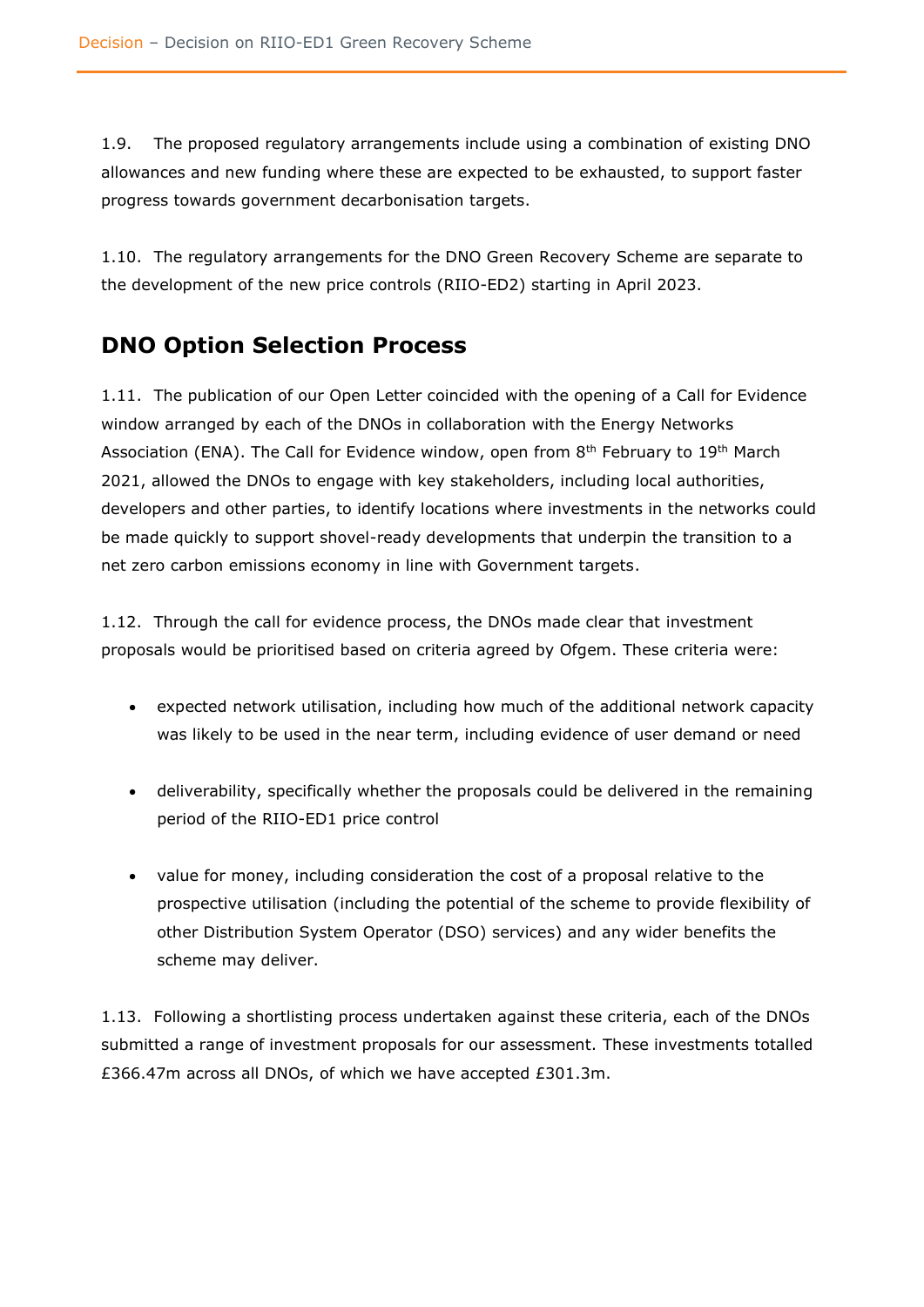# <span id="page-9-0"></span>**Next steps**

1.14. The DNOs will now work with their stakeholders to deliver the agreed investments under the remainder of the RIIO-ED1 price control period. As identified above, any new funding will be subject to a cap for relevant DNOs which is set equivalent to the agreed value for the proposals that have been approved.

1.15. To facilitate expenditure under the Green Recovery Scheme, we intend to put in place a new licence condition under the RIIO-ED1 controls. This will be subject to a statutory consultation that we intend to launch in late May 2021, which will introduce the new proposed licence condition as well as the related modifications to the Price Control Financial Instruments.

1.16. This following chapters provide detail on our regulatory treatment, a summary of these proposals submitted by the DNOs, and our decisions. Further detail on each of the DNO's programmes is provided in the appendices.

# <span id="page-9-1"></span>**Your feedback**

### <span id="page-9-2"></span>**General feedback**

1.17. We believe that decision document is at the heart of good policy development. We are keen to receive your comments about this report. We'd also like to get your answers to these questions:

- 1. Do you have any comments about the overall quality of this document?
- 2. Do you have any comments about its tone and content?
- 3. Was it easy to read and understand? Or could it have been better written?
- 4. Are its conclusions balanced?
- 5. Did it make reasoned recommendations?
- 6. Any further comments?

Please send any general feedback comments to [RIIO-ED1@ofgem.gov.uk](mailto:RIIO-ED1@ofgem.gov.uk)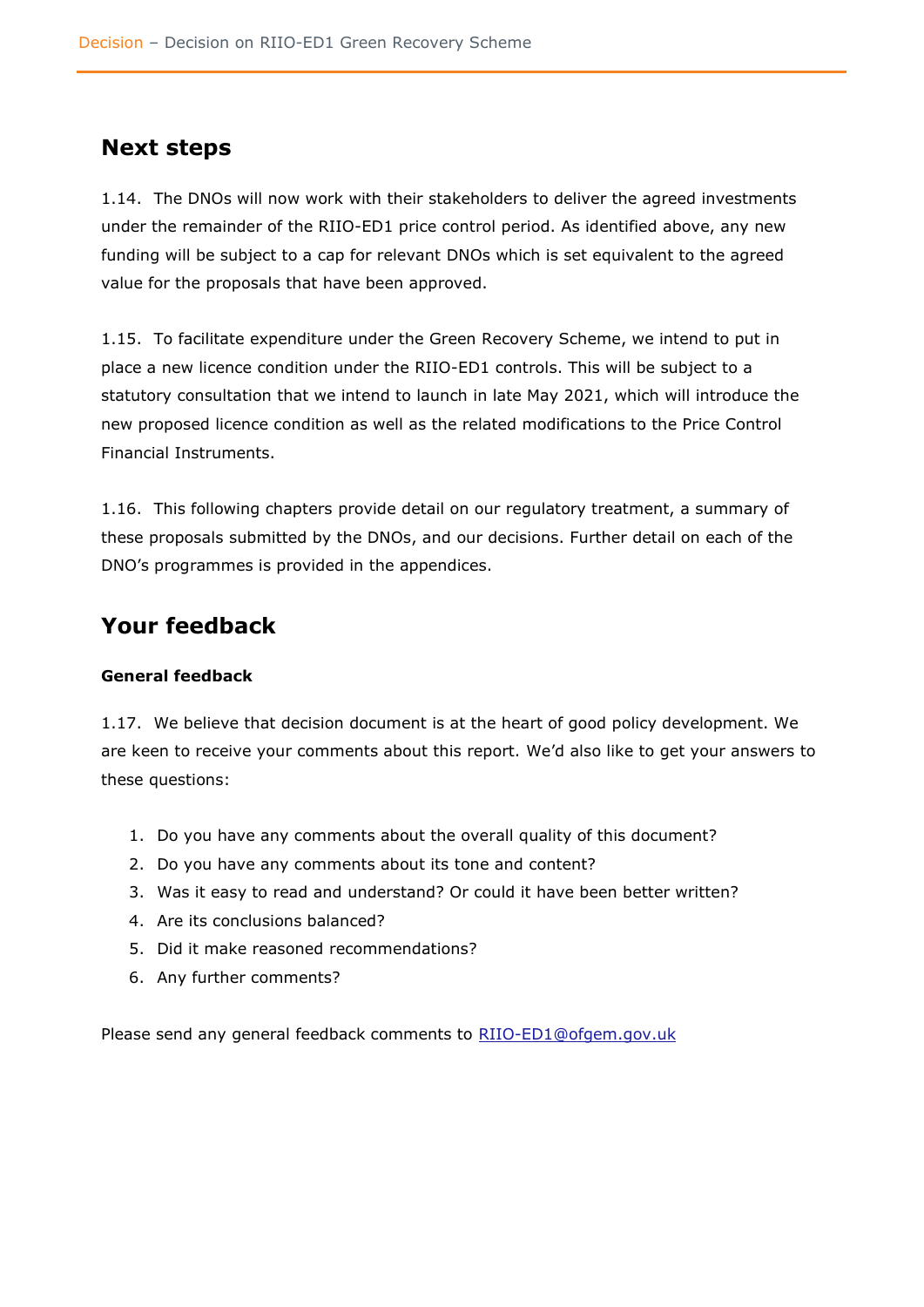# <span id="page-10-0"></span>**2. Regulatory treatment of Green Recovery expenditure**

# <span id="page-10-1"></span>**Overview**

- 2.1. In our Green Recovery Scheme Open Letter, $3$  we proposed that:
	- any expenditure incurred under the scheme will be met from existing RIIO-ED1 allowances but that where a DNO is currently forecasting to exceed their RIIO-ED1 allowances in aggregate over the full 8-year price control period to 31 March 2023 new funding will be permitted, subject to an agreed cap and separate regulatory arrangements
	- the values of those caps will be set by us following the call for evidence and consideration of commercial submissions when the DNOs notify us of their short-listed proposals. Expenditure exceeding current RIIO-ED1 forecast expenditure up to and including the cap will have the incentive rate set to zero. Any expenditure over the cap will not be subject to this funding mechanism and will therefore continue to have the incentive rate applied under normal RIIO-ED1 provisions
	- all proposals must be in line with the agreed principles and criteria, which also provide an obligation on the DNOs to not discriminate between any persons or classes of persons
	- actual expenditure incurred will be compensated in line with the agreed funding mechanism if the ex-ante agreement on the scope of liable expenditure and efficiency is followed.

2.2. All costs (including any indirect costs) incurred in respect of the approved investments flow through the funding mechanism and count towards the cap.

2.3. Ofgem will review progress against delivery through updates to the RIIO-ED1 price control reporting arrangements (Regulatory Reporting Packs (RRPs)). Regarding any expenditure incurred, networks must continue to comply with the conditions of their

<sup>&</sup>lt;sup>3</sup> [https://www.ofgem.gov.uk/system/files/docs/2021/02/ena\\_green\\_recovery\\_scheme\\_open\\_letter\\_feb\\_21.pdf](https://www.ofgem.gov.uk/system/files/docs/2021/02/ena_green_recovery_scheme_open_letter_feb_21.pdf)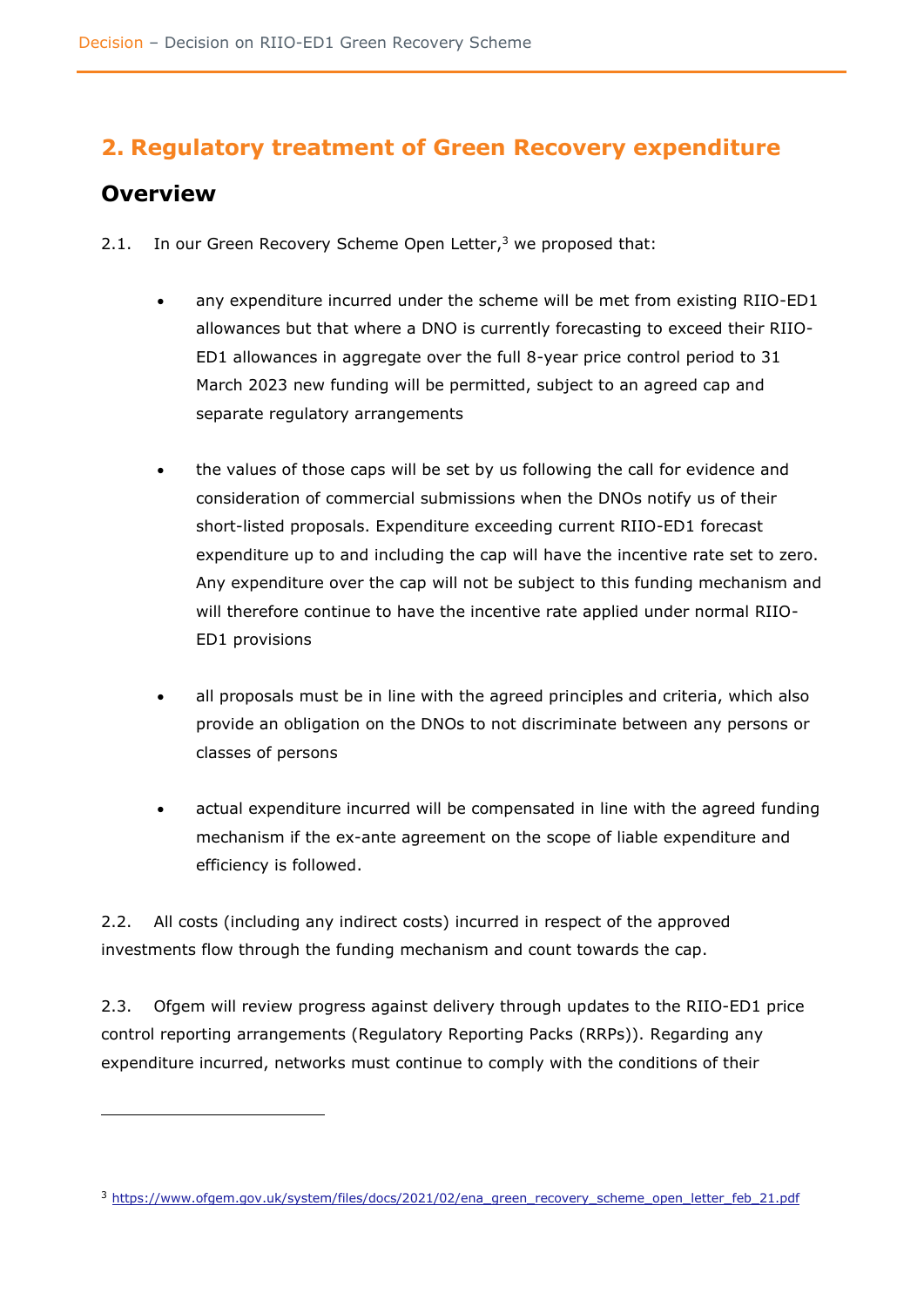licences, including the conditions that relate to the RIIO-ED1 price control. Networks must also comply with all wider regulatory and statutory obligations. Any costs that we consider to be non-compliant with the scope for the agreed proposals would be treated as if they did not flow through the approved funding mechanism and did not count towards the cap.

### <span id="page-11-0"></span>**Stakeholder responses**

2.4. The Open Letter invited stakeholders to provide comments on the proposed regulatory treatment. Responses were received from Citizens Advice and Centrica.

2.5. Citizens Advice welcomed the objectives of the Scheme and the commitment to accelerating investment that could maximise consumer benefits and enable a smarter and lower-cost zero-carbon future. They also said that the proposed treatment (whereby only actual expenditure incurred will be funded) should negate risks relating to companies being able to retain underspends.

2.6. Regarding the principles set out in the Open Letter, Citizens Advice recommended that Ofgem fully reflect the availability of alternatives to network reinforcement (eg. flexibility services, promotion of energy efficiency) in line with the approach being undertaken for the RIIO-ED2 price control Business Plan assessment. Citizens Advice also recommended further stakeholder engagement beyond the ENA and DNO led Call for Evidence process to confirm that the proposed investments are low regrets.

2.7. Centrica welcomed the Scheme being developed and the networks being encouraged to bring forward targeted measures to deliver earlier benefits to consumers while supporting progress to net zero targets. They said that the proposed regulatory treatment "*relieves companies of bearing some expenditure risk and transfers that risk entirely to consumers*" and that "*an unintended consequence of this proposal is that it could reduce the incentive on companies to be efficient that would otherwise apply during the RIIO-ED2 price control or outside the Scheme during the RIIO-ED1 price control*". They recommended that we use a "price control deliverable" approach, as has been put in place in the RIIO-GD2 and T2 price controls. They say this will enable companies to be better held accountable for delivery.

2.8. Centrica encouraged Ofgem to ensure long-term value to consumers by ensuring any assessment of benefits included the cost of financing and the value provided by flexibility alternatives, ensuring that a robust efficiency assessment of any proposals is undertaken, ensuring the DNOs do not use any new funding provided to meet RIIO-ED1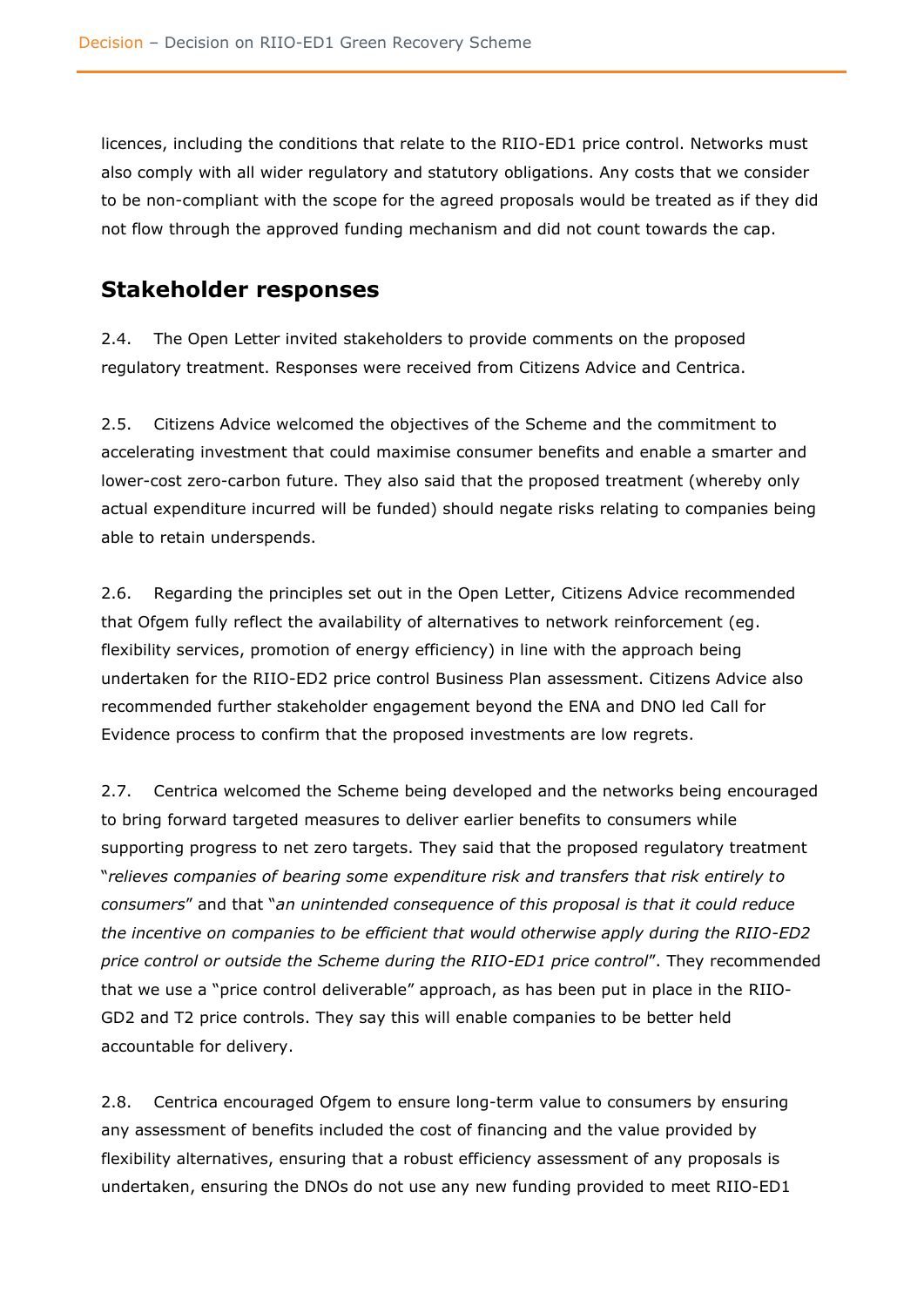obligations, and by addressing any risk of distortion or benchmarking for the RIIO-ED2 price control setting process.

### <span id="page-12-0"></span>**Our assessment**

2.9. A key objective of the Scheme was to enable the fastest possible ramp-up of relevant expenditure and to enable low-regret, Net Zero related investment to be accelerated to support a green recovery. We are content that most of the proposals the DNOs have submitted through the Scheme, as well as the processes they have applied to identify appropriate proposals, will help to facilitate that objective.

2.10. The DNOs have each engaged in an open call for evidence process with their local stakeholders. This process, applied broadly consistently across each of the DNOs, allowed a long list of potential investment options to be prioritised based on key criteria including value for money for consumers, deliverability over the remaining RIIO-ED1 period and expected near-term asset utilisation.

2.11. We have scrutinised the proposals submitted and have not allowed those where we have concerns over value for money, risk or deliverability to proceed under the Green Recovery Scheme. We also note that in many instances, expenditure will be met from existing RIIO-ED1 allowances given the DNOs current and projected financial performance (ie. they are currently forecasting to underspend against their allowances). Accordingly, formal approval from Ofgem is not strictly required. Where new allowances were required, we have interrogated the extent to which options, including flexibility alternatives, had been considered and the efficiency of costs for the proposed solution.

2.12. In our view, the arrangement that was proposed in the Open Letter is the most appropriate method for funding Green Recovery expenditure. It will ensure that additional funding is only made available where existing RIIO-ED1 allowances are expected to be spent in full. Though the disapplication of the totex incentive mechanism (TIM) means that those DNOs that are currently forecasting to spend their allowances in full will not bear any share of the Green Recovery costs (and these will instead be funded by customers), DNOs will still need to ensure that expenditure does not exceed the allowed cap and therefore an incentive to deliver work efficiently remains. The TIM will continue to apply to any expenditure above this level.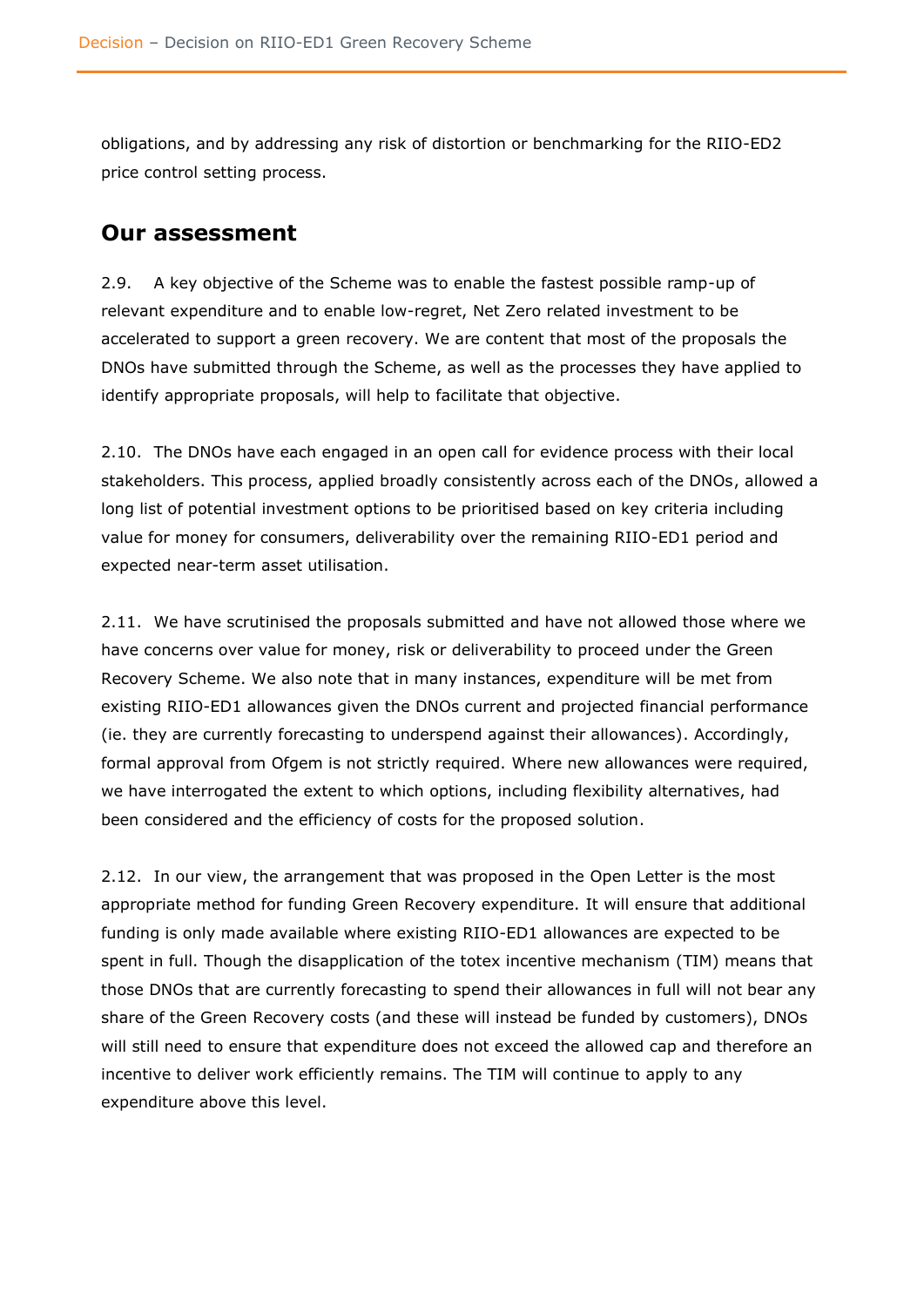2.13. In this context, we are satisfied that we have followed an appropriate process that balances the need to enable DNOs to begin work on accepted Green Recovery proposals as soon as possible and the need to ensure that only appropriate expenditure is allowed.

2.14. We will work with the DNOs to agree reporting arrangements which clearly identify Green Recovery expenditure for the remainder of the RIIO-ED1 price control period and help to avoid any distortion of the price control setting process for RIIO-ED2.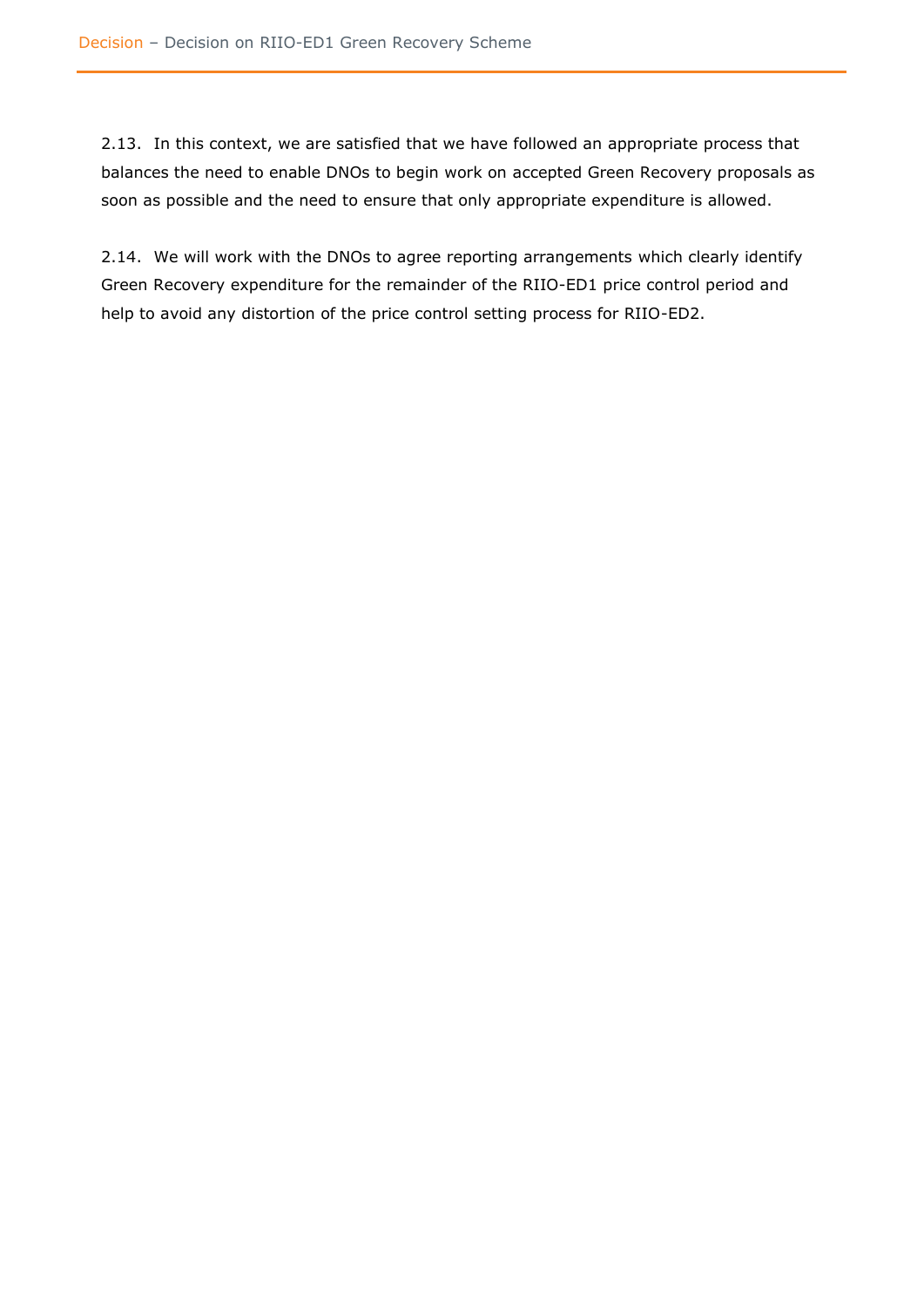# <span id="page-14-0"></span>**3. Our approach to assessing the DNO proposals**

# <span id="page-14-1"></span>**Summary**

3.1. In total, the DNOs submitted 210 proposals for assessment, with a total investment value of £366.47m. Following our assessment process, the number of proposals accepted for delivery is 205 (including proposals accepted but scope reduced). The total estimated investment value of the accepted proposals is £301.3m, with £126.78m coming from existing network company allowances, and £174.52m being made available through new allowances.

3.2. The value of new allowances awarded is equivalent to 0.7% of total network company allowances over the 8-year RIIO-ED1 period.

3.3. The full list of submitted and accepted proposals and corresponding investment values by DNO is summarised in the following table.

| <b>Distribution</b><br><b>Network</b> | Number of | Value of<br>submitted | Number of | Value of      | <b>Existing or new</b><br>allowances |
|---------------------------------------|-----------|-----------------------|-----------|---------------|--------------------------------------|
|                                       | proposals |                       | proposals | proposals     |                                      |
| <b>Operator</b>                       | submitted | proposals             | accepted  | accelted (Em) | (based on                            |
| (DNO)                                 |           | $(\text{Em})$         |           |               | current                              |
|                                       |           |                       |           |               | forecasts)                           |
| <b>ENWL</b>                           | 11        | 20.28                 | 11        | 20.28         | Existing                             |
| <b>NPq</b>                            | 14        | 75.1                  | 14        | 53.1          | <b>New</b>                           |
| <b>SPEN</b>                           | 44        | 89.37                 | 40        | 61.7          | <b>New</b>                           |
| <b>SSEN</b>                           | 12        | 40.92                 | 12        | 40.92         | <b>New</b>                           |
| <b>UKPN</b>                           | 90        | 82.4                  | 88        | 66.1          | Existing                             |
| <b>WPD</b>                            | 40        | 58.4                  | 40        | 59.1          | Combined                             |
| <b>Total</b>                          | 211       | 366.47                | 205       | 301.3         | 42% existing                         |
|                                       |           |                       |           |               | allowances,                          |
|                                       |           |                       |           |               | 58% new.                             |

**Table 2: Summary of Green Recovery Decisions by DNO**

# <span id="page-14-2"></span>**Approach to assessment**

### **Engineering justification**

3.4. As part of their Green Recovery Scheme submissions, network companies were required to complete a common template which set out the need, options, scope, costs and benefits for projects or aggregated investment programmes.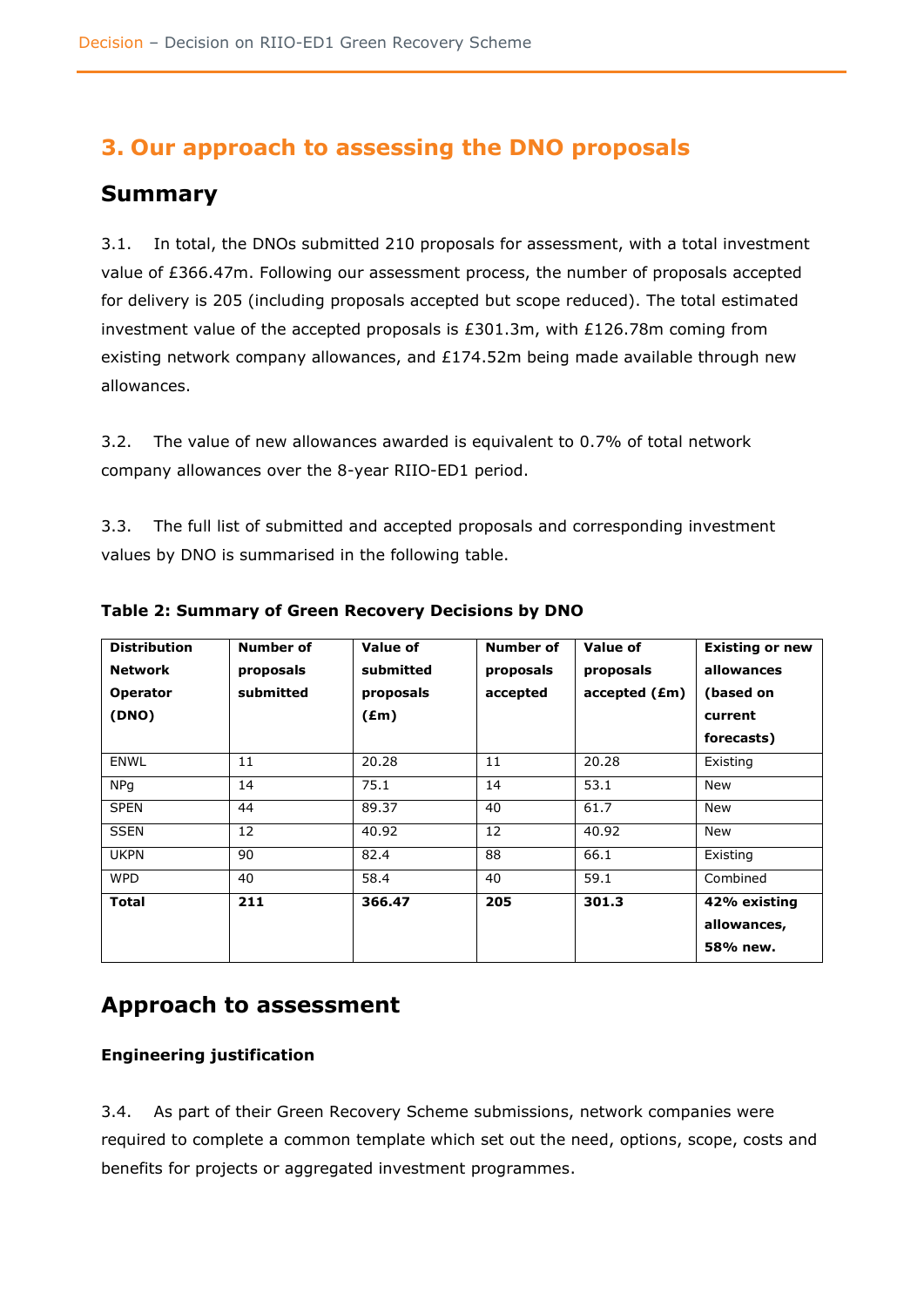3.5. In assessing the proposals, we considered the needs case for the investment. This is demonstrated by the provision of an explanatory narrative, including the rationale for investments, supporting data (including system loading and constraints details) and the support from stakeholders.

3.6. We reviewed the options development process and the efficiency of engineering solutions to determine if a chosen/preferred option is a proportionate solution to the identified needs case. This included an assessment to ensure the scope of the solution has not expanded beyond meeting the identified need without further justification.

3.7. We studied the investment delivery timings and volumes to determine if the proposed solution can be delivered in the Green Recovery Scheme timescales and that all associated delivery risks (such as land purchase risk or any implications for wider networks) can be managed via standard industry processes.

#### **Cost assessment**

3.8. We reviewed the costs for the submitted proposals and aggregated investment programmes, including comparisons against reasonable alternatives (including flexibility). Our cost assessment approach included unit cost analysis and comparative benchmarking using industry averages and historical data (including the current RIIO-ED1 price control and the previous Distribution Price Control Review 5 (DPCR5), which covered the period 2010 to 2015.

3.9. Due to the bespoke nature of many of the submitted proposals and investment programmes, our cost assessment approach also included scheme by scheme expert technical review.

3.10. As noted in Section 2, we will work with the DNOs in the development of the Regulatory Reporting Packs (RRPs) to agree appropriate reporting arrangements for the remainder of the RIIO-ED1 price control period, clearly identifying Green Recovery Scheme expenditure. The purpose of this is to ensure we capture spend and outputs associated with Green recovery, understand performance and efficiencies in delivery and avoid any distortion of the price control setting process for RIIO-ED2.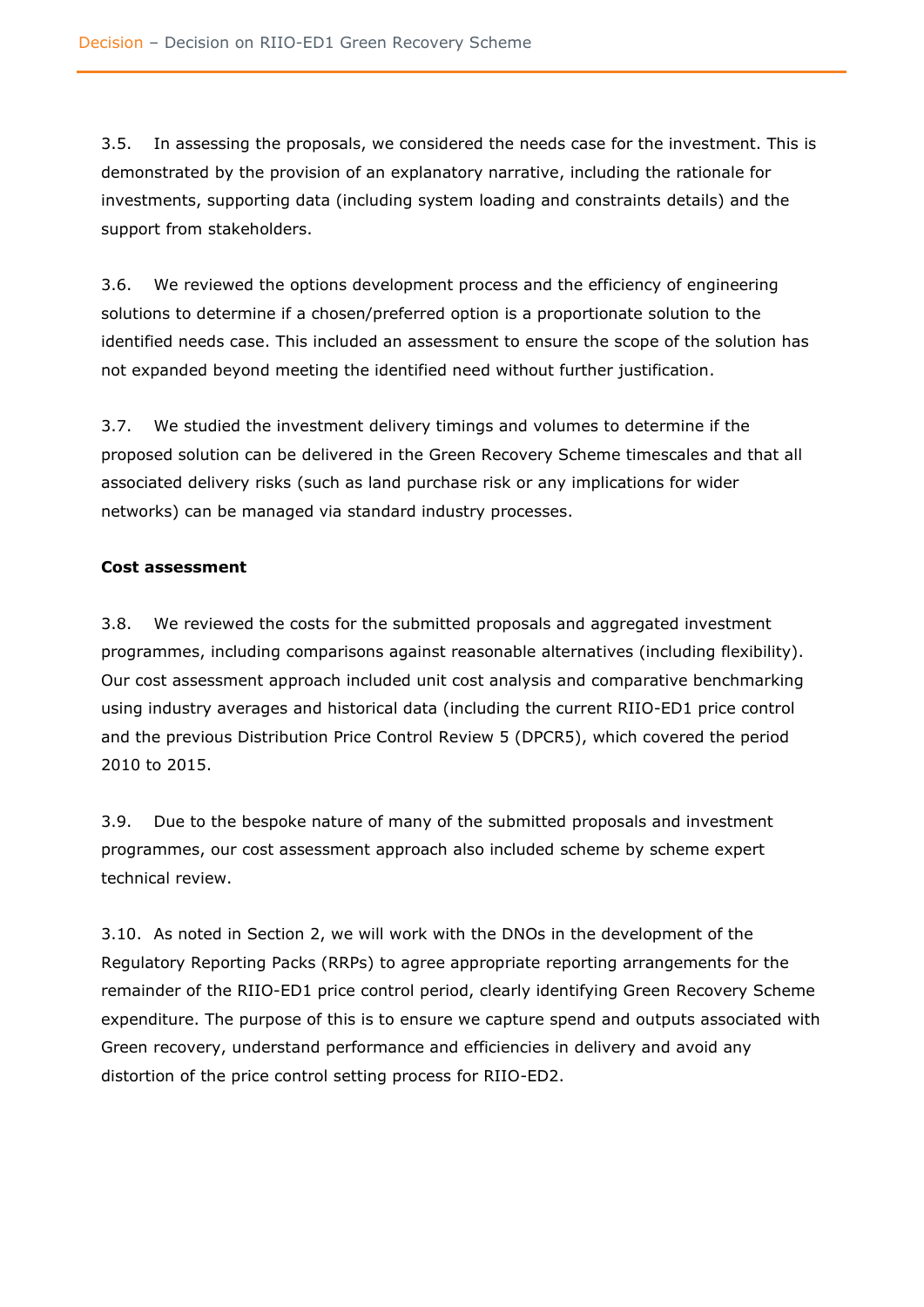# <span id="page-16-0"></span>**EV Charging at Motorway Service Areas (MSAs)**

3.11. The UK Government's 10-point plan for a Green Industrial Revolution, <sup>4</sup> published in November 2020, set out the steps they are taking to support the electrification of most surface transport, including ending the sale of new combustion engine vehicles by 2030. In their Climate Change Plan Update,<sup>5</sup> published in December 2020, the Scottish Government confirmed that their target to phase out the need for petrol and diesel cars in vans would be brought forward to 2030 in line with the Committee on Climate Change recommendation in its 2020 Progress Report for Scotland.<sup>6</sup>

3.12. The acceleration of Government targets for transport will create more demand for electricity. This necessitates an accelerated roll out of charging infrastructure, particularly around the delivery of rapid charge points across the motorway and strategic road network and key transit hubs.

3.13. Reflecting the increased certainty around the transport decarbonisation pathways, around 40% of the investment proposals submitted by the DNOs relate to increased network capacity to facilitate the deployment of rapid charging infrastructure across motorway services areas (MSAs). Given UK Government commitments around MSAs made through Project Rapid<sup>7</sup> we have worked closely with the Office for Zero Emissions Vehicles (OZEV) to assess these proposals. This includes assessments in relation to their target to have at least 6 high powered, open access chargepoints at MSAs in England by 2023.

3.14. Through their Green Recovery submissions, the DNOs proposed to undertake strategic network investment to support 40 MSAs and 2 trunk road locations across England and Wales, with additional sites across key motorway and transit hubs in Scotland. Except for 3 proposals that will be subject to phased delivery or further development works to consider alternative transmission solutions, all other MSA investment proposals have been accepted.

<sup>&</sup>lt;sup>4</sup> [The ten point plan for a green industrial revolution -](https://www.gov.uk/government/publications/the-ten-point-plan-for-a-green-industrial-revolution) GOV.UK (www.gov.uk)

<sup>&</sup>lt;sup>5</sup> [Securing a green recovery on a path to net zero: climate change plan 2018](https://www.gov.scot/publications/securing-green-recovery-path-net-zero-update-climate-change-plan-20182032/)–2032 - update - gov.scot [\(www.gov.scot\)](https://www.gov.scot/publications/securing-green-recovery-path-net-zero-update-climate-change-plan-20182032/)

<sup>&</sup>lt;sup>6</sup> Reducing emissions in Scotland - [2020 Progress Report to Parliament -](https://www.theccc.org.uk/publication/reducing-emissions-in-scotland-2020-progress-report-to-parliament/) Climate Change Committee [\(theccc.org.uk\)](https://www.theccc.org.uk/publication/reducing-emissions-in-scotland-2020-progress-report-to-parliament/)

[Government vision for the rapid chargepoint network in England -](https://www.gov.uk/government/publications/government-vision-for-the-rapid-chargepoint-network-in-england/government-vision-for-the-rapid-chargepoint-network-in-england) GOV.UK (www.gov.uk)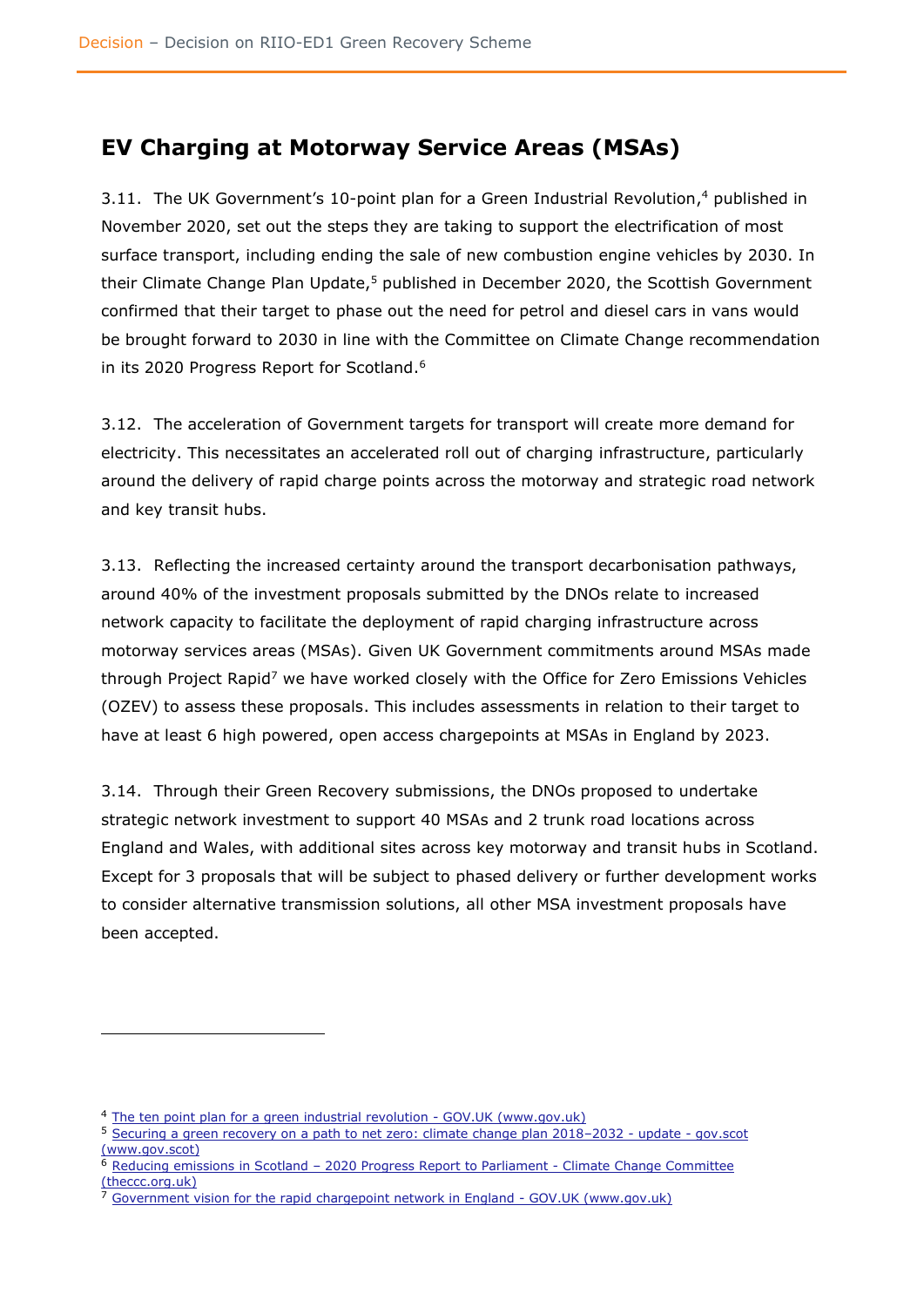3.15. We expect the delivery of these network investments will enable the market to install around 1800 ultra-rapid charge points across these motorway and trunk road locations, potentially supporting over 6 million daily vehicle journeys over time.

3.16. These investments cover around one third of the MSA network in England and Wales. Further development of options to ensure appropriate network capacity, covering both distribution and transmission solutions, will be considered in the context of wider network planning and the relevant Government programmes, including the UK Government Project Rapid. This process will help to ensure the electricity networks can fully support government's ambitions to prepare the way for 100% uptake of zero emissions vehicles ahead of need.

# <span id="page-17-0"></span>**Appendices**

#### **Index**

| <b>Appendix</b> | Name of appendix                 | Page no. |
|-----------------|----------------------------------|----------|
| 1               | <b>ENWL Investment Proposals</b> | 19       |
| 2               | NPg Investment Proposals         | 22       |
| 3               | <b>SPEN Investment Proposals</b> | 26       |
| $\overline{4}$  | <b>SSEN Investment Proposals</b> | 34       |
| 5               | <b>UKPN Investment Proposals</b> | 38       |
| 6               | WPD Investment Proposals         | 42       |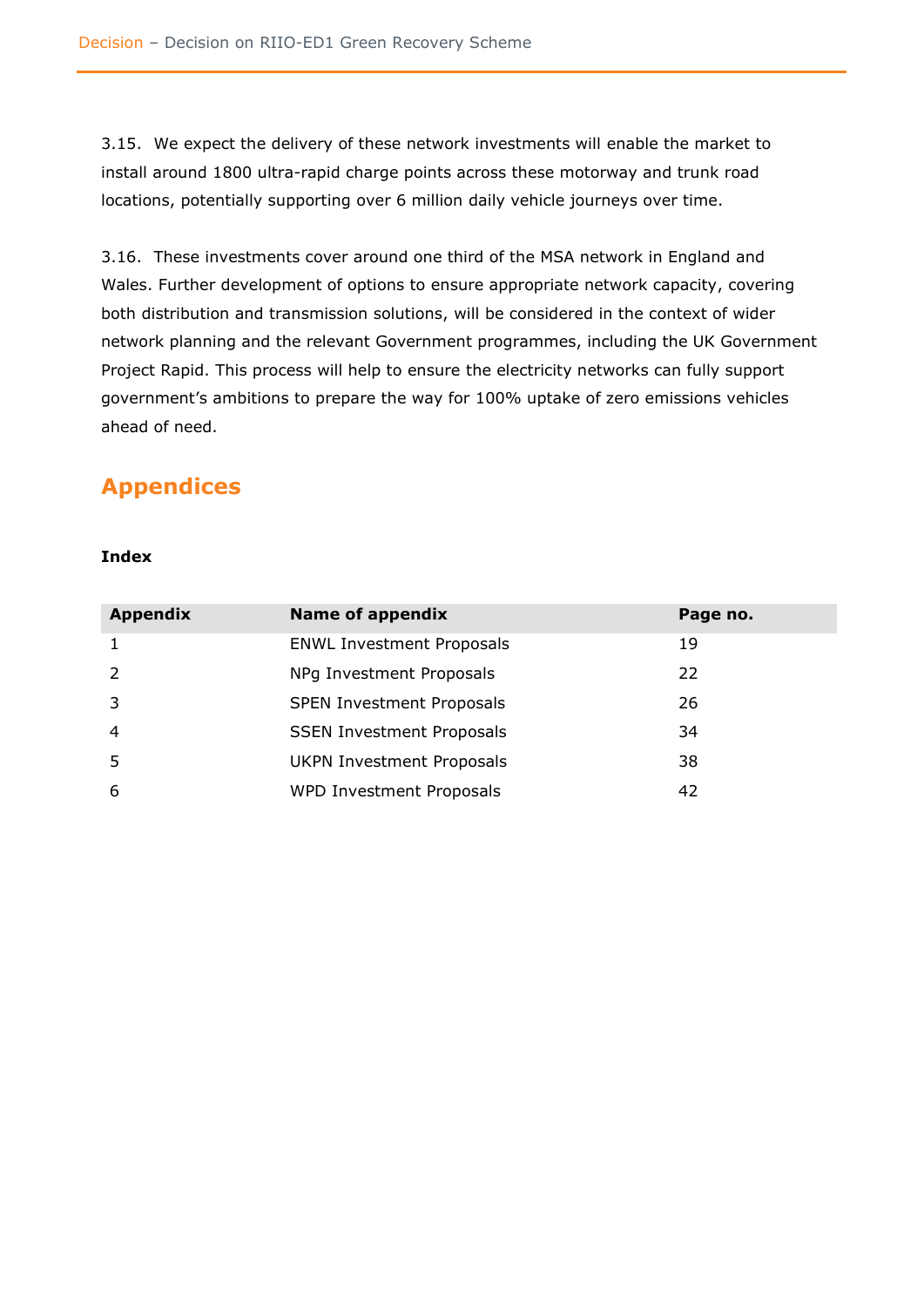# <span id="page-18-0"></span>**Appendix 1 ENWL Investment Proposals**

#### <span id="page-18-1"></span>**Section summary**

ENWL submitted 11 proposals at a total investment value of £20.28m. We have approved all proposals together with the total investment value which will be funded through ENWL's existing RIIO-ED1 allowances.

### <span id="page-18-2"></span>**Summary of proposals**

- A1.1 ENWL's submission categorised their proposals under two themes decarbonisation enablers and infrastructure development enablers. Additional information on the individual proposals is provided below.
- A1.2 ENWL identified that the submitted proposals were prioritised to ensure that investments in capacity were fully co-ordinated with other existing network development plans through the remainder of the RIIO-ED1 period, and maintain potential future options to deliver wider customer benefits, by improving network resilience and efficient network development.

### <span id="page-18-3"></span>**Decarbonisation enablers**

- A1.3 Key decarbonisation proposals are summarised as follows:
	- **North Carlisle area strategic reinforcement (£1.4m):** delivery of 8km 11kV circuit with associated new switchgear to resolve network constraints to permit the connection of more low carbon technology (LCT) connections, including EV charging at Todhills Services MSA, and provide an interconnection between different parts of the local network to increase resilience for existing customers.
	- **Lancaster Forton area strategic reinforcement (£0.54m):** delivery of 5km 11kV circuit to increase capacity for proposed developments of low carbon technology connections, including EV charging stations at the key M6 Lancaster MSA. Future proofing of investment to facilitate the future upgrade and provide a more enduring solution for accommodating future demand increases.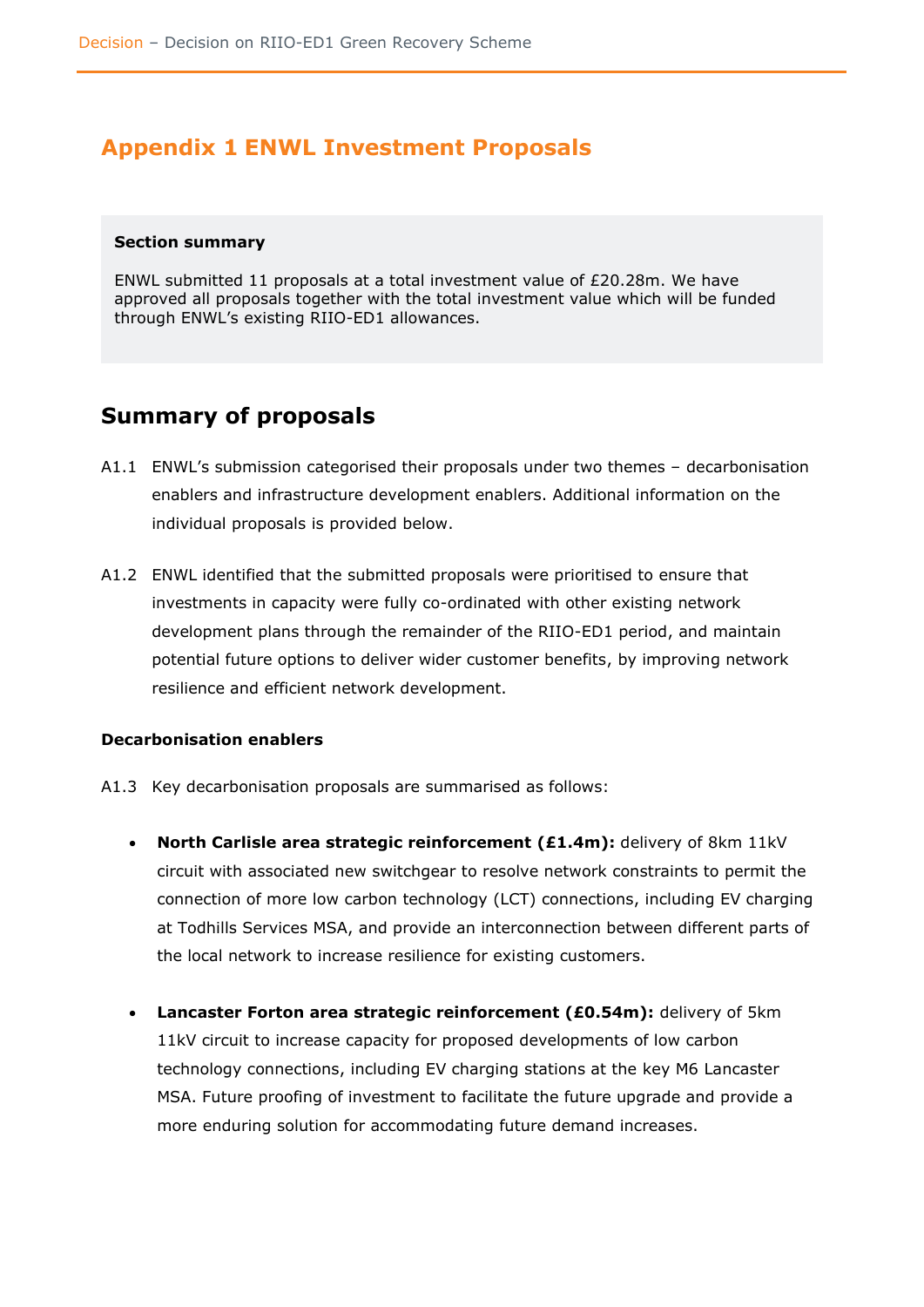- **Heywood Birch area strategic reinforcement (£0.7m):** laying 2 x 4km cables to increase network capacity and help facilitate new connections, including EV charging at Birch MSA and future low carbon technologies around Birch Business Park.
- **LV Network monitoring programme (£8.6m):** investment to install LV monitoring devices at 3531 of the most populous ground mounted substations, covering over 1 million customers. Investment considered to enhance network monitoring and utilisation of circuit capacity, facilitating lower cost, quicker connections and increasing opportunities for flexibility markets.
- **Greater Manchester electric heating enabler (£2.5m):** investment to support programme of reinforcement work and service unlooping to accommodate this additional LCT connections arising from GMCA 2038 net zero targets, including installation of heat pumps into social housing estates and high occupancy residential buildings.
- **Network reinforcement for EV charging hubs and on-street parking (£0.5m):** network reinforcement fund to support the connection of EV charging hubs at major A-roads and public locations.
- **Windermere lakeside strategic reinforcement (£0.7m):** investment in local 11kV work to enhance the network capacity in the Windermere lakeside area, supporting enhanced EV charging facilities at major tourist sites and planned decarbonisation of ferry services.
- **Service unlooping programme (£2.5m, various locations):** replacement of looped services that are expected to supply increased LCT demand to remove network capacity constraints.

#### <span id="page-19-0"></span>**Infrastructure development enablers**

- A1.4 Key infrastructure development proposals are summarised as follows:
	- **Carlisle-Morton strategic reinforcement (£1.9m):** replacement of overhead lines to uprate the circuit and increase capacity for planned housing, economic development, transport and community investments at St Cuthberts.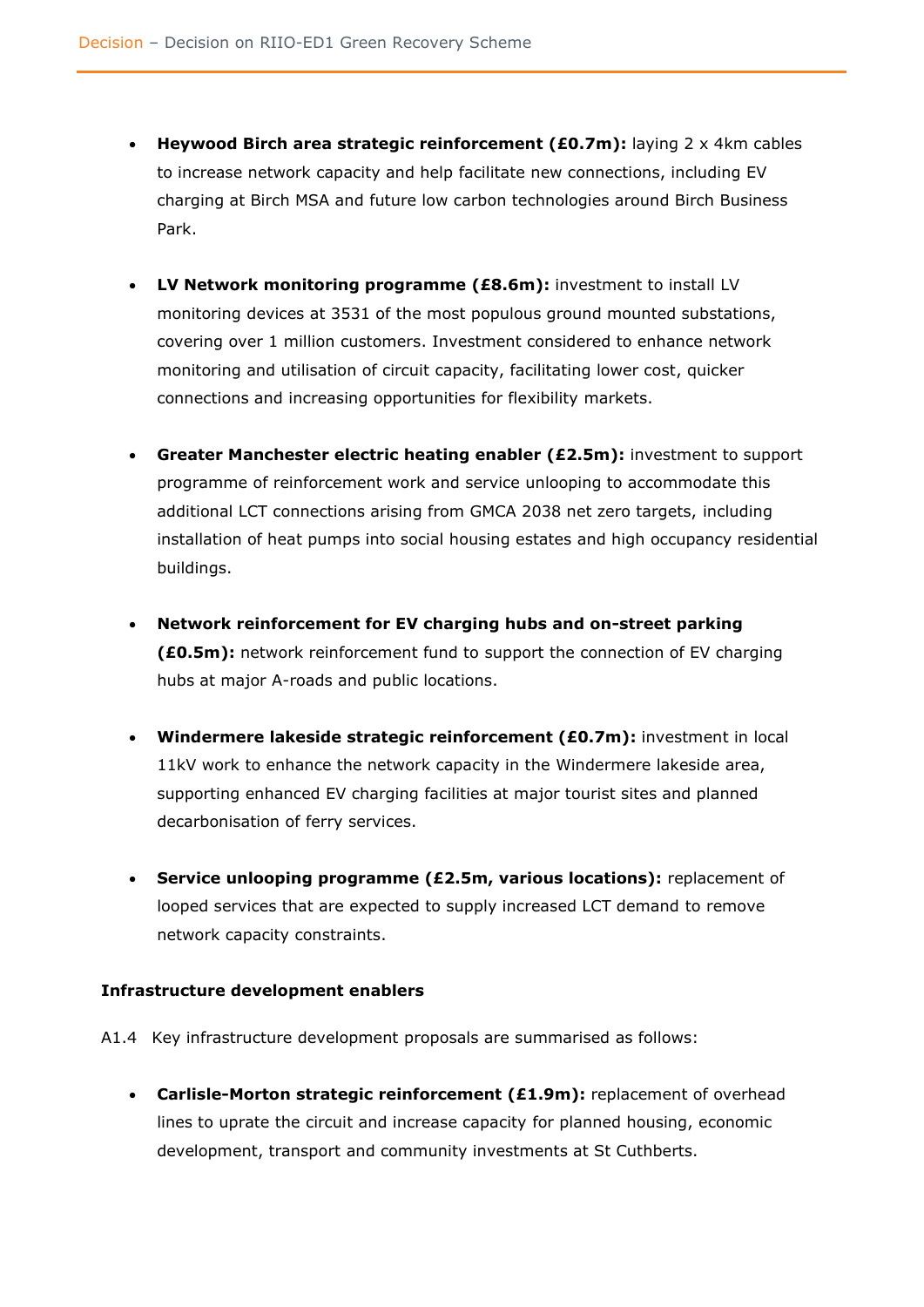- **Godley Green Garden Village high density LCT monitoring project (£0.16m):**  installation of enhanced network monitoring technologies to support more efficient connection of high density LCTs in the first phase of development plans.
- **Ancoats and Eastlands (£0.78m):** investment in 6.6kV cable from the expanded Eastlands primary substation towards New Islington to increase network capacity for local economic development plans.

# <span id="page-20-0"></span>**Ofgem assessment**

- A1.5 All proposals have been agreed.
- A1.6 We have reviewed the submission from ENWL covering the 11 proposals with an investment value of £20.28m. We consider that each of the ENWL proposals meets the objectives and requirements of the Green Recovery Scheme (as set out in Chapters 1 and 2 of this document) and our review of the engineering justification and costs has not identified any concerns. All proposals have been approved and will be funded through ENWL's existing RIIO-ED1 allowances.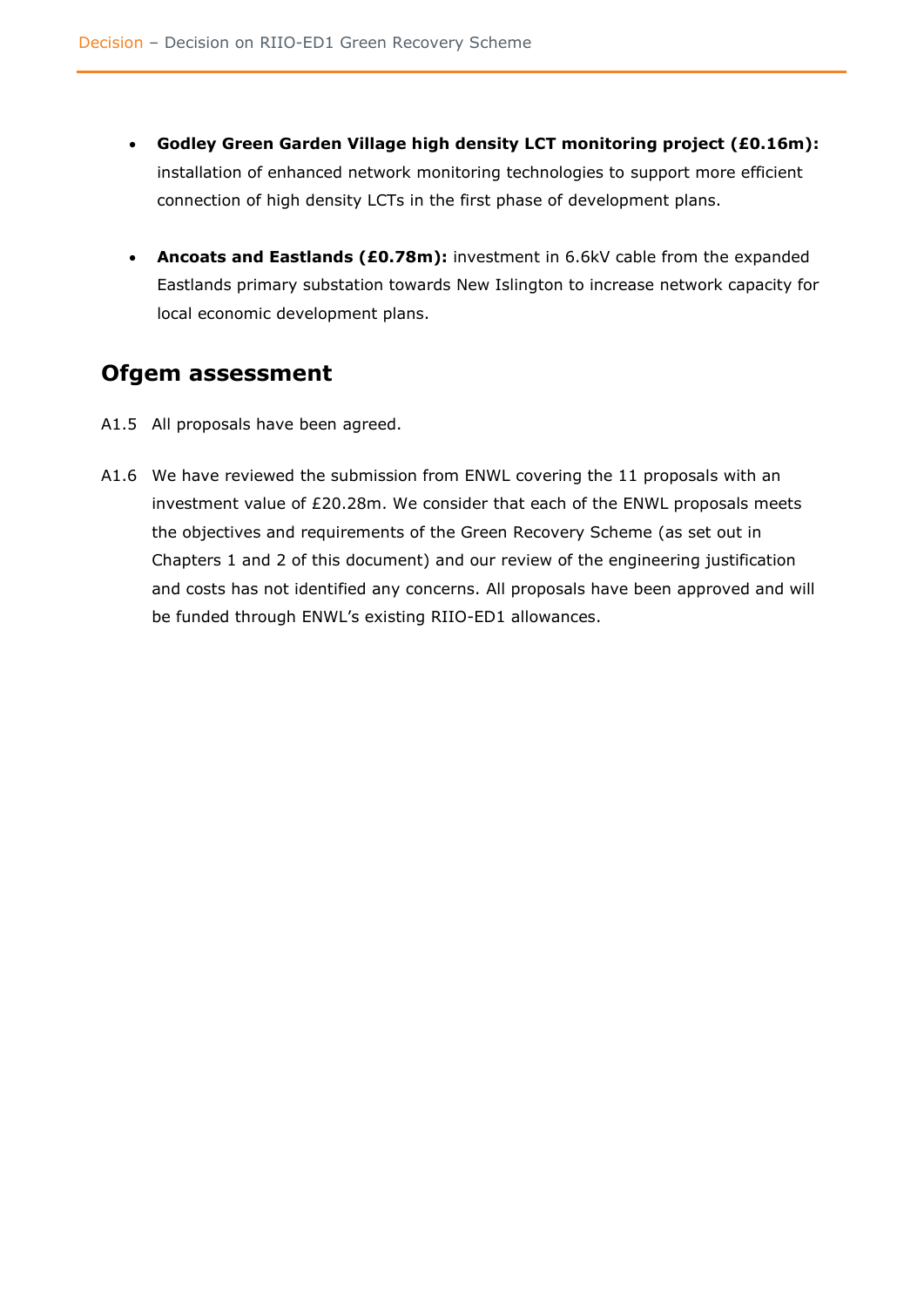# <span id="page-21-0"></span>**Appendix 2 NPg Investment Proposals**

#### <span id="page-21-1"></span>**Section summary**

NPg submitted 14 proposals at a total investment value of £75.1m across both their licence areas. While all proposals have been approved, the delivery of one project will be phased across the RIIO-ED1 and ED2 price controls to better manage uncertainties and increase efficiency. Accordingly, £53.1m of investment has been approved for RIIO-ED1. Given that NPg is currently forecasting to exhaust its RIIO-ED1 allowances, these projects would be funded through new allowances.

### <span id="page-21-2"></span>**Summary of proposals**

- A2.1 NPg' s shortlisting process identified 14 projects that are expected to deliver benefits that will facilitate both national and regional decarbonisation and economic growth. This includes supporting the objectives of the UK Government's Project Rapid and the roll out of EV charging infrastructure. Several of the proposals shortlisted would involve enabling works for the likely future demand of EVs across the NPg region's strategic road network. Some of the other proposals are expected to support wider decarbonisation, including hydrogen production via electrolysis and significant solar renewable generation, and broader regional economic development.
- A2.2 Additional information on the individual proposals are provided below.

#### <span id="page-21-3"></span>**EV related proposals (MSAs and strategic road network)**

3.17. NPg has prioritised several EV related capacity projects, including MSAs and increases in capacity for charging infrastructure across the wider strategic road network:

- **Local service station upgrades (various locations, £0.6m):** investment in additional network capacity to target future demand projections at local service stations that are currently out of the scope of the UK Government's Project Rapid but critical to the strategic road network of Yorkshire and the North East.
- **Durham junction (£3m**)**:** new substation to create additional capacity for demand and generation. The project specifically targets the future demand projections of Project Rapid for the local MSA.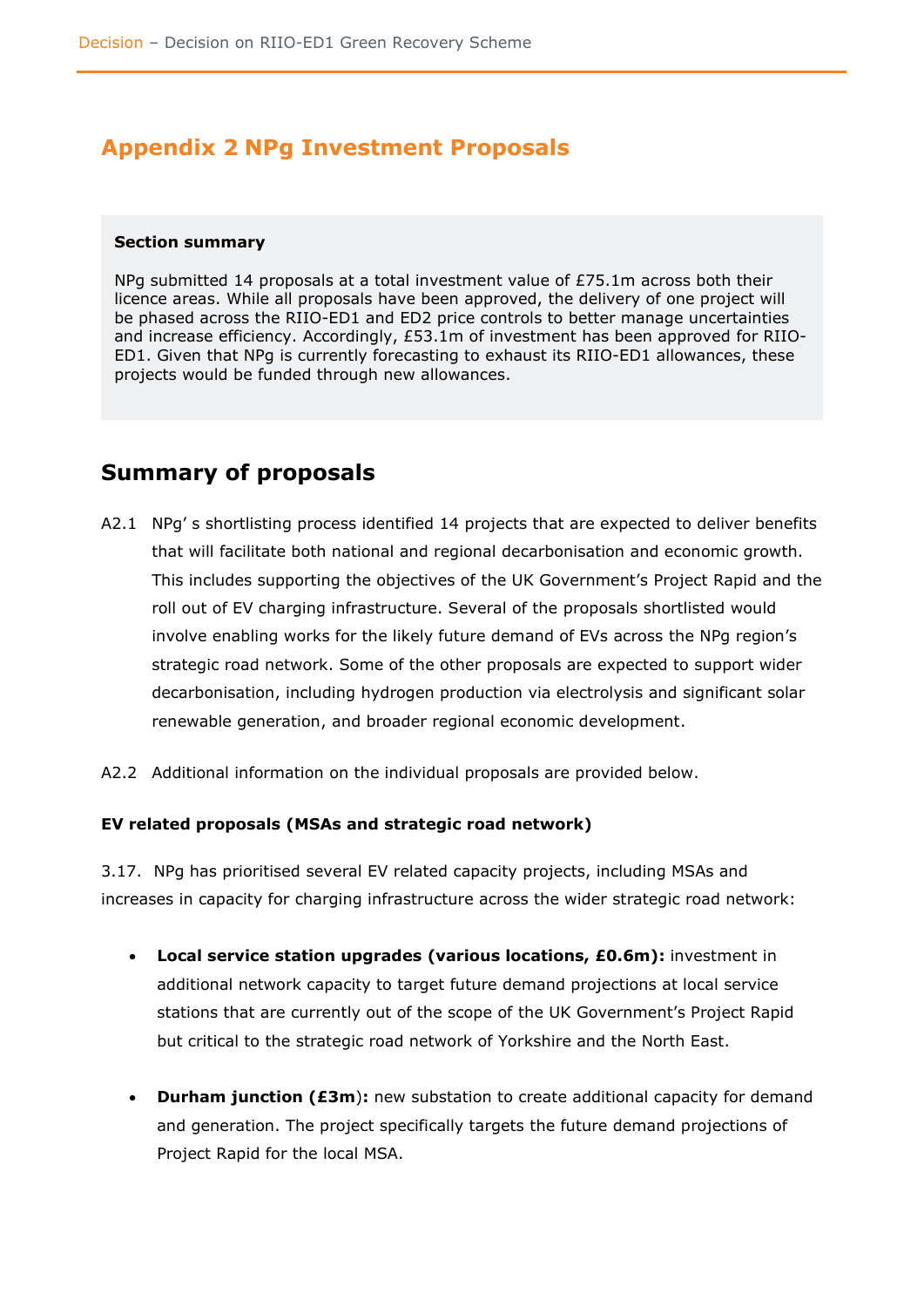- **Scotch Corner junction (£6.5m):** replacement of Darlington North 33kV switchboard to enable a future substation at Scotch Corner. Switchboard replacement seen as a key enabler for future development at the Scotch Corner junction and to provide fault level headroom for distributed generation in the North Yorkshire region.
- **Washington junction (£1.3m):** new substation to create additional capacity for demand and generation. The project specifically targets the future demand projections of Project Rapid for the local MSA.
- **Woodhall junction (£7.3m):** investment to support new 66kV feeders energised at HV level to create additional capacity for demand and generation. Proposal considered to deliver a scalable connection for the MSA with the highest projected demand requirements from Project Rapid in the NPg region. Investment will enable the full future demand to be realised later. NPg expect additional asset utilisation to be achieved via large scale distributed generation operators.
- **Wetherby junction (£27.0m):** investment to support ~30MVA to the MSA and help to unlock a significant amount of renewable generation and development potential in Wetherby alongside providing a range of other system synergies.

#### **Other proposals**

- A2.3 NPg submitted several other proposals covering EV charging (including electric bus transport), heat decarbonisation, hydrogen production, solar DG, resilience, regional regeneration and economic development, and strategic capacity at port locations.
	- **Net Zero ready substation programme (£3.0m, various locations):** investment in enhanced network monitoring capabilities to support the energy transition and our future vision for a net-zero ready substation.
	- **Doughty Road Primary Substation, Grimsby (£0.2m):** investment to install higher capacity cables to create additional demand and generation capacity, releasing capacity for the port. The scheme is considered to mitigate existing network constraint to releasing full transformer capacity, supporting the development the Freeport and local economic development.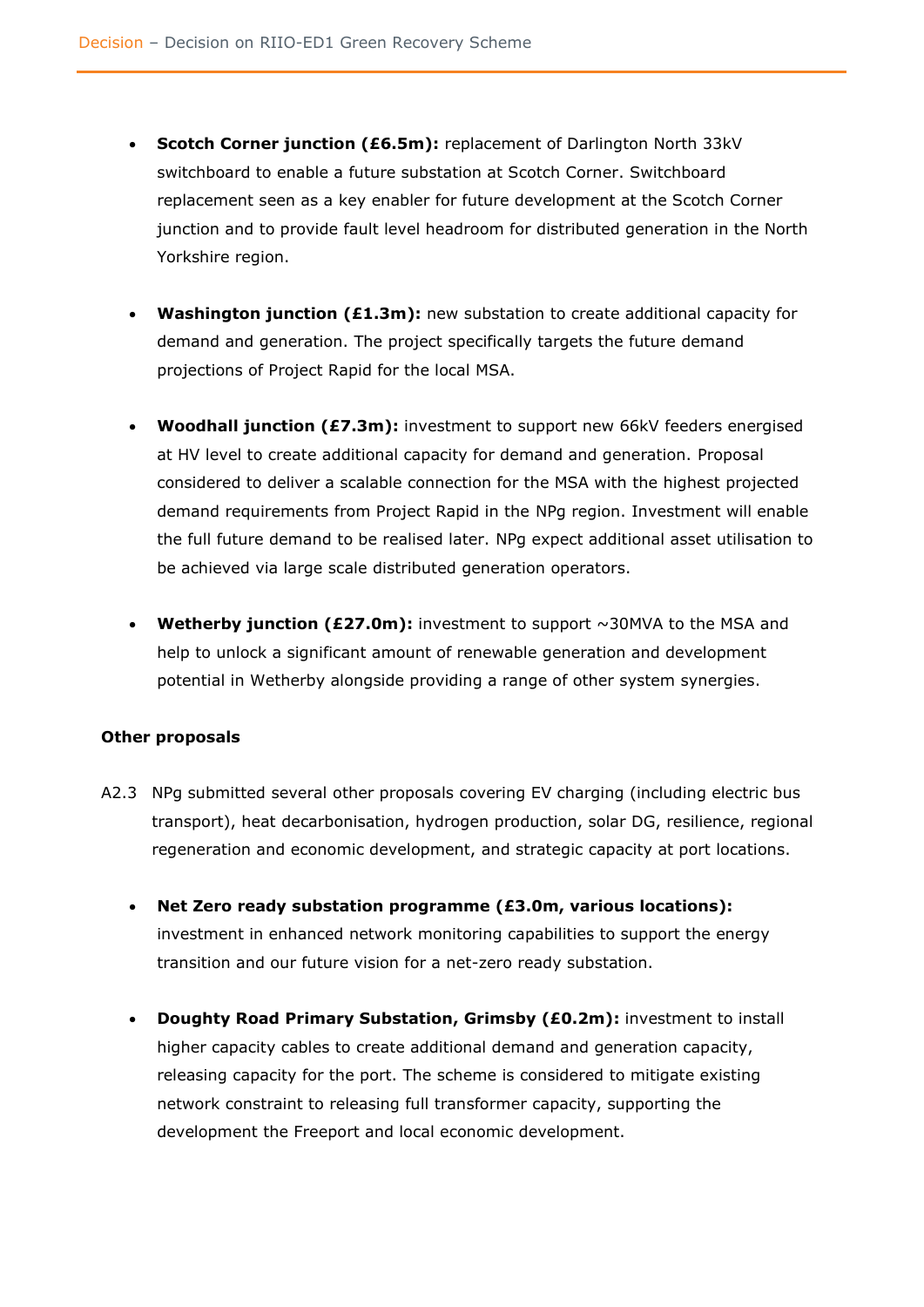- **Epworth Primary Substation, Doncaster (£8.2m):** investment to deliver a second feeder and transformer to the substation to create additional capacity for demand and generation. NPg stakeholder engagement and network planning suggest a significant growth in demand and economic activity in the region. New capacity will provide security of supply improvement for existing customers and release significant capacity for future development.
- **Netherlands Way Supply Point, Immingham(£3.5m):** investment to add a second circuit to the proposed generation supply point to create additional capacity for demand. The enhanced connection scheme expected to release 120MVA of demand capacity for economic growth in the region and additional security of supply for nearby generation.
- **Seaham Primary Substation (£8.5m):** investment to deliver a new primary substation to create additional capacity for demand and generation. The project is designed to support both the economic development of the region and targeted decarbonisation plans which have been produced in conjunction with the Coal Authorities plans for the regeneration of the local Dawdon colliery.
- **Harrogate 11kV upgrades (£1.5m):** investment to support upgrade of the 11kV network to create additional capacity for demand and generation. Project is an acceleration of planned RIIO-ED2 work to remove forecast constraints affecting Harrogate town centre, supporting future demand growth through local development and rollout of low carbon technologies.
- **Newcastle City Centre (£3.0m):** investment to support a suite of projects across the city centre to increase network capacity and support decarbonisation of heat, transport, and low carbon generation.
- **York (£1.5m):** investments to support city's Net Zero ambitions. This scheme proposes to support the local authority's decarbonisation plans by providing additional capacity to the city centre for EV charging and additional network resilience (flooding defences).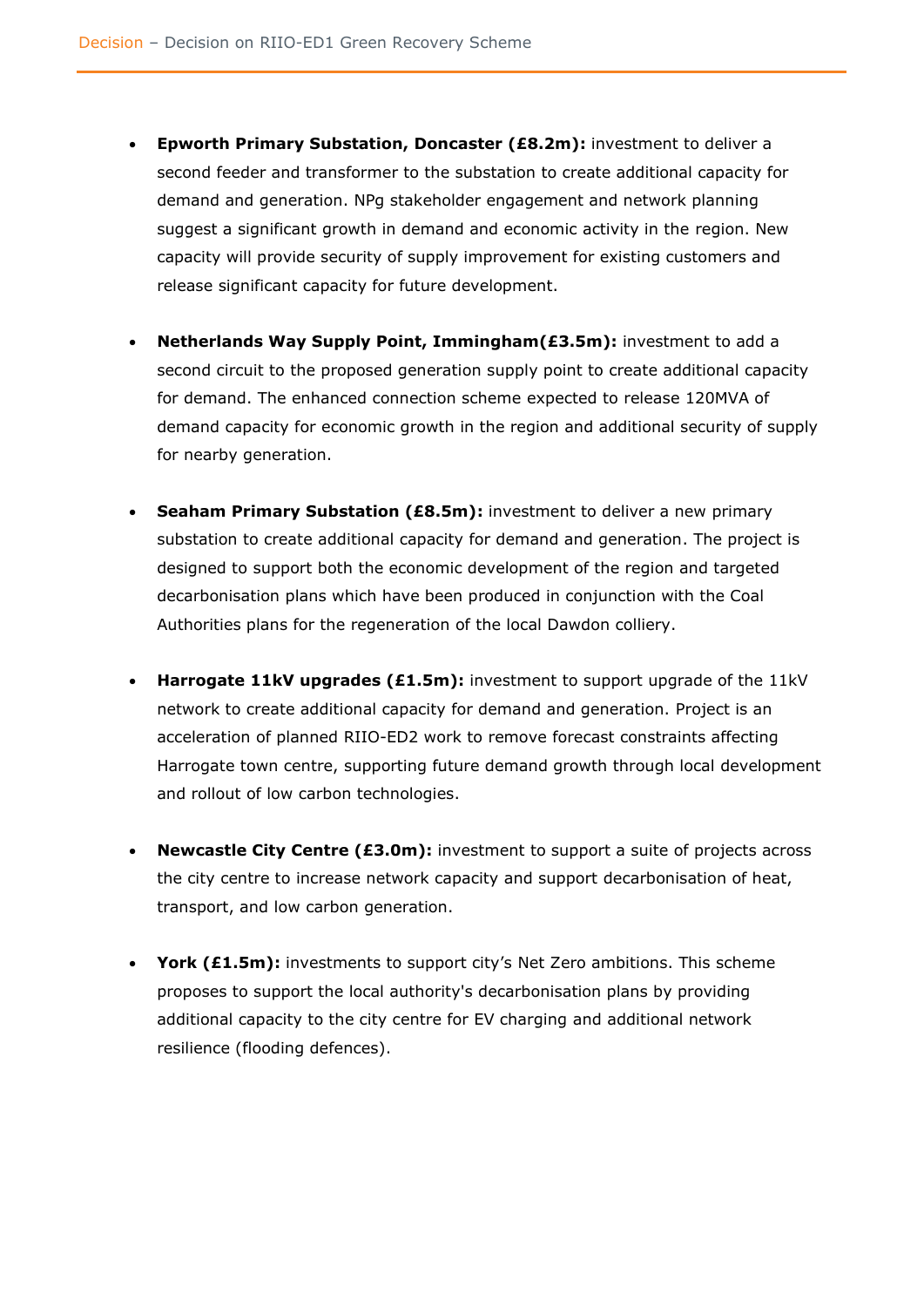### <span id="page-24-0"></span>**Ofgem assessment**

- A2.4 We have reviewed the submission from NPG covering the 14 proposals with an investment value of £75.1m. We consider that 13 of NPG's proposals meet the objectives and requirements of the Green Recovery Scheme (as set out in Chapters 1 and 2 of this document) and our review of the engineering justification and costs has not identified any concerns. For the remaining proposal, Wetherby junction (£27.0m), we consider that the design maturity of Phase 2 of the project is too low at this stage to be funded via the Green Recovery Scheme.
- A2.5 NPg highlight in their submission that the proposed investment at Wetherby junction is based on preliminary high-level feasibility studies and that detailed analysis is still required to optimise design, cost, delivery and outputs.
- A2.6 NPg also propose a phased approach to delivery of Wetherby junction. For Phase 1, it is proposed to change the 33kV switchboard at Bramham supply point at a cost of £5m. This would be followed by Phase 2 – the laying of approximately 10km of dual circuit 33kV cable from Braham supply point to the vicinity of Wetherby MSA and the creation of a new primary with a cost of £22m.
- A2.7 In our view and considering the scope of the proposals in Phase 2 which include a new primary substation and a significant cable run, it would be appropriate for a detailed analysis to be completed to optimise the design, cost, delivery and outputs. Therefore, partial funding of £5m for Phase 1 shall be provided and we expect NPg to bring forward Phase 2 as part of their RIIO-ED2 submission following consultation with all relevant parties.
- A2.8 Accordingly, £53.1m of investment has been approved. Given that NPg are currently forecasting to exhaust their RIIO-ED1 allowances, this investment would be funded through new allowances.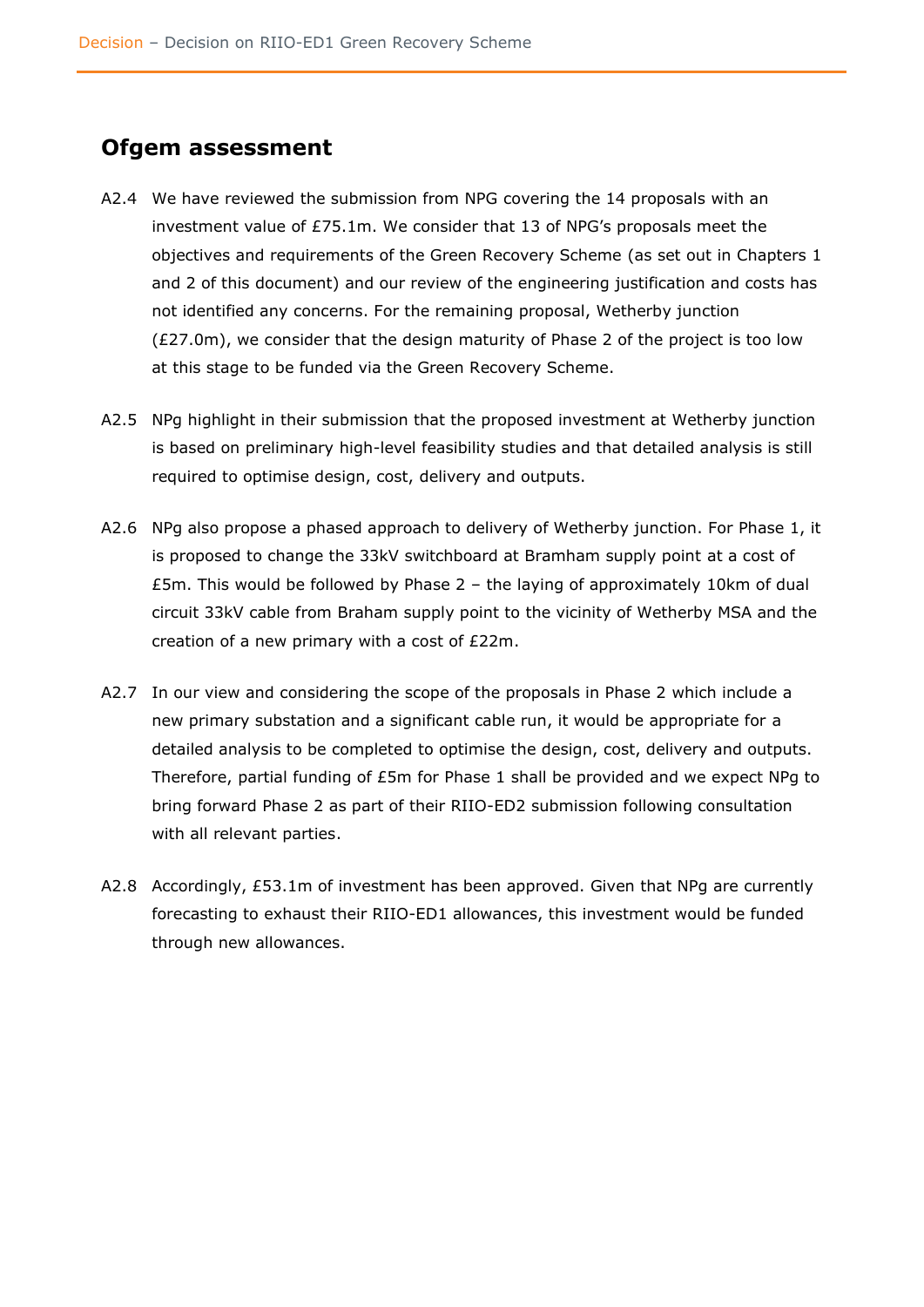# <span id="page-25-0"></span>**Appendix 3 SPEN Investment Proposals**

#### <span id="page-25-1"></span>**Section summary**

SPEN submitted 44 proposals across both of their licence areas with a total investment value of £89.37m. Two proposals totalling £24.17m covering the removal of polychlorinated biphenyls (PCBs) have been refused under the Green Recovery Scheme and will be considered separately. A further £3.5m requested for proposals involving investment on domestic Active Network Management (ANM) schemes has been refused given ongoing developments to ensure appropriate enduring governance arrangements to support effective deployment. Accordingly, £61.7m of investment has been approved spanning 40 proposals. Given that SPEN are currently forecasting to exhaust their RIIO-ED1 allowances, these projects would be funded through new allowances.

### <span id="page-25-2"></span>**Summary of proposals**

- A3.1 SPEN shortlisted 42 initial proposals across both of their licence areas with a total expected investment value of £65.2m (19 proposals for SP Distribution at £35.2m, 23 proposals for SP Manweb at £30m).
- A3.2 SPEN have focussed on identifying investment in areas where a lack of local network capacity is restricting development, including the adoption of low carbon technologies. This includes investment to support EV charging (including multiple MSA sites in the SP Manweb licence area), heat pump deployment, connection of increased distributed generation and service unbundling (eg. removal of constraints associated with looped services).
- A3.3 SPEN also submitted two additional proposals (one for each licence area) relating to accelerated delivery of the programme to remove PCBs. While the statutory obligations requiring the testing/replacement of pole mounted transformers for PCB contamination is understood, additional development works will be required across all DNOs to understand the full impact on volumes and unit costs across the remainder of the RIIO-ED1 period and the associated implications for the setting of the RIIO-ED2 control. Accordingly, we do not believe it would be in the best interests of consumers for these proposals to be advanced under the Green Recovery Scheme. We will consider these proposals separately, including consideration of the implications for PCB removal across all DNO licence areas, under the RIIO-ED1 price control process.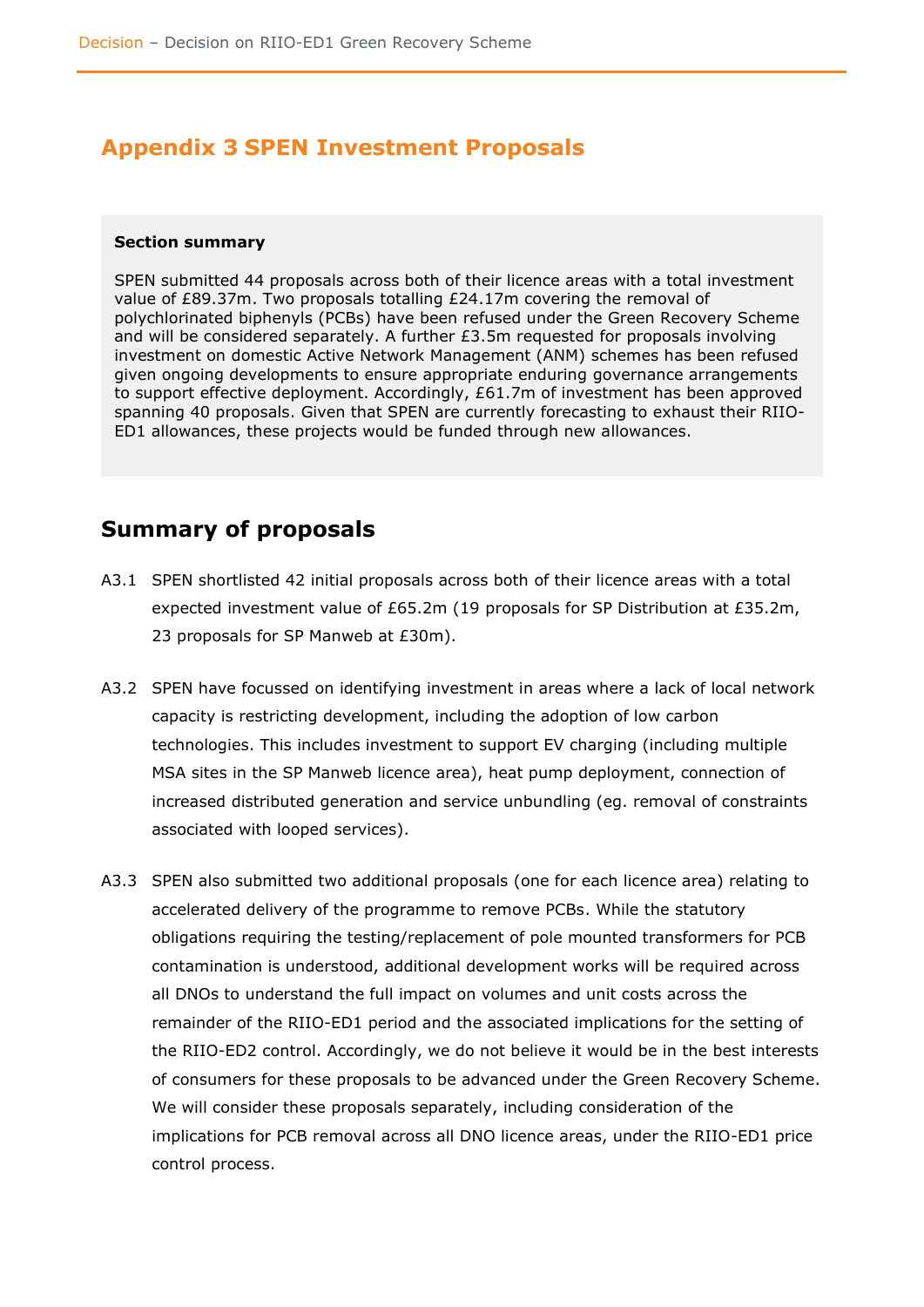A3.4 Additional information on all of SPEN's individual Green Recovery proposals is provided below.

#### <span id="page-26-0"></span>**SP Distribution Proposals**

- A3.5 A summary of each of the proposals submitted for the SPD licence area is provided below:
	- **AMIDS District Heating Network (£0.4m):** reinforcement of cabling to enable the connection of an innovative District Heating Network (DHN) project as part of the Advanced Manufacturing Innovation District Scotland (AMIDS).
	- **Dunfermline Learning Campus (£5.5m):** investment to support a new primary substation in Dunfermline. The site will be sized at 32MW with this full capacity being released and available.
	- **Clackmannanshire EV Charging (£0.45m):** installation of 4 secondary substations and the associated 11kV cabling to support the installation of EV charging infrastructure in Clackmannanshire.
	- **Edinburgh EV Charging (£0.19m):** installation of 2 x 1000kVA package substations and associated infrastructure to facilitate the delivery of EV charging facilities at Ingliston (6  $\times$  rapid bays for taxi charging along with 30  $\times$  slow chargers for general use) and Hermiston Park (20 x slow charging bays for general use) and Ride sites and provide additional capacity for further EV's. The substations will also allow future EV's, battery storage and PV be added in future both by public and private funding.
	- **Scottish Borders Housing Association (£0.35m):** investment to support removal of 60 lateral services and replacement with dedicated 100A services. Reinforcement of 350m of mains cables and transfer of 20 services to new mains to accommodate load and voltage rise.
	- **Moodiesburn Primary (£4.24m):** investment to establish new 20MVA Primary Substation and associated network infrastructure, central to the anticipated load growth area in the proposed new commercial development.
	- **Hamilton Services EV Charging (£0.88m):** increases to network capacity to support EV charging at key transit hub. Includes extension to the existing 11kV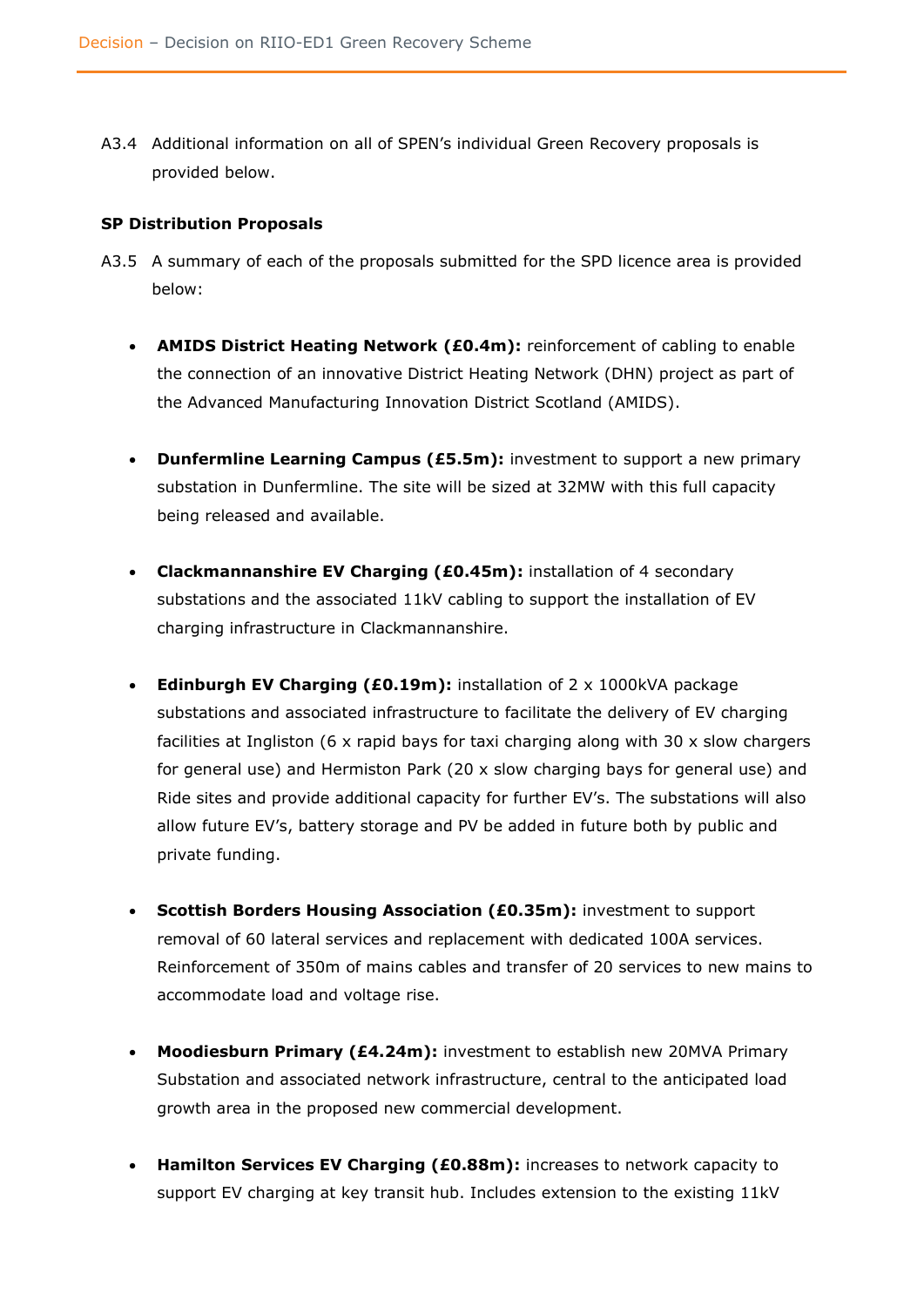board at Hamilton Primary substation, additional 11kV cable to Furlongs Roundabout substation, and installation of 2 x 11kV cables from Furlongs Roundabout to Clydepark Substation, and upgrade of substation plant at Furlongs Roundabout and Clydepark.

- **Cala Stepps, Gankrik (£0.06m):** interconnection of 11kV network to allow the proposed new Moodiesburn Primary to provide additional capacity to the planned Cala Homes development in Stepps. The project would allow the developer to install more green technology than the network could currently support.
- **Caledonian Bus Depot EV Charging (£6.1m):** investment to establish a new 33/11kV primary substation site, comprising two 32MVA 33/11kV transformers, a 17-panel 11kV switchboard and all ancillary equipment on land that would be made available by First Group plc. The associated 11kV network will provide capacity for additional demand, including electrification of bus services and generation connections directly to this proposed site, as well as releasing capacity at adjacent 33/11kV primary substation sites.
- **Scottish Exhibition Centre, New Primary for COP26, Glasgow (£5.1m):** investment to establish a new 33/11kV primary substation site, comprising two 32MVA 33/11kV transformers, a 15-panel 11kV switchboard and all ancillary equipment, on land that would be made available by SEC. The associated 11kV network will provide capacity for additional demand and generation connections directly to this proposed site, as well as releasing capacity at adjacent 33/11kV primary substation sites.
- **Decarbonisation of Electrical Networks – Wigtown (£0.4m):** investment to support upgrade of 11kV circuits, establish the capacity for EV charging in the town centre and ensure all properties have an individual supply able to take the full 100Amps.
- **Net Zero Housing, Dumfries and Galloway (£1.29m):** investment to ensure the electrical infrastructure is in place to allow retro fit Heat Pumps, Solar PV, Batteries and EV Charging into 100 existing homes and 650 new homes.
- **EV Charging Facilities M74 Corridor, Dumfries and Galloway (£1.13m):** reinforcement of the 11kV networks for Gretna services and Annandale Water motorway service areas and local charging in Lockerbie.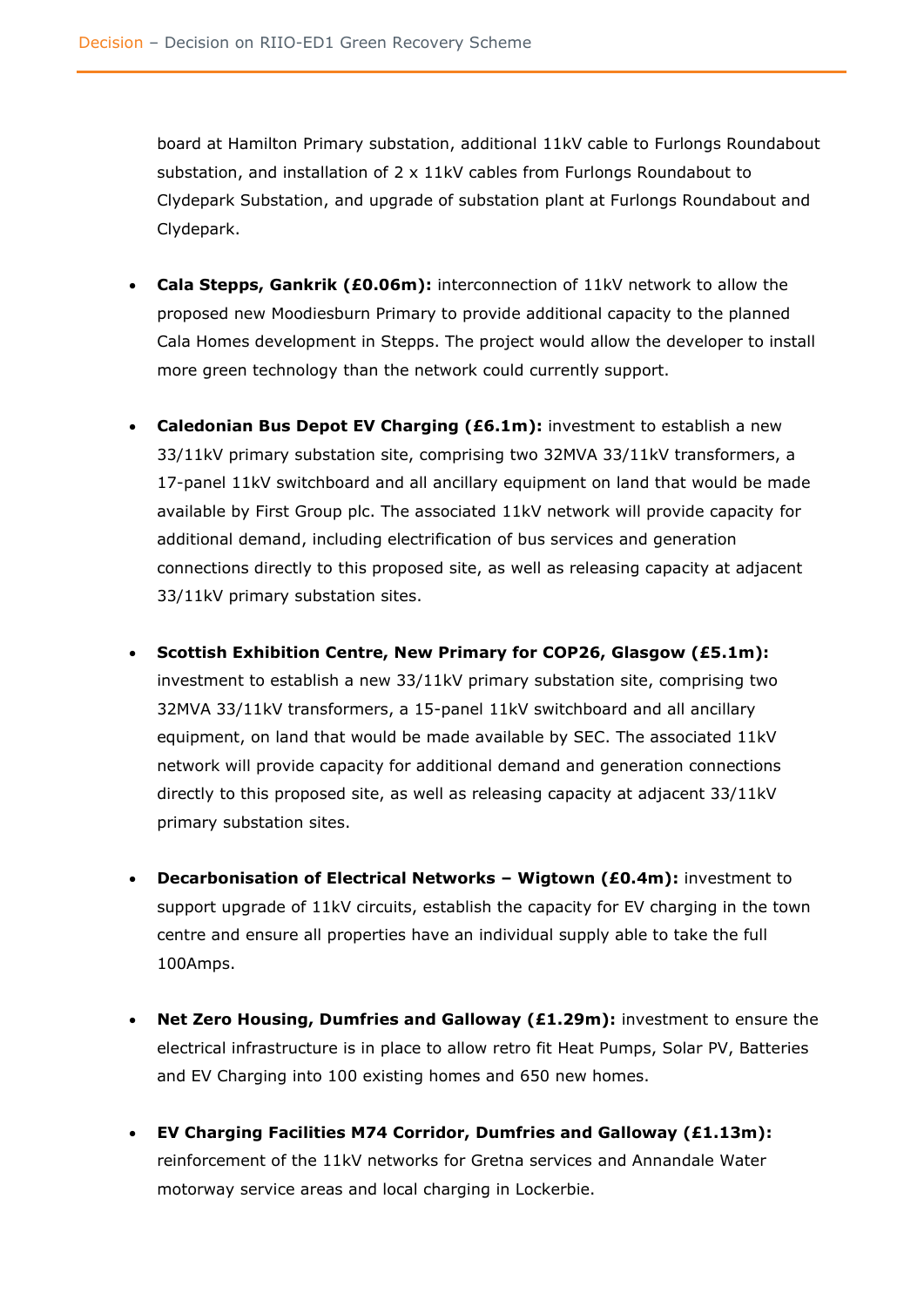- **Decarbonisation of Heating – Thornhill and Ecclefechan (£0.88m):** investment will pilot mass upgrades to local networks and where heating is provided through off grid solutions in Dumfries and Galloway. 301 Looped Services in the villages of Thornhill and Ecclefechan will be upgraded to 3 phase.
- **Police Scotland EV Charging, various locations (£0.97m):** upgrading of 16 secondary substation transformers during Phase 1 to support electrification of Police Scotland vehicle fleet.
- **Enabling flexibility from DERs: Glenluce (£2.2m):** installation of advanced monitoring equipment, communication infrastructure and resource control technology on the network around Glenluce GSP.
- **Enabling flexibility from DERs: Redhouse (£2.2m):** installation of advanced monitoring equipment, communication infrastructure and resource control technology on the network around Redhouse GSP.
- **Domestic Active Network Management (£1.34m):** development and deployment of a domestic Active Network Management (ANM) scheme to facilitate uptake of heat pumps and EVs.
- **LV Smart Voltage Control, various locations (£0.61m):** investment to support replacement of conventional distribution transformers with voltage regulating distribution transformers (VRDT), or distribution transformers fitted with on-load tap changers (OLTC) at 10 sites. The improved voltage control will release additional network capacity facilitating uptake of Low Carbon Technologies (LCTs).

#### <span id="page-28-0"></span>**SP Manweb Proposals**

- A3.6 A summary of each of the submitted proposals for the SP Manweb licence area is provided below:
	- **Runcorn Station, Liverpool City Region (£0.55m):** installation of two new double 500kVA substations and associated works to support charging at Runcorn Station Quarter. Expected to support further connection of low carbon technologies and support demand from wider area re-generation including new business growth and housing development.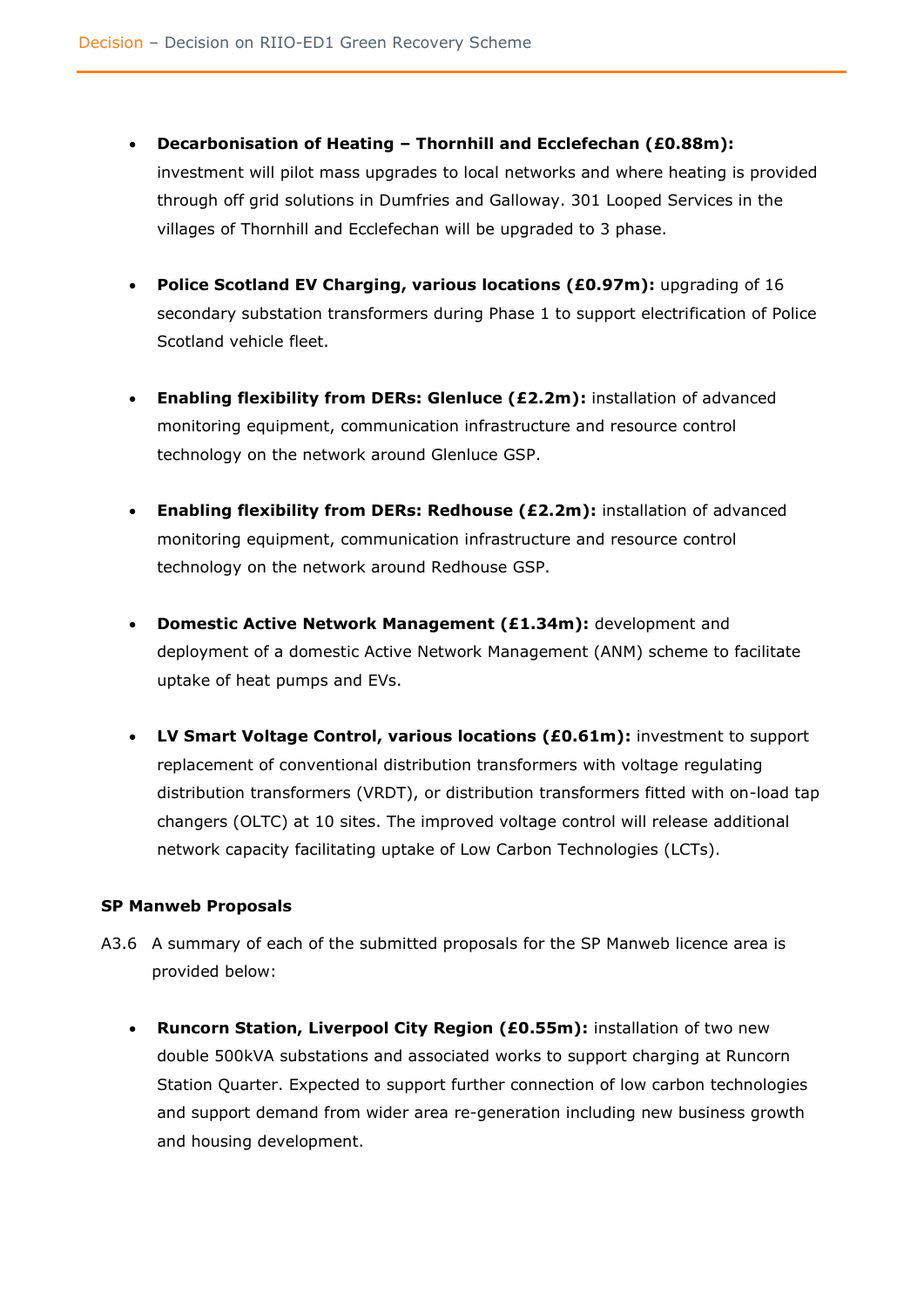- **LCT Crewe Town (£0.24m):** investment to support a new 500kVA substation and associated network infrastructure to support LCT ambitions in Crewe Town centre.
- **EV charging, Wardle Depot (£0.24m):** uprating of existing infrastructure to support Cheshire East Borough Council LCT ambitions.
- **Warrington Town Centre Housing (£2.25m):** installation of two new 33/11kV primary substations and laying of 33kV and 11kV connector cables. Designed to support Warrington Borough Council development proposals, supplying EV charging and heat pump capability to 4,070 properties across 65 sites.
- **Cowley Hill Housing St Helens, Liverpool City Region (£1.59m):** installation of a single primary substation and associated interconnection works to local 6.6kV network to support capacity for EV charging and electric heating in new housing developments.
- **Festival Gardens Housing, Liverpool City Region (£3.08m):** installation of a double primary substation and associated cabling works to the 11kV network to facilitate the regeneration of the Liverpool Festival Gardens development.
- **Headbolt Lane New Train Station, Liverpool City Region (£0.39m):** supporting Headbolt train station EV charging aspirations through the uprating of overhead line and cable circuits to create 2MW of additional network capacity.
- **Bootle Canal Quarter Regeneration, Liverpool City Region (£1.76m):** uprating of existing 6.6kV network to facilitate Liverpool City Councils aspirations for the Bootle Canal Quarter. Project will deliver enabling works ahead of full delivery in RIIO-ED2 price control period from 2023, creating additional capacity of around 9.5MVA.
- **Tanygrisiau Heat Pump Rollout (£0.2m):** upgrading of existing network through the installation of two new 500kVA substations to support Gwynedd County Council's ambitions for low carbon technologies.
- **EV charging, Llandudno Railway Station (£0.08m):** investment will support Network Rail EV charging commitments by looping in a new 1000kVA transformer to deliver 600kW of EV charging stations at Llandudno Railway Station.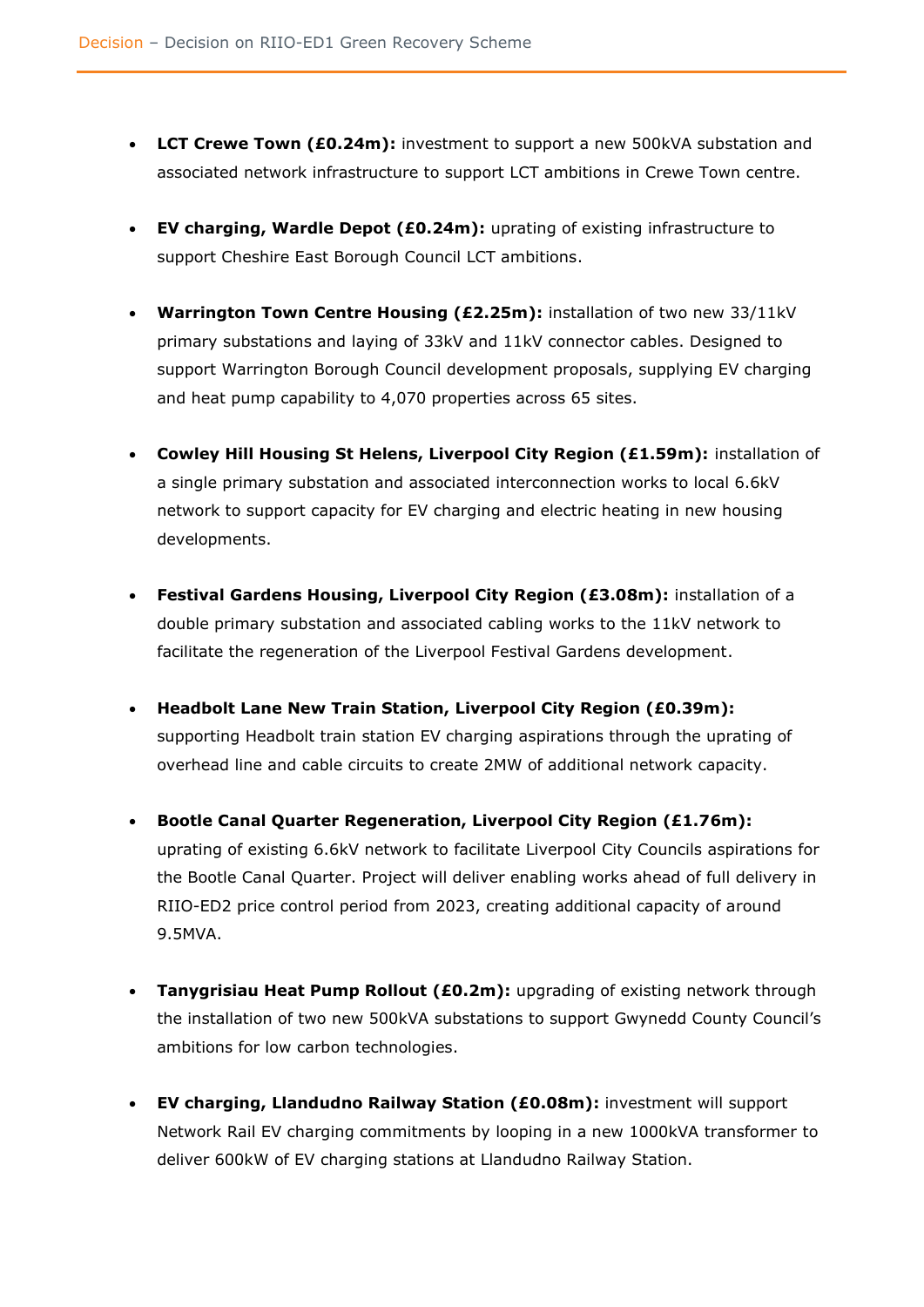- **Afon Caledffrwyd (£0.03m):** investment to support the installation of community hydro generation project by installing a 200kVA pole mounted transformer.
- **New Housing Denbigh Hospital (£0.19m):** investment to support Welsh Government and Economic Ambition Board LCT ambitions by providing additional headroom via installation of 500kVA substation to create up to 1MW of additional network capacity. Expected to be supplemented with further phased delivery into RIIO-ED2 period.
- **Transport for Wales Car Parking (£0.63m):** provide network infrastructure to allow market to enable EV Charging across railway stations in North and Mid Wales. Project will deliver an initial 200kVA of EV charging points at 8 station locations which have a large concentration of commuter traffic.
- **EV Charging at Strategic Welsh Government Sites (£1.39m):** project will deliver an initial 350kVA of EV charging points at 17 strategic locations along key trunk roads in Wales. The proposed solution for each of the 17 locations would be based on installation of a 11kV Ground Mounted Substation and 11kV cable to loop into the existing network.
- **Birkenhead Town Centre, Liverpool City Region (£1.76m):** Accelerated uprating of existing 6.6kV network to facilitate Liverpool City Region's LCT aspirations for the Birkenhead Town Centre. Project presented as key enabling works ahead of full delivery in RIIO-ED2, which will release up to 12MW of demand capacity upon full completion.
- **South Wirral Water Heat Pumps, Liverpool City Region (£1.9m):** accelerated uprating of existing 6.6kV network to facilitate Liverpool City Region's LCT aspirations for the South Wirral Area.
- **Domestic ANM (£2.18m):** development and deployment of a domestic Active Network Management (ANM) scheme to facilitate uptake of heat pumps and EVs

#### <span id="page-30-0"></span>**Motorway Service Area (MSA) proposals (SP Manweb)**

A3.7 Several proposals were also submitted to support the deployment of rapid EV charging facilities at the following MSA locations: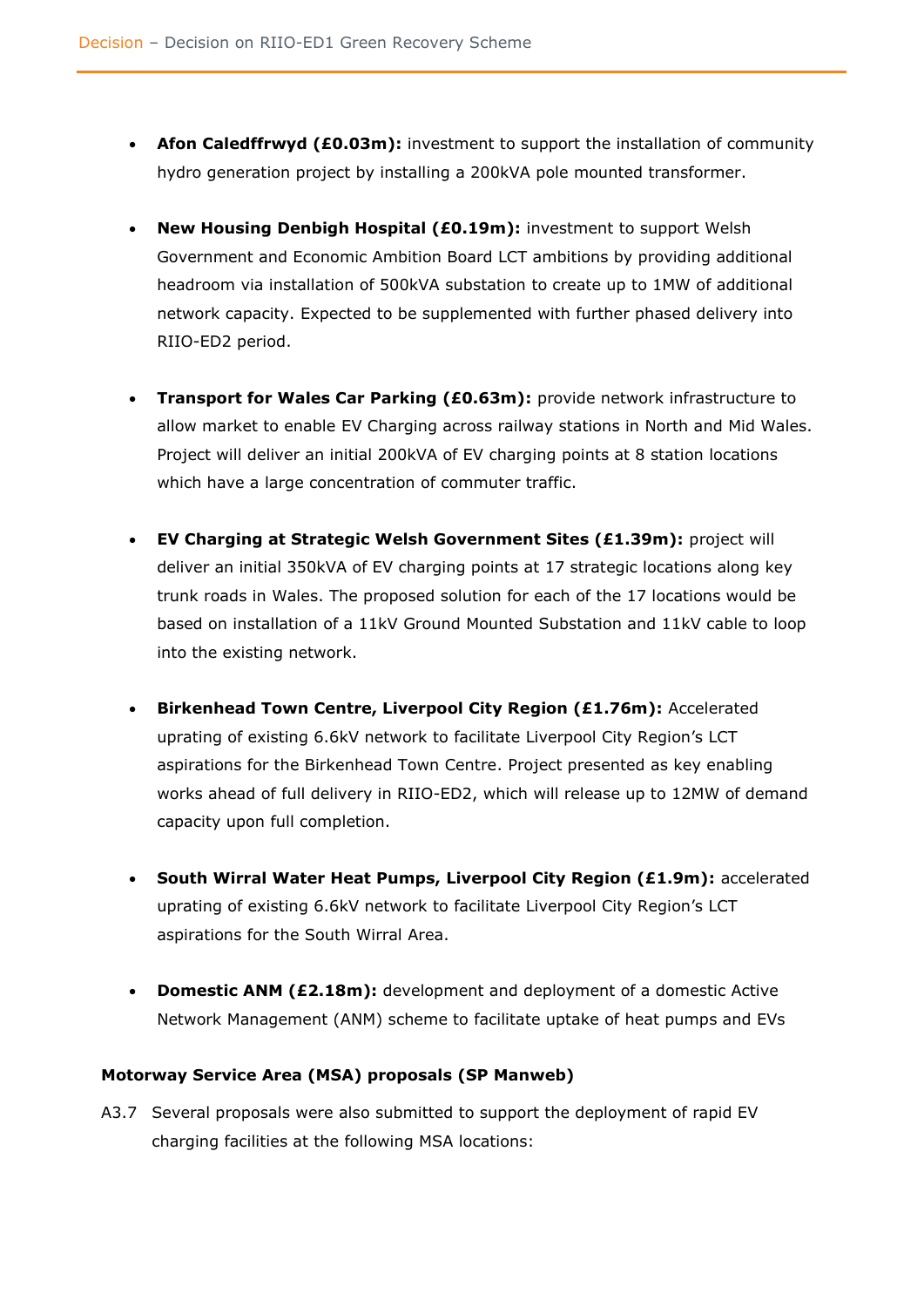- **Phase 1 Tatton New MSA (£0.59m):** installation of new substation to support EV charging requirements at a planned Motorway Service station at Tatton.
- **Poplar MSA, M6 Junction 20 / M56 Junction 9 (£2.44m):** installation and commission of a new 33/11kV double primary substation at the Poplar 2000 Lymm MSA initially supporting the demand for essential EV services.
- **Knutsford MSA, M6 Junction 19 Northbound & Southbound (£2.58m):**  installation of new 33/11kV double primary substation site with ancillary equipment. This requires the installation of approximately 2.2km double circuit 33kV underground cable.
- **Sandbach MSA, M6 Junction 17 Northbound & Southbound (£2.05m):**  installation of a new 33/11kV double primary substation site, comprising two 33/11kV 10MVA transformers, corresponding 33kV and 11kV switchgear and all ancillary equipment and two 33kV cable circuits.
- **Hapsford MSA, M56 Junction 14 (£1.79m):** installation of a new 33/11kV double primary substation site, comprising two 33/11kV 10MVA transformers, corresponding 33kV and 11kV switchgear and all ancillary equipment. This requires the installation of approximately 0.6km double circuit 33kV underground cable with association equipment.
- **Burtonwood Services MSA, M62 Junction 8 Eastbound (£2.14m):** installation and commission of a new double primary substation at Burtonwood MSA, supporting the demand for essential EV services.

# <span id="page-31-0"></span>**Ofgem assessment**

- A3.8 We have reviewed the proposed submission from SPEN. We consider that 40 out of the 44 SPEN proposals meet the objectives and requirements of the Green Recovery Scheme (as set out in Chapters 1 and 2 of this decision document) and our review of the engineering justification and costs has not identified any concerns.
- A3.9 SPEN proposed a £3.53m investment in domestic Active Network Management (ANM) schemes to facilitate control of domestic electric heating and electric vehicles, to manage the peak demand on the LV network as an alternative to conventional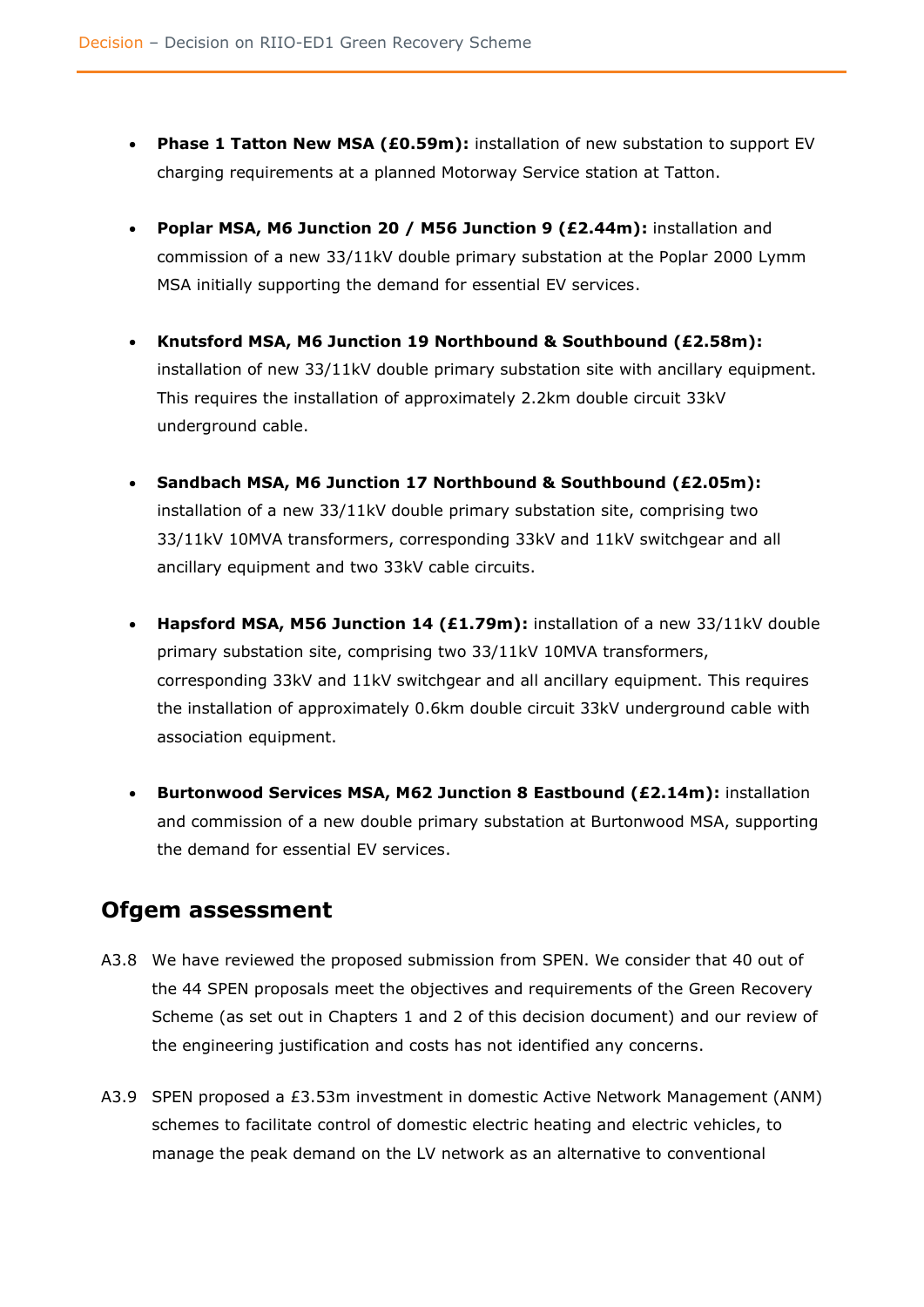reinforcement. (SP Manweb Domestic ANM £2.18 and SP Distribution Domestic Active Network Management £1.34m).

- A3.10 As part of our assessment, we requested further detail from SPEN on their approach to stakeholder management and the governance arrangements for customers connected via a domestic ANM system.
- A3.11 In response, SPEN provided evidence to show stakeholder support from customers, local authorities and housing associations but did not detail how they would engage and manage the wider stakeholder community such as suppliers and aggregators. With regards to customer governance SPEN proposed flexible connection agreements.
- A3.12 In our view, as these domestic ANM schemes are being proposed on an enduring basis rather than part of an innovation trial, stakeholder management and the governance arrangements should be well developed in advance of the deployment of the schemes. SPEN have not been able to demonstrate that these proposals are well supported by stakeholders and suitable enduring governance is in place to support deployment in the green recovery timescales. Therefore, we have decided not to fund domestic ANM schemes as part of the green recovery scheme.
- A3.13 Accordingly, £61.7m of investment has been approved. Given that SPEN are currently forecasting to exhaust their RIIO-ED1 allowances, this investment would be funded through new allowances.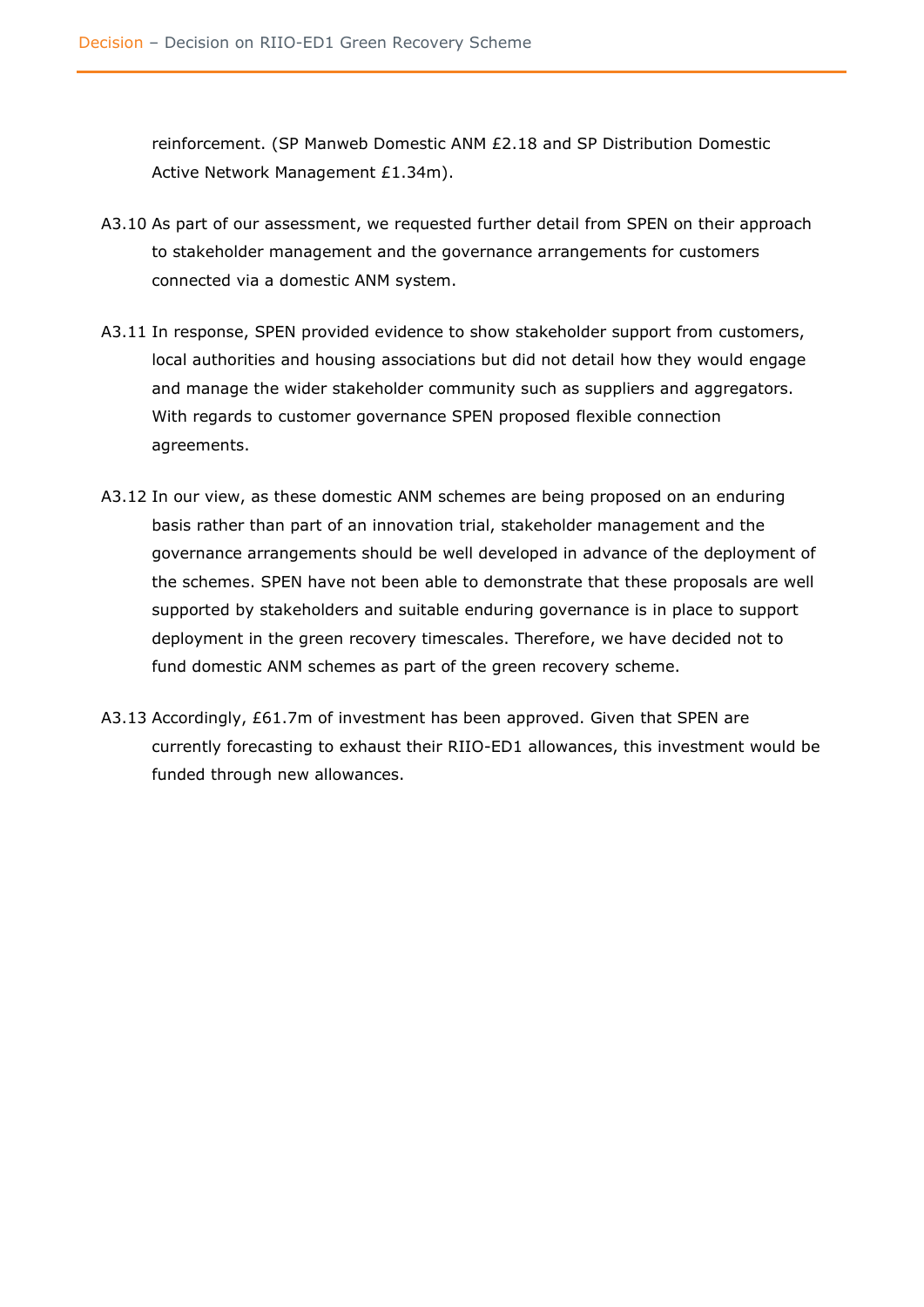# <span id="page-33-0"></span>**Appendix 4 SSEN Investment Proposals**

#### <span id="page-33-1"></span>**Section summary**

SSEN submitted 12 proposals at a total investment value of £40.92m across their two distribution licence areas. We have approved all proposals together with the total investment value. Given that SSEN are current forecasting to exhaust their RIIO-ED1 allowances, funding will be provided through new allowances.

# <span id="page-33-2"></span>**Summary of proposals**

- A4.1 SSEN shortlisted 12 proposals totalling £40.92m of investment across their two distribution licence areas. As SSEN expect to have exhausted their existing allowances by the end of the RIIO-ED1 period the investments would be funded through new allowances.
- A4.2 The shortlisted proposals cover a wide range of areas including forecasted domestic LCT adoption as well as the development of EV charging infrastructure, the reinforcement to a motorway service area, and the deployment of planned electric ferries services. Overall, SSEN expect that the delivery of these proposals will provide an additional 122.38MW of capacity across their network, supporting 48.19MW of demand load from LCTs.

#### <span id="page-33-3"></span>**SHEPD proposals**

- A4.3 A summary of each of the proposals submitted for the SHEPD licence area is provided below:
	- **Dundee, Constable Street (£3m):** investment to support the reinforcement of Constable Street Primary Substation transformers and associated cables will create 12.8MW of additional network capacity. 9.13MW of this new capacity will be used to support general domestic LCT uptake as well as key proposals to promote electric buses within the city and the decarbonisation of the Police Scotland car fleet.
	- **Ormlie and Mount Pleasant (£2.8m):** investment to support the reinforcement of the Ormlie and Mount Pleasant transformers and associated infrastructure, facilitating 2MW of additional network capacity. SSEN expect 8.2MW of this new capacity to support growth general domestic LCT uptake as well as the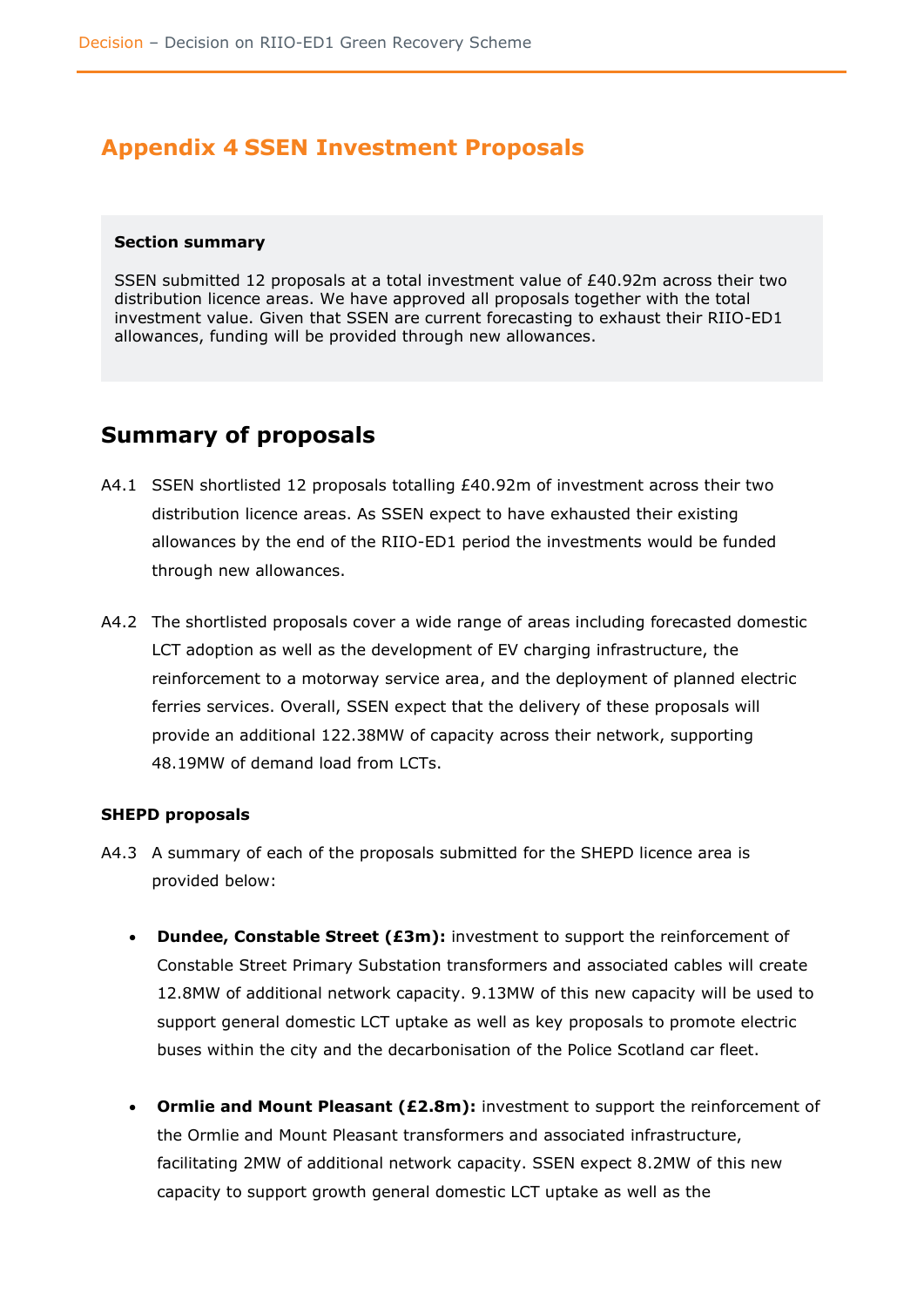decarbonisation of the Police Scotland car fleet, the introduction of EV charging at the RSPB's Dunnet Head Nature Reserve and the rollout of an EV charging hub in Thurso.

- **Kirkwall and St Marys (£2.68m):** investment to enable the reinforcement of the 11kV OHL between Kirkwall and St Marys, releasing 7.3MW headroom at Kirkwall Primary to the wider network. As well as general domestic LCT uptake in the area, this capacity will be utilised by Highlands and Island Airports as part of their Project SATE (Sustainable Aviation Test Environment) to create a low-carbon aviation test environment at Kirkwall Airport.
- **Clachan – North Uist/Benbecula (£2m):** reinforcement of Clachan Substation transformers to create 6.31MW of additional network capacity. SSEN expect the new capacity will be used to support general domestic LCT uptake as well as the electrification of small 'loch class' vessels serving the Clyde and Hebrides Ferry Services by Caledonian Maritime Assets Ltd and the EV charging development scheme initiated by North Uist Development Company.
- **Load Managed Areas (£3m):** investment will focus on Load Managed Areas (LMA) in the licence area. SSEN will establish a standard marker and load profile for LMA customers within their existing LV analytic tool to model space and water heating demand on the network allowing to help better understand customer behaviour and the impact on peak demand when load management is removed. The model will then be calibrated through data collected from LV monitoring across Constable Street and Ormlie Primary network areas. This project will then focus on undertaking LV and HV intervention in these areas with the objective to remove up to 1,900 customers from the existing constraints in place within the LMAs.

#### <span id="page-34-0"></span>**SEPD proposals**

- A4.4 A summary of each of the proposals submitted for the SEPD licence area is provided below:
	- **Wheatley (£3.9m):** investment to enable the reinforcement of the Wheatley transformers and OHL between Wheatley, Headington and Cowley, providing 14MW of additional capacity. 8.58MW of this capacity will support general domestic LCT uptake in the area as well as the significant growth in EV charging requirements at the Oxford motorway service area.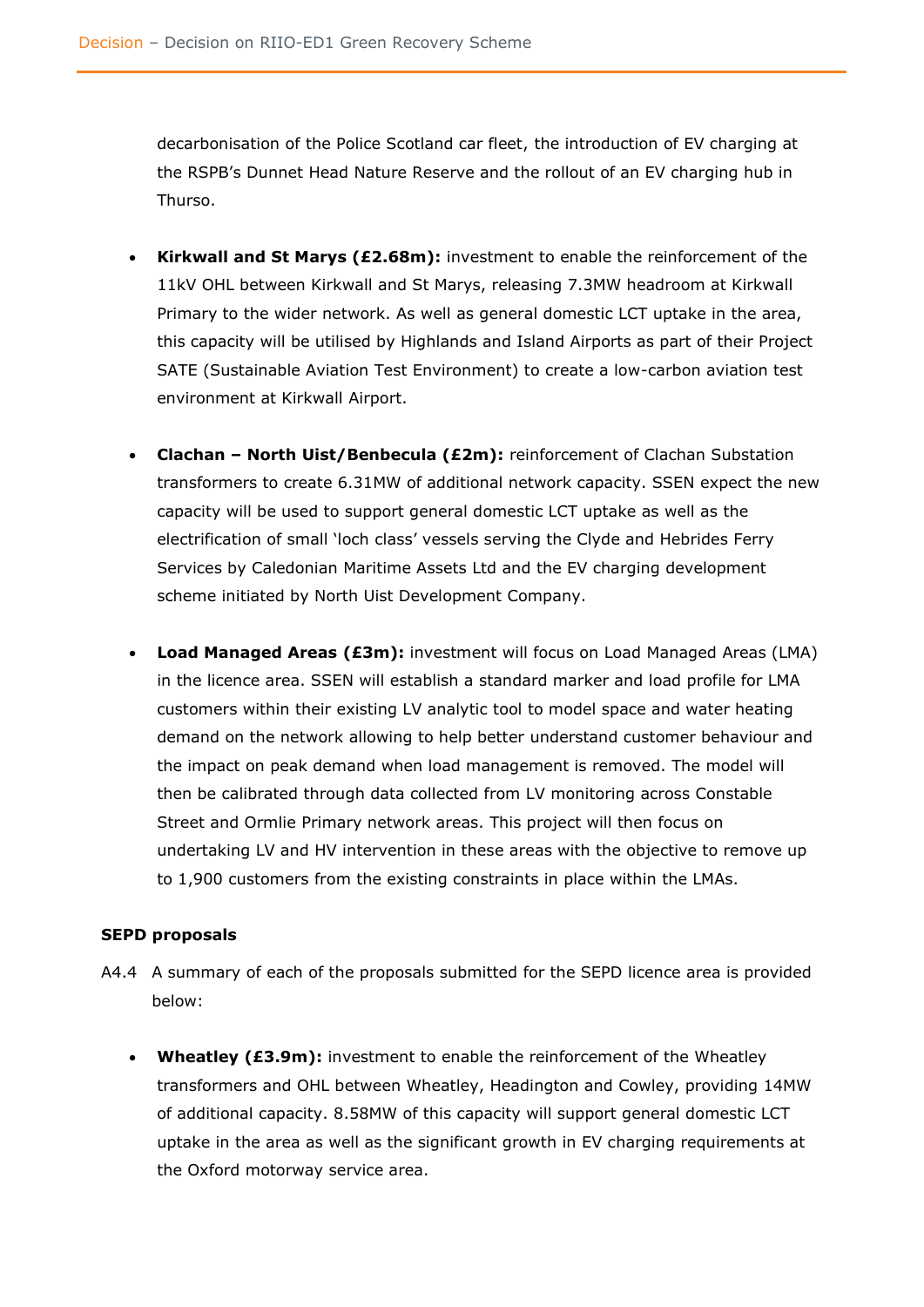- **Witney Town (£3.1m):** investment to support the reinforcement of the Witney Town transformers, providing 14.2MW of additional capacity. SSEN expect growth to be predominantly driven by greater penetration of low carbon transport initiatives.
- **Dorchester Town (£2.26m):** reinforcement of the feeder cables at Dorchester Town to release 12.47MVA of capacity onto the local network. Additional capacity expected to support predicted LCT growth as well as enabling Dorset Council's EV charging network programme rollout.
- **Bishops Waltham (£2.98m):** reinforcement of the transformers and the upgrade of the constrained sections of the feeder circuits at Bishops Waltham to provide 5.56MW of additional capacity. SSEN expect 3.09 MW of this capacity to support LCT uptake and expansion in the local area.
- **North Baddesley (£3.6m)**: reinforcement of the transformers and the upgrade of the feeder circuits at North Baddesley to provide 5.6 MW (transformer) 12.8 MW (circuits) of capacity. SSEN expect this capacity will support the LCT uptake in the area, primarily the development of the EV charging network and the upgrade of existing EV charging facilities.
- **Rownhams - North Southampton (£9.6m):** reinforcement of Rownhams substation and the installation of two 33kV new cables from Rownhams substation to a new substation at Rownhams MSA, creating 30MW of additional capacity. SSEN believe that scheme proposes a long-term, whole system optimised solution at both the north and south sides of Rownhams MSA.

#### <span id="page-35-0"></span>**LV monitoring**

A4.5 SSEN submitted a joint project covering LV monitoring across both licence areas. The proposed £2m investment will support the deployment of new monitoring equipment to help better understand existing network capacity and expected trends on demand and power flows on the low voltage networks.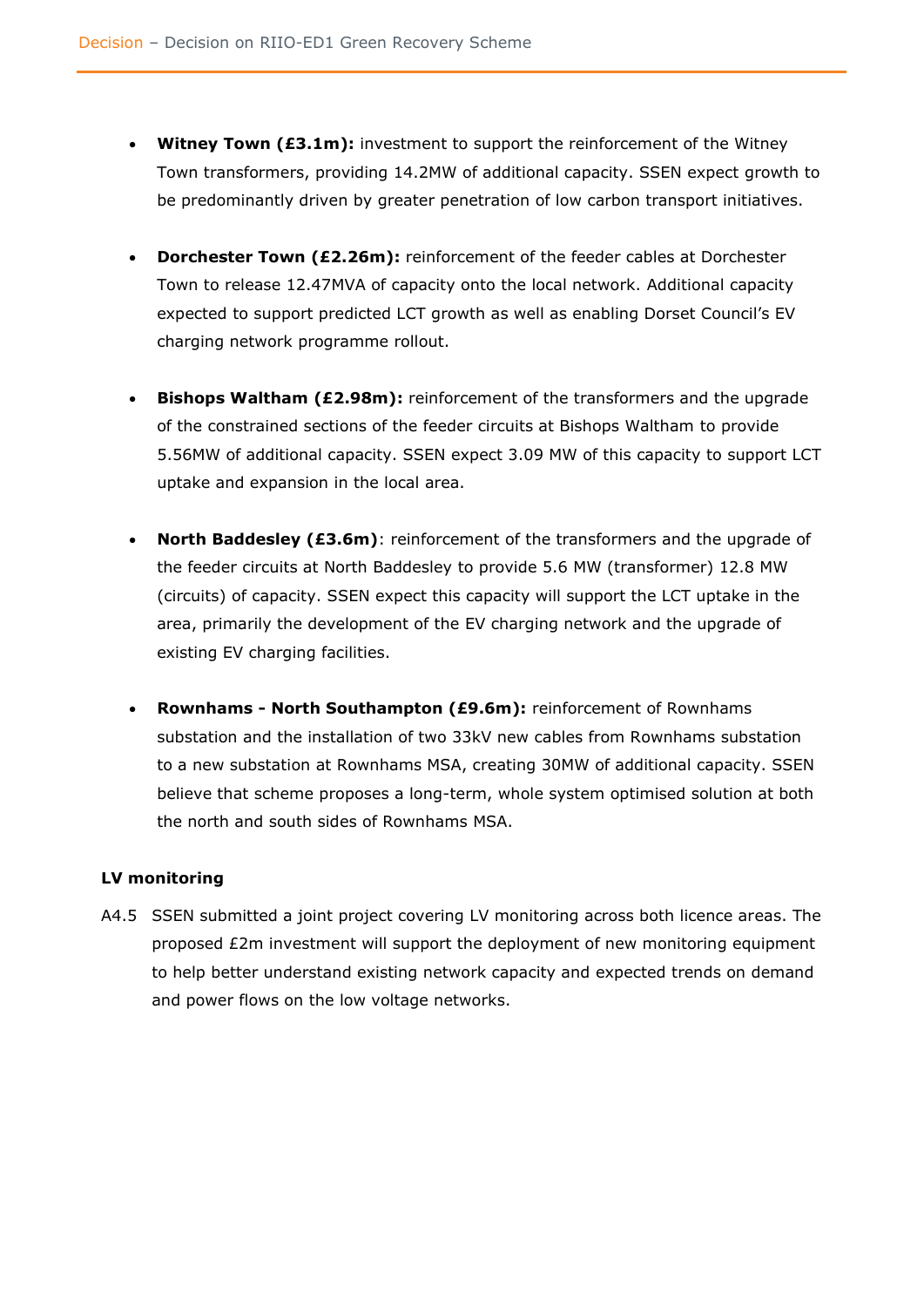# <span id="page-36-0"></span>**Ofgem assessment**

- A4.6 We have reviewed each of the 12 proposals submitted by SSEN with a total investment value of £40.92m. We consider that each of SSEN's proposals meet the objectives and requirements of the Green Recovery Scheme (as set out in Chapters 1 and 2 of this decision document) and our review of the engineering justification and costs has not identified any concerns.
- A4.7 Accordingly, we have decided to approve all 12 proposals together with the total £40.92m of investment requested. Given that SSEN are current forecasting to exhaust their RIIO-ED1 allowances, funding will be provided through new allowances.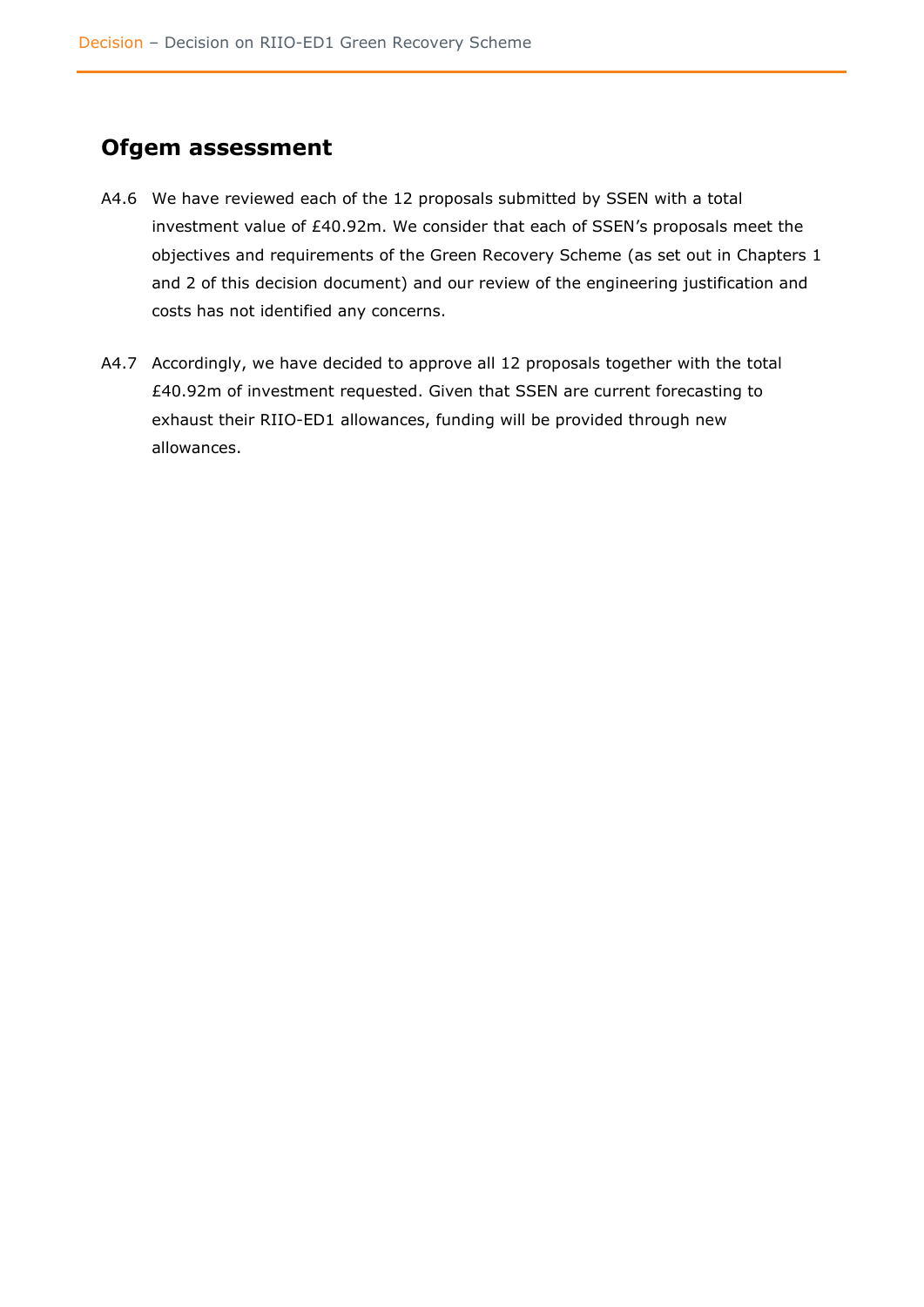# <span id="page-37-0"></span>**Appendix 5 UKPN Investment Proposals**

#### <span id="page-37-1"></span>**Section summary**

UKPN submitted 90 proposals at a total investment value of £82.4m across their three distribution licence areas. We have decided to accept 88 of these proposals at a total investment value of £66.1m which will be funded through UKPN's existing RIIO-ED1 allowances.

### <span id="page-37-2"></span>**Summary of proposals**

- A5.1 UKPN submitted 90 proposals (grouped under two main investment themes MSAs and other low carbon technology enablers) following the shortlisting process, with investment totalling up to £82.4m to be funded through existing RIIO-ED1 allowances across their licence areas. UKPN estimate that the 90 proposals translated to over 200MW of additional network capacity.
- A5.2 UKPN identified that the proposed investments would be made through 2021 and 2022 to ensure proposals can be delivered in short timescales and bring benefits to the wider economy. Additional detail on the proposals is summarised below.

#### <span id="page-37-3"></span>**EV charging at Motorway Service Areas (MSAs)**

- A5.3 UKPN shortlisted investment at 13 motorway MSA sites, with the aim of facilitating the UK Government commitment to deliver 6 rapid chargers at all motorway service areas in England by 2023. In total, UKPN forecast that these investments would help provide charging infrastructure for over 1.7 million daily car journeys if delivered in full.
- A5.4 Additionally, the proposed MSA investment is expected to enable further growth of low carbon generation in rural locations by provision of 11kV network in areas where little capacity has previously been in place.
- A5.5 The 13 proposed investments were divided into three core categories:
	- **Category 1 (7 sites proposed for immediate delivery):** investment of £20.9m to deliver 56MVA of capacity, equivalent to 750 ultra-rapid chargers, providing 100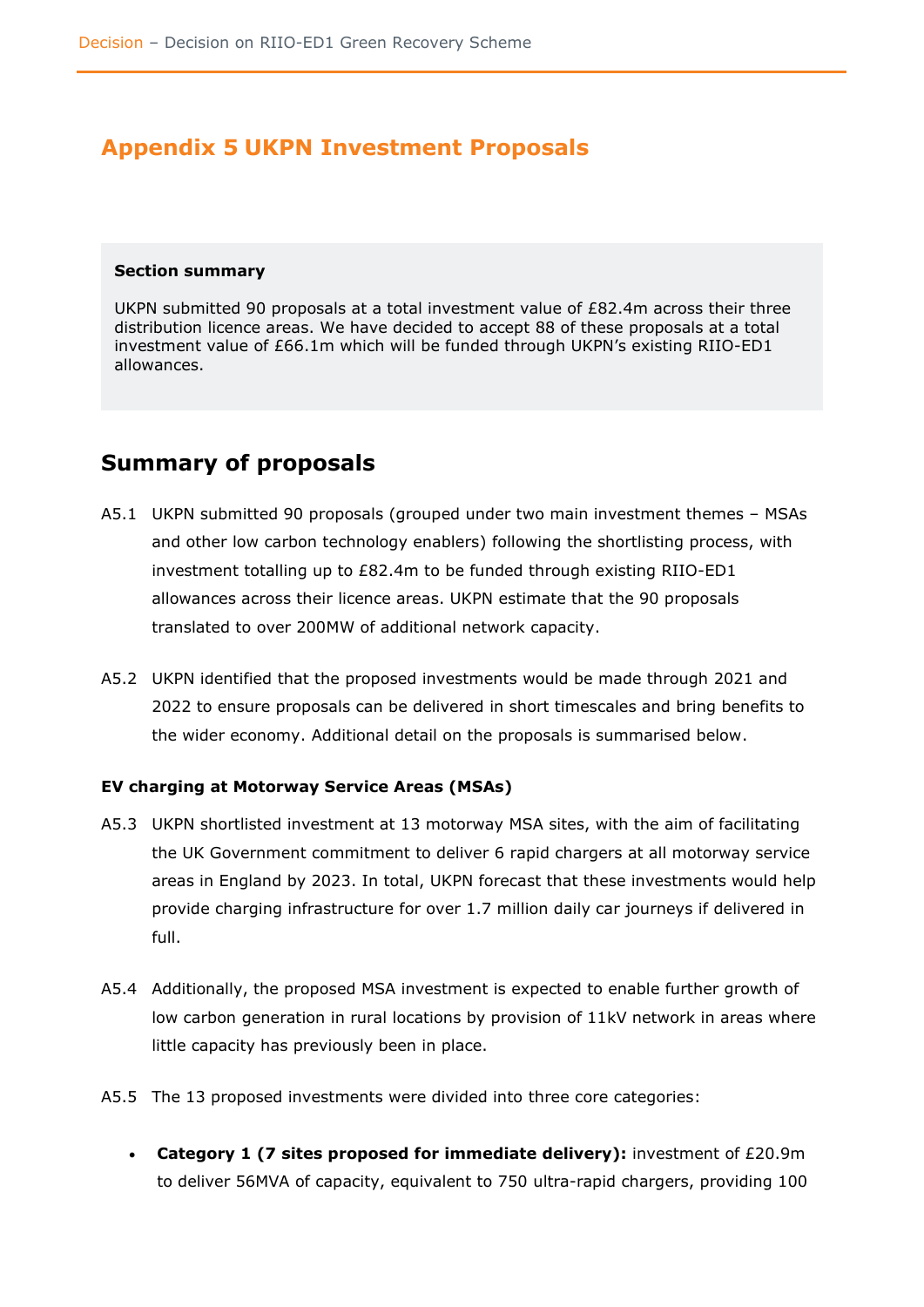miles of range within 10 mins of charge. All proposed circuits would be installed in 33kV construction and connected at 11kV in the short term to provide optionality for greater capacity in the future as required (post 2030). The sites covered include Baldock, Peterborough, London Gateway, Thurrock, Cobham, Pease Pottage and Cambridge.

- **Category 2 (3 sites):** investment of an additional £20.9m (at higher unit cost) to deliver 48MVA of capacity, equivalent to 640 ultra-rapid chargers within RIIO-ED1. Installation of all circuits in 33kV construction and to connect at 11kV in the shortterm as per Category 1. The three sites covered Toddington, South Mimms and Medway.
- **Category 3 (3 sites) –** investment of £23m to deliver 24 MVA of capacity, equivalent to 320 ultra-rapid chargers at 3 additional sites – Birchanger, Clackett Lane and Maidstone. These additional sites were identified as options that UKPN could progress under Green Recovery dependent on an Ofgem review of whole system value, including transmission alternatives. Alternatively, UKPN identified that the proposals could be delivered under the RIIO-ED2 price control starting in 2023 and subject to the standard determination process for these controls.

#### <span id="page-38-0"></span>**Other low carbon technology enablers**

- A5.6 UKPN also proposed an additional £17.4m investment across 66 sites to support a range of EV charging infrastructure and local authority and community energy heat and wider decarbonisation proposals (including £0.3m across 5 sites to support heat pump deployment and decarbonisation of generation – Campus East Welwyn Garden City, Campus West Welwyn Garden City, Maidstone District Energy Network, the Observer Building, Hastings and Solar Array, Sheringham Leisure Centre).
- A5.7 UKPN expect that the proposed investment for vehicle charging infrastructure would support more than 250 additional ultra-rapid chargers and 1,500 rapid chargers available for public use. This would represent an increase of approximately 15% on the total number of chargers currently available to the public across the UK. Coverage includes:
	- £4.1m investment to support charging at 16 Fuel Stations at locations including Peterborough, Norfolk, Essex, and Kent, providing 18.3MVA of capacity, equivalent to 250 x 150kW ultra rapid chargers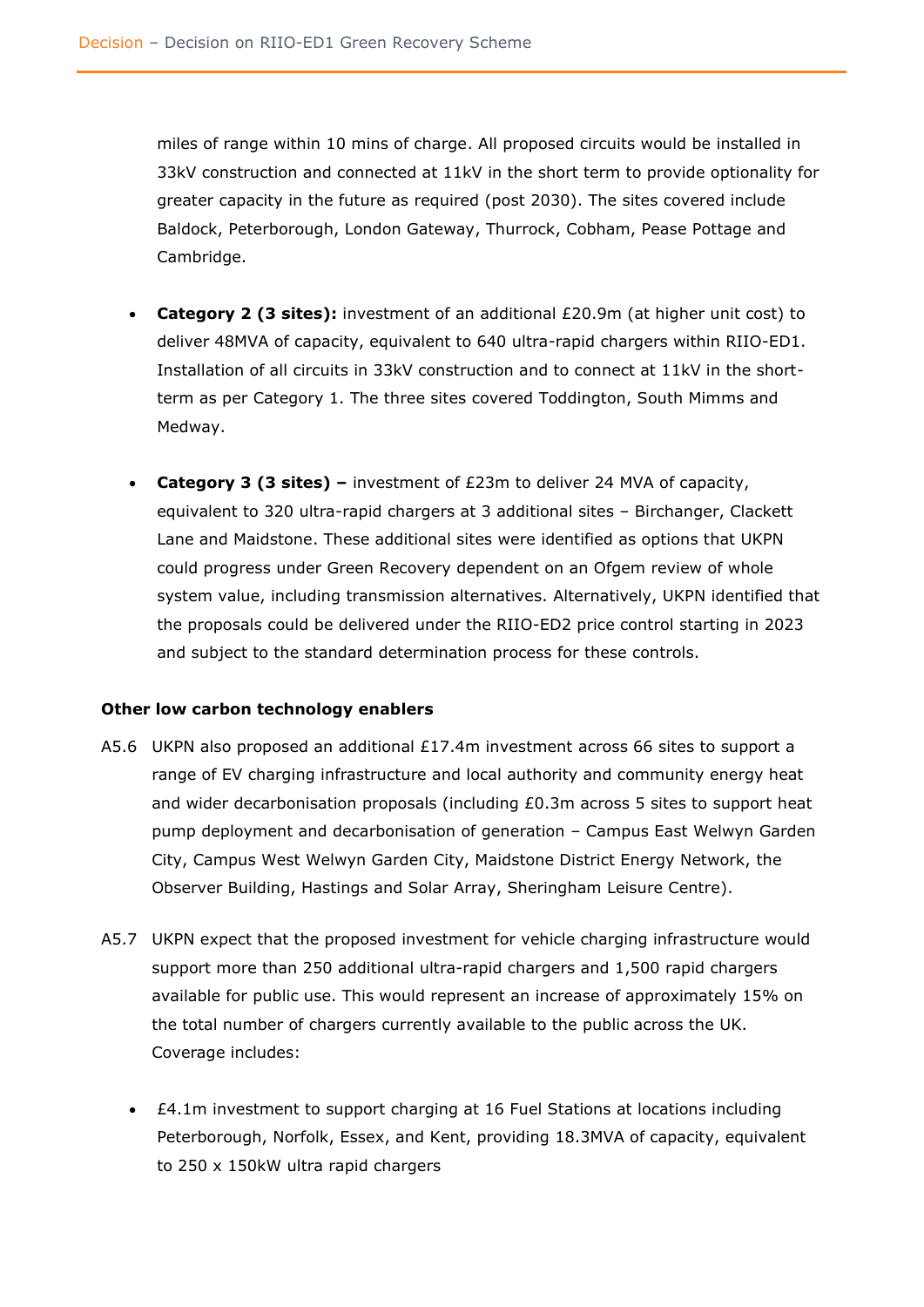- £2m investment to support 20 Local Authority charging hubs, providing 16.7 MVA of capacity, equivalent to 650 x 50kW rapid chargers. These 20 LA Charging hubs will provide provision of charging in a range of areas including Twickenham, Welwyn Garden City, Suffolk, and North Hertfordshire
- £3.9m investment for 7 Bus Garages, providing 27.0 MVA of capacity, equivalent to 350 x 150kW ultra rapid chargers. These will enable the further rollout of Electric Busses by Transport for London within the Greater London area
- £7.2m investment at 19 further charging hubs, providing 29.7 MVA of capacity, equivalent to 1,200 x 50kW rapid chargers at a range of locations, including railway stations and other car parks. These 19 charging further hubs cover Cambridgeshire, Essex, Guildford, East Sussex, and several boroughs within Greater London.

# <span id="page-39-0"></span>**Ofgem assessment**

- A5.8 We have reviewed the proposed  $£17.4m$  investment in low carbon technological enablers across 66 sites. We consider that each of the UKPN low carbon technological enabler proposals meet the objectives and requirements of the Green Recovery Scheme (as set out in Chapters 1 and 2 of this decision document). Our review of the engineering justification and costs has not identified any concerns. For those reasons, we have decided to approve the total proposed investment in low carbon technological enablers.
- A5.9 For the MSA sites, UKPN proposed 7 Category 1 MSA proposals for immediate delivery (Baldock, Peterborough, London Gateway, Thurrock, Cobham, Pease Pottage and Cambridge). We consider that each of the Category 1 UKPN proposals meets the objectives and requirements of the Green Recovery Scheme and our review of the engineering justification and costs has not identified any concerns. We have decided to approve all the Category 1 proposals at a total value of £20.9m.
- A5.10 UKPN proposed 3 Category 2 MSA proposals with higher unit cost (Toddington, South Mimms and Medway). For these sites we requested further information on the cost components. UKPN provided that information and having considered it we are satisfied that there is sufficient evidence to justify the expected costs. Our review of the engineering justification and costs for all Category 2 proposals has not identified any concerns. Accordingly, we consider that each of the Category 2 UKPN proposals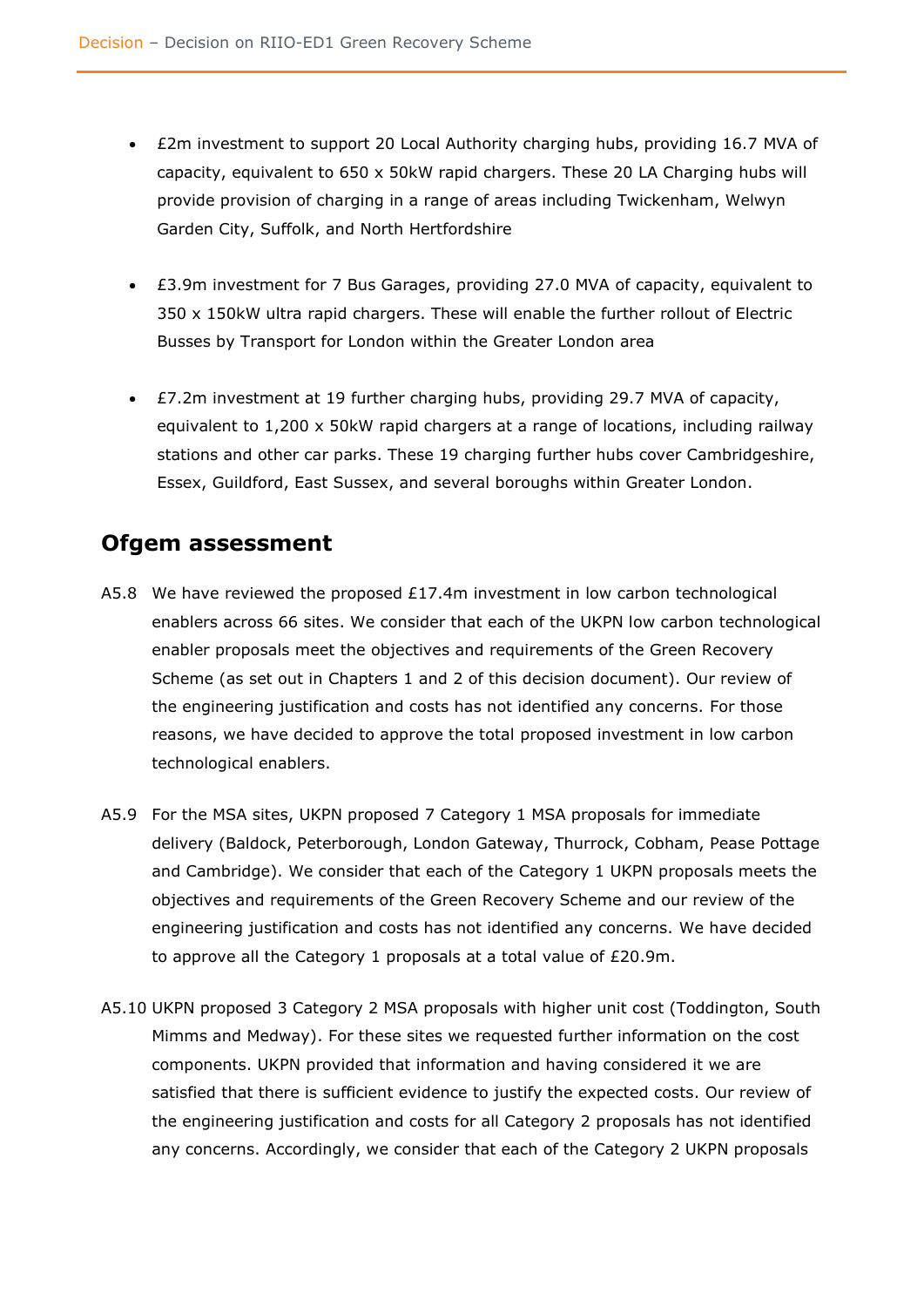meets the objectives and requirements of the Green Recovery Scheme and have decided to approve all Category 2 proposals at a total value of £20.9m.

- A5.11 Finally, UKPN proposed 3 Category 3 MSA proposals where they indicated there may be potential for a distribution or a transmission solution (Birchanger, Clackett Lane and Maidstone). In their submission UKPN proposed that an assessment against transmission alternatives be considered to ensure best value for consumers.
- A5.12 As part of our review of the Category 3 MSA proposals, we engaged with National Grid Electricity Transmission (NGET) to consider the potential for alternative transmission solutions. This allowed us to consider several criteria including deliverability, cost and value for money. Based on the information available, and the need to ensure that any Green Recovery MSA proposal is likely to enable the most efficient, enduring solution, we have identified that there may be potential for an alternative transmission based solution for Clackett Lane and Maidstone. Accordingly, we are not approving funding under the Green Recovery Scheme for these proposals.
- A5.13 We therefore propose that UKPN coordinate with NGET to engage in further development work on the MSA connection for Clackett Lane and Maidstone. This development work would include a whole system assessment of available distribution and transmission solutions, with any outcomes brought forward via the RIIO-ED2 price control setting process where it is appropriate to do so. Any alternative transmission solutions could also be developed in accordance with their own regulatory settlements and any wider UK Government funding.
- A5.14 We consider for Birchanger MSA the UKPN proposals meets the intent and requirements of the Green Recovery Scheme and our review of the engineering justification and costs has not identified any concerns. We have approved funding for this proposal, at a value of £6.9m.
- A5.15 Combining the low carbon technological enablers and proposed MSA proposals, 88 of UKPN proposals have been accepted at a total investment value of 66.1m. All the approved proposals will be funded through UKPN's existing RIIO-ED1 allowances.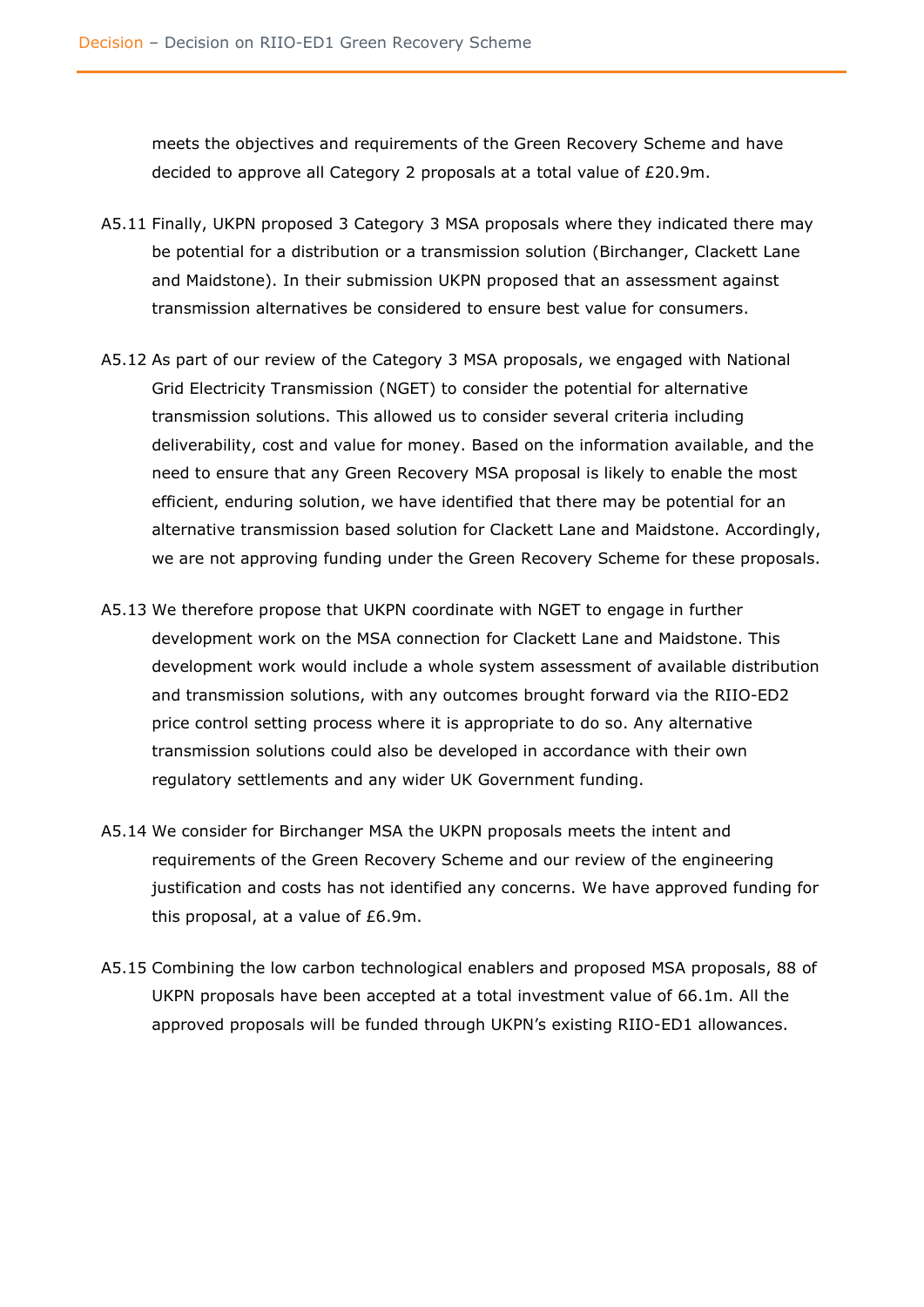# <span id="page-41-0"></span>**Appendix 6 WPD Investment Proposals**

#### <span id="page-41-1"></span>**Section summary**

WPD submitted 40 proposals at a total investment value of £59.1m across their four distribution licence areas. All proposals and the total investment value have been approved and will be funded through a combination of £41.1m from their existing RIIO-ED1 allowances across their East Midlands, South Wales and South West licence areas and £18.0m of new allowances for their West Midlands licence area.

# <span id="page-41-2"></span>**Summary of proposals**

- A6.1 WPD submitted 39 investment proposals across their four licence areas. The total submitted value of the proposals was £58.4m which would be funded through a combination of £41.1m from their existing RIIO-ED1 allowances across their East Midlands, South Wales and South West licence areas and £18.0m of new allowances for their West Midlands licence area based on updated expenditure forecasts for the RIIO-ED1 period.
- A6.2 WPD expect delivery of the proposals to increase demand capacity by 617MW, equating to the equivalent of a diversified requirement for  $\sim$ 171,000 heat pumps or 385,000 standard EV charge points. They also expect 589MW of generation capacity to be added, benefitting a range of potential DG connections. Wider benefits are also expected in relation to network resilience, increased capacity for off-gas grid areas, support for vulnerable customers, and increased EV charging capacity in key tourist areas.
- A6.3 WPD's submission was split into individual and grouped proposals, with proposals ranging in value from £30k to £5.6m. Additional details on the proposals are provided below.

#### <span id="page-41-3"></span>**Individual Proposals**

A6.4 The types of individual proposals include: primary and BSP Transformer upgrades, new or extended Primary/BSP substations, circuit reinforcement at 33kV and 132kV (cable or reconductoring), additional circuits / interconnectors, network extensions (towards MSAs and benefitting surrounding areas) and switchboard replacements or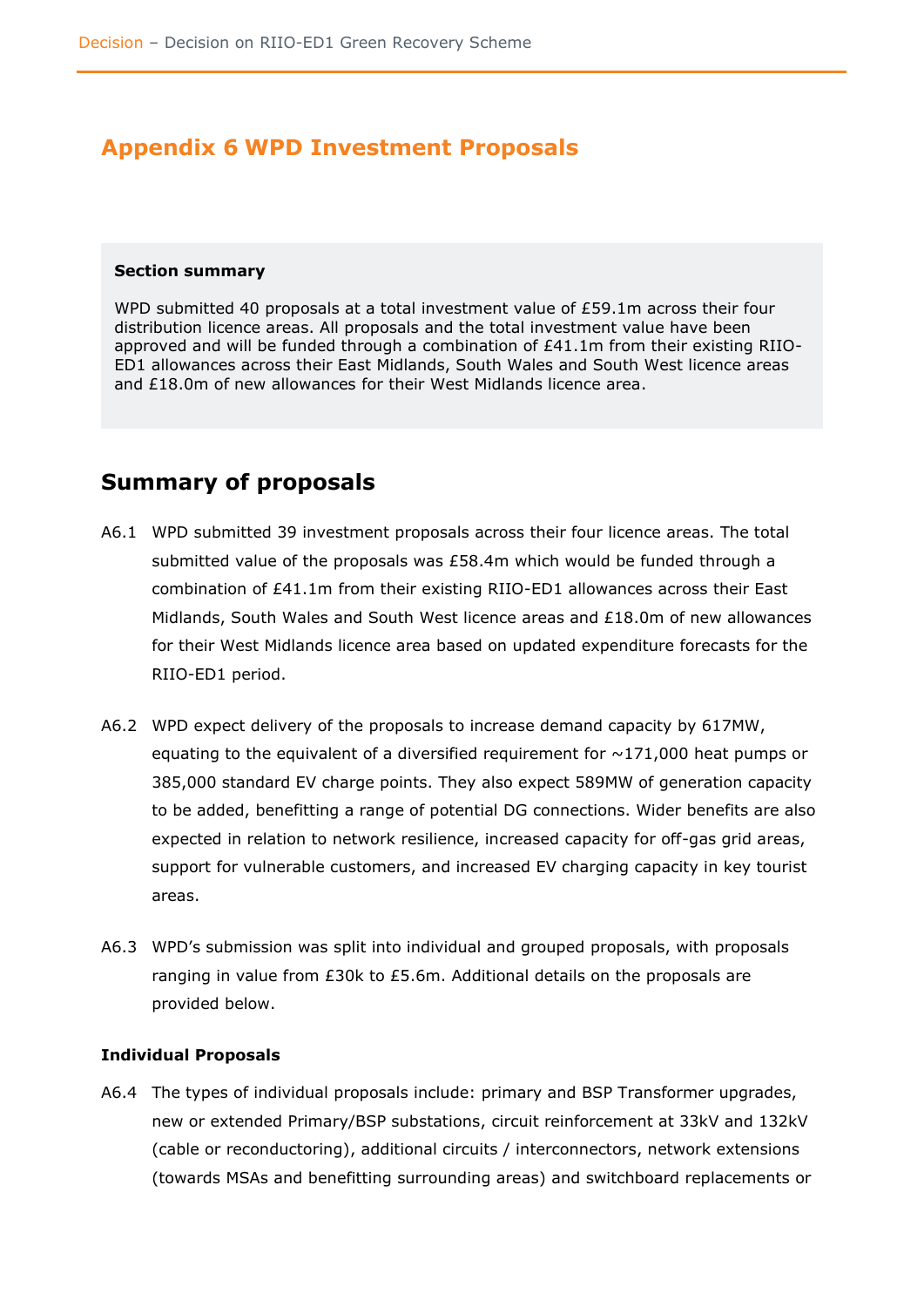extensions to facilitate more feeders. Further details on these individual proposals are provided below:

- **New East Croft Primary, East Midlands Nottingham (£3.5m):** construction of new primary substation with 24 MVA capacity.
- **Sleaford Tee –Sleaford re-string, East Midlands (£2.1m):** re-stringing of around 7km of 132kV double circuit overhead lines. WPD expect this to release 16MW of reverse power capacity to facilitate projected growth in generation connections and decrease the amount of reinforcement requirements triggered by customers. A higher rating on the overhead lines will also facilitate Active Network Management capacity as well as increasing demand capacity.
- **Crwys Road and Northcote Street 1 & 2 33kV Circuits, South Wales (£0.9m):** installation of two new 33kV feeder circuit breakers at Cardiff East BSP substation and laying of two 1.5km 33kV underground cables to provide a dedicated 33kV circuit to each 33/11kV transformer at the Crwys Road & Northcote Street primary substations. Expected to support an additional 8MW of demand and 8MW of generation capacity.
- **Golden Hill – West Farm – Neyland Circuit upgrade, South Wales (£0.15m):** survey and upgrade of existing conductors to run at 75 degree centigrade operation. Expected to facilitate the release of 5MW of demand and 6MW of generation capacity.
- **Hirwaun to Aberdare No1 33kV Circuit, South Wales (£0.075m):** survey and re-profile 4.8km of 0.1 HDC overhead line on the Hirwaun to Aberdare No 1 33kV circuit to run at 75 degree centigrade operation in order to increase the thermal rating of the 33kV ring. Expected to facilitate the release of 5MW of demand and generation capacity.
- **Newhouse T2, South Wales (£0.7m):** installation of second 33/11kV transformer at Newhouse Primary Substation to increase the demand capacity and associated works. Expected to release 7MW of demand and 7MW of generation capacity.
- **Neyland – Steynton Circuit upgrade, South Wales (£0.2m):** investment to support the removal of existing remaining network restrictions in the area, complementing planned reinforcement work underway. Focus is on rating of the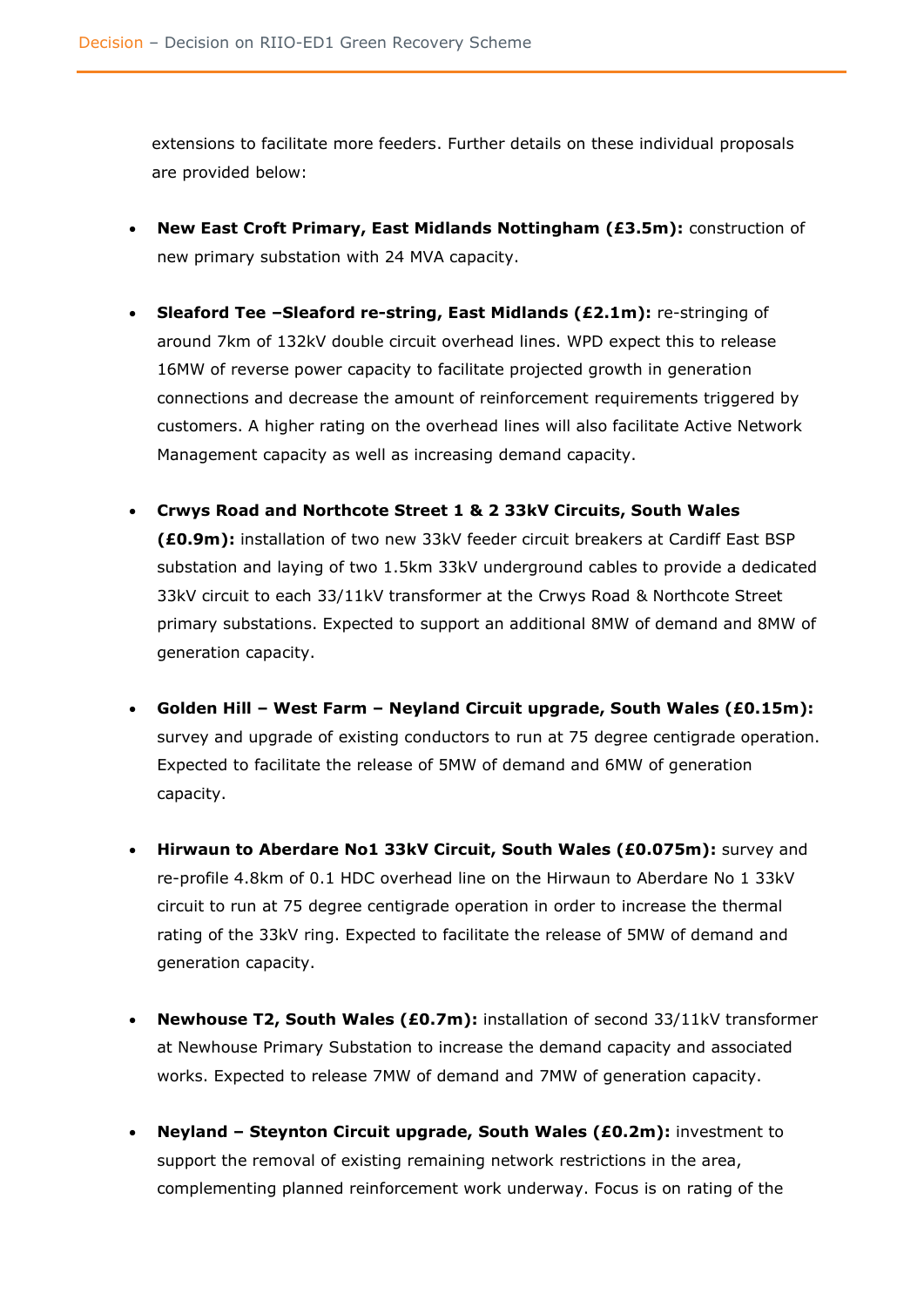overhead line sections to provide additional capacity for both generation and demand proposals. WPD expect project to release 9MW of demand and 6MW of generation capacity.

- **Talbot Green 11kV Board Change, South Wales (£0.7m):** replacement of the existing 11kV indoor circuit breaker arrangement with smaller units, allowing for more breakers and therefore more generator connections. Expected to support additional 14MW of demand and generation capacity.
- **Exeter Main to Ottery St Mary, South West (£1.0m):** for both circuits the scheme will overlay the short cable sections and uprate the overhead line to 75 degree centigrade operating temperature. Expected to support release of 9MW of capacity to facilitate connection of further renewable generation and demand on the surrounding primaries.
- **Indian Queens – Fraddon, A-line, South West (£0.5m):** re-stringing of 4km of 132kV 175 ACSR conductor to increase the capacity available for renewable generation in the area and future proof the circuit, facilitating additional capacity of 57 MW.
- **Load Binding DOC Relay Upgrade, South West (£0.03m):** upgrade the protection relays to load binding DOC relays to increase the reverse power flow capability of local areas of demand.
- **Newquay Trencreek, South West (£2.0m):** replacing existing 60 MVA GTs with 60/90 MVA units with associated infrastructure works. Expected to release an additional 30MW of capacity (demand and generation)
- **Truro GT upgrades, South West (£2.0m):** installation of a new 2.5km 33kV circuit from Newquay Trevemper, alongside a second primary transformer and all necessary 33/11kV switchgear, cables and associated ancillaries. Expected to release 13.5MW (winter demand) and 3MW of additional generation capacity.
- **Victoria Primary, South West (£2.5m):** investment to deliver a new Primary Substation (Victoria) south of the A30 between Cornwall Services and Victoria Business Park with associated infrastructure upgrades. The new substation and associated transformers will release up to 23MVA of demand capacity, facilitating the connection of further renewable generation (up to 12MVA).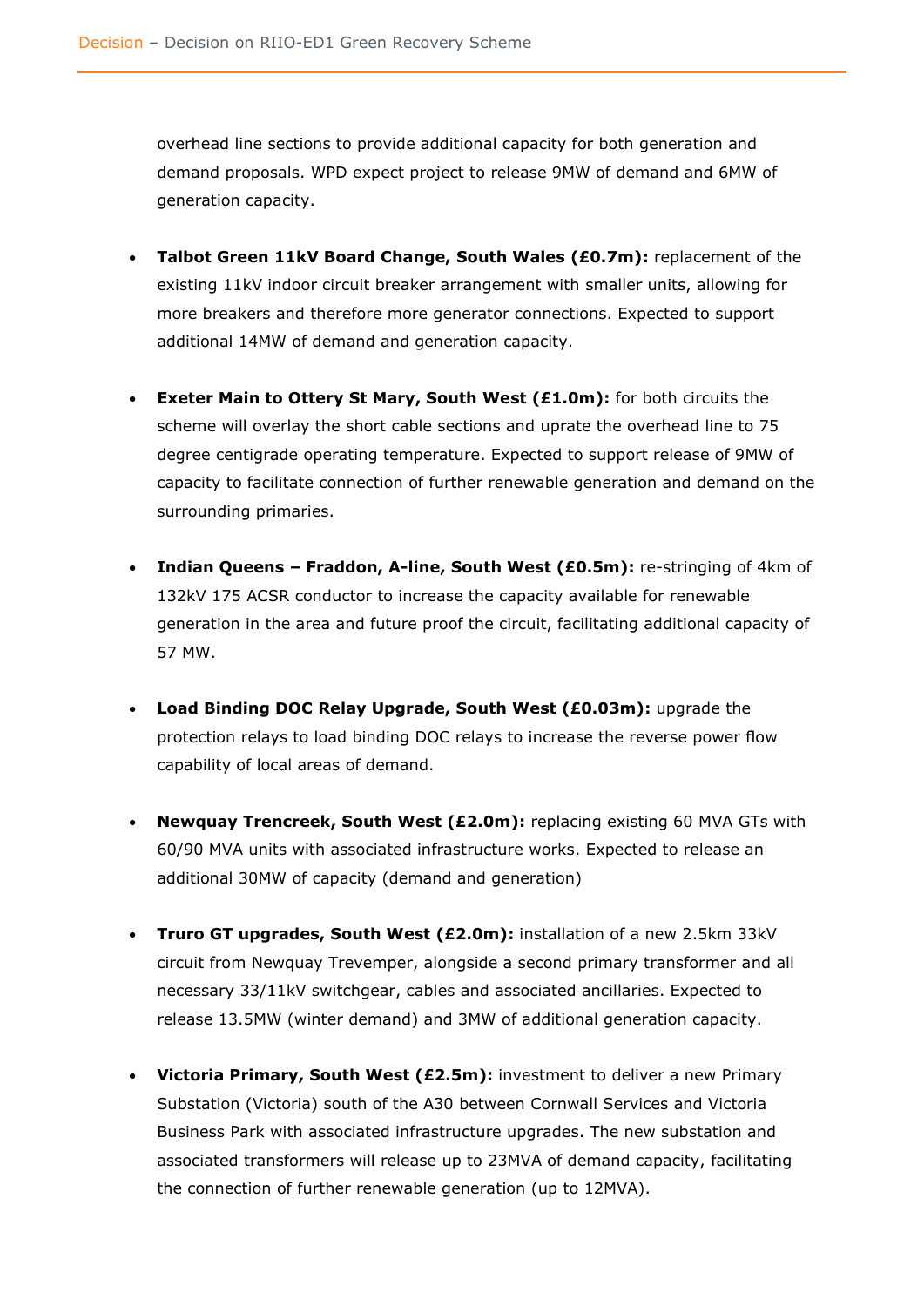- **Bushbury - Stafford 132kV OHL, West Midlands (£2.0m):** removal of constraints to rating of existing circuit by replacing with a larger conductor. The rating of the circuit would be increased from 99 MVA to 145 MVA summer rating. Project expected to release 46MW of demand and 46MW of generation capacity.
- **Bushbury – Wolverhampton West 33kV OHL, West Midlands (£0.3m):** replacing existing lines with 200 AAAC, releasing 14MW of additional demand and 14MW of generation capacity.
- **Stafford Northbound, West Midlands (£2.0m):** installation of two 11kV circuits with associated infrastructure upgrades, releasing 8MW of additional demand and 6MW of additional generation capacity.

#### <span id="page-44-0"></span>**Grouped Proposals**

- A6.5 Grouped proposals in each WPD licence area include those for 11kV circuit reinforcement of existing networks and the establishment of upgraded or new HV/LV local distribution substations for LCT connections. There were 40 proposals grouped in this way, with 25 of these coming directly from the call for evidence process. Further details are provided below:
	- **HV Feeder Reinforcement, East Midlands, various sites (£2.3m):** smaller sections of HV cables to be overlaid or new HV feeders established to increase capacity.
	- **HV/LV substation reinforcement, East Midlands (£0.28m):** transformer sizes in existing locations to be increased or new HV/LV substations established to increase capacity.
	- **HV Feeder Reinforcement, South Wales, various sites (£2.0m):** smaller sections of HV cables to be overlaid or new HV feeders established to increase capacity.
	- **HV/LV substation reinforcement, South Wales (£0.25m):** transformer sizes in existing locations to be increased or new HV/LV substations established to increase capacity.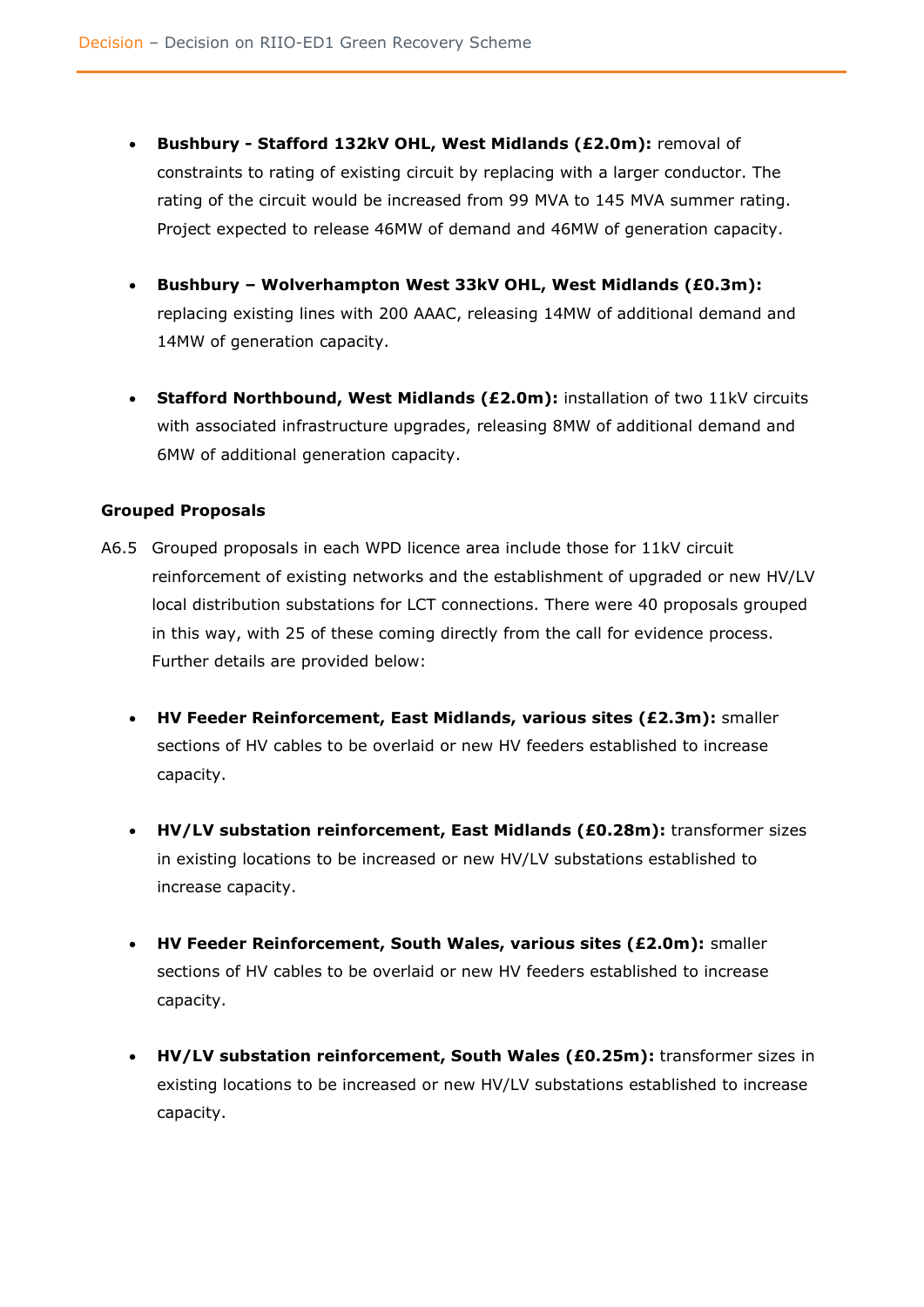- **HV Feeder Reinforcement, South West, various sites (£0.95m):** smaller sections of HV cables to be overlaid or new HV feeders established to increase capacity.
- **HV/LV substation reinforcement, South West (£0.1m):** transformer sizes in existing locations to be increased or new HV/LV substations established to increase capacity.
- **HV Feeder Reinforcement, West Midlands, various sites (£0.6m):** smaller sections of HV cables to be overlaid or new HV feeders established to increase capacity.
- **HV/LV substation reinforcement, West Midlands (£0.15m):** transformer sizes in existing locations to be increased or new HV/LV substations established to increase capacity.

### <span id="page-45-0"></span>**MSA proposals**

- A6.6 WPD's submission includes 15 MSA or trunk road EV charging related proposals. These include:
	- **Tamworth MSA, East Midlands (£1.87m):** new 33kV connection at a 33 metering substation and associated works, facilitating the release of 18MW of additional demand capacity. Supports MSA rapid charging and potential connection of further renewable generation and other LCT connections.
	- **Northampton MSA, East Midlands (£0.75m):** upgrade to 11kV connection at 2 metered substations, each served by new RMUs, fed directly from Banbury Lane Primary. Installation of 1500m of 11kV cable across two circuits to connect to the nearby Primary and two new 11kV circuit breakers at the Primary with potential need to extend the building if other connections in area proceed.
	- **Cardiff Gate MSA, M4, South Wales (£1.4m):** extension of the existing 11kV switchboard at St Mellons Primary Substation with two new feeder circuit breakers and installation of 2 x 2.5km 11kV underground, releasing 8MW of demand capacity. Supports MSA rapid charging and potential connection of further renewable generation and other LCT connections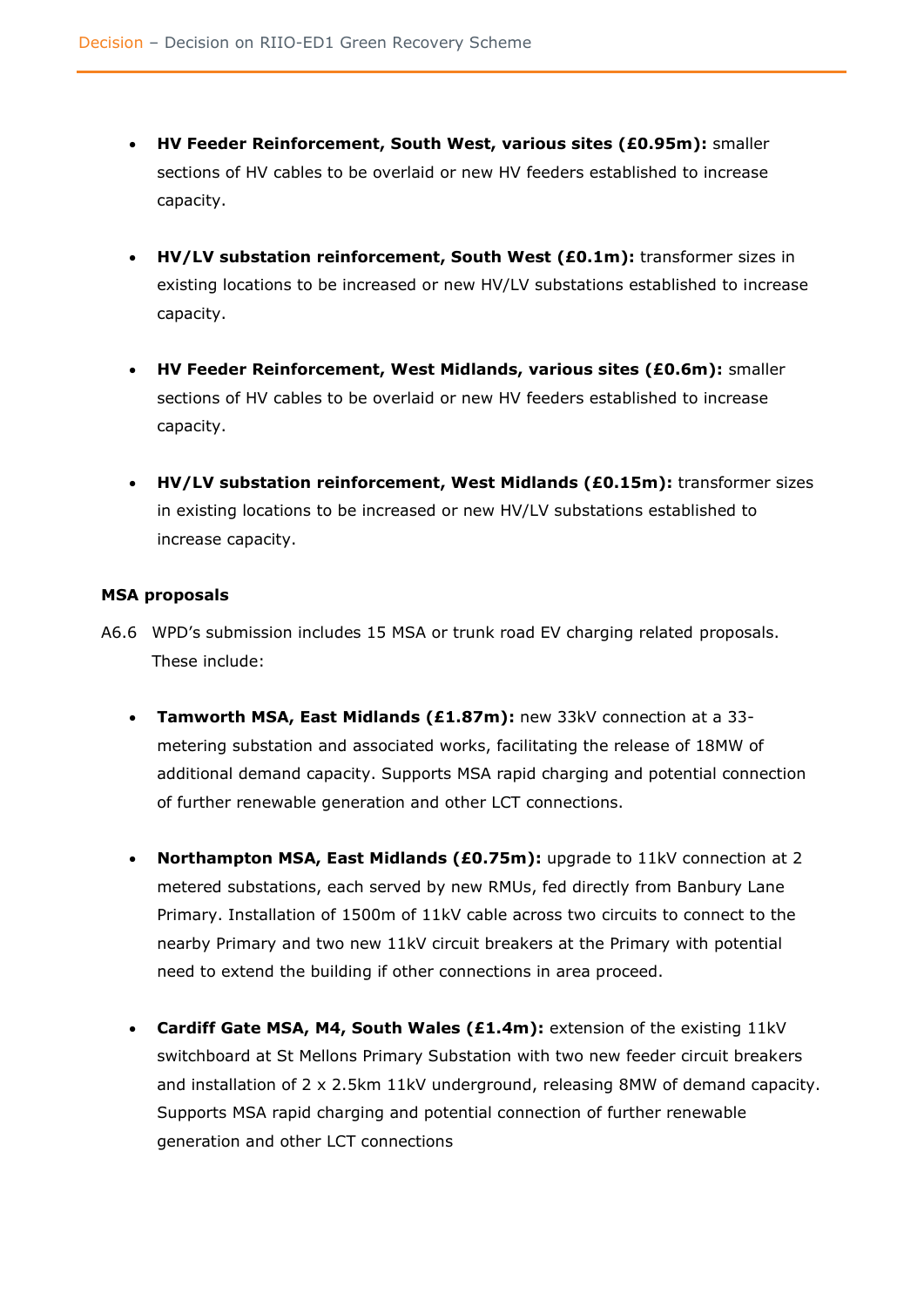- **Magor, M4 MSA, South Wales (£1.3m):** replacement of the 11kV switchboard at Magor BSP and associated works to accommodate two new 11kV circuit breakers, to provide supplies to Magor MSA. Expected to support 8MW of additional demand capacity for MSA rapid charging and the connection of further renewable generation.
- **Pont Abraham MSA, South Wales (£1.8m):** installation of 2 x 5000m 11kV cables to location within Pont Abraham MSA with associated infrastructure upgrades. Expected to release 8MW of additional demand capacity to serve the MSA with infrastructure able to connect potential further renewable generation within limits of existing 33kV network.
- **Gordano, M5 MSA, South West (£1.7m):** installation of new cables (~1.5km) in single cable sections and unbundle with new 33kV equipment to form a 33kV ring, new 33kV switch room and 33kV cable to connect to MSA through a new 33/11kV primary substation..
- **Frankley North & South M5 MSA, West Midlands (£1.5m):** installation of two new 11KV circuit breakers installed at Bartley Green BSP, with 2 x 3.6km HV cables installed from the BSP to the MSA site. A new 11KV metered substation is to be installed onsite to provide the connection.
- **Gloucester Services MSA, West Midlands (£1.6m):** installation of two new 11kV Cu cable circuits and associated network infrastructure, including installation of two 11kV circuit breakers at Gloucester Services in a building provided by the customer. Project expected to release 8MW of additional demand capacity, primarily for rapid EV charging at Gloucester Services with some scope for further renewable generation and LCT demand growth on south side of Gloucester.
- **Hopwood Park, M42 MSA, West Midlands (£2.0m):** installation two new 11KV circuit breakers at Longbridge 132/11 BSP with two new HV cables installed from the BSP to the MSA site. A new 11KV metered substation is to be installed onsite to provide the 8MW connection. Project expected to release 1-2MW of capacity initially with potential for further support to connections of additional renewable generation.
- **Michaelwood, M5 MSA, West Midlands (£2.4m):** extending the existing 11kV switch board to provide 2 x feeder breakers and lay 2 x 4.7 km cables to the north and south bound MSAs and install with associated infrastructure upgrades. This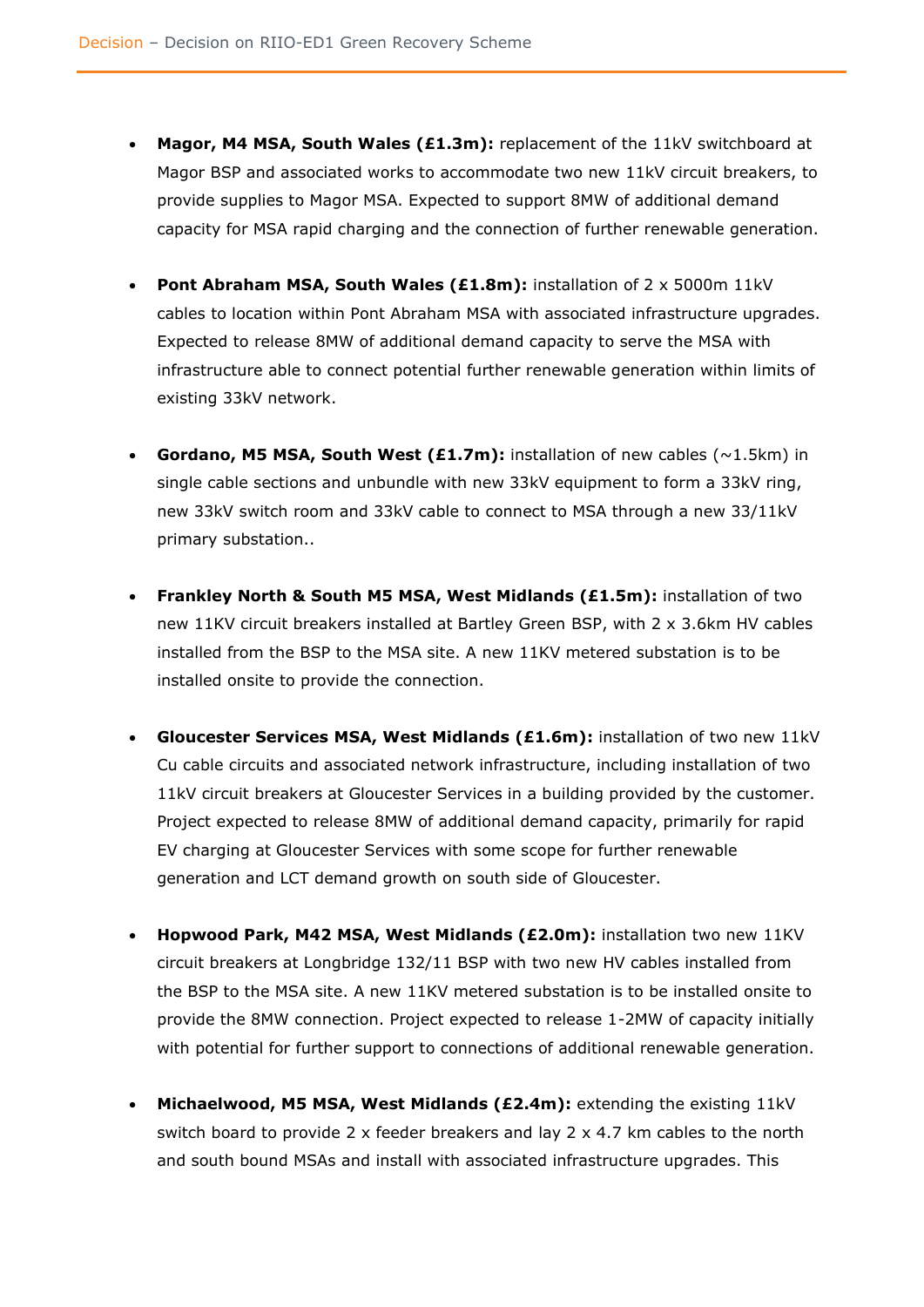infrastructure releases 8MW of demand capacity to the site, which will also be available to support further renewable generation.

- **Norton Cannes, M6 Toll MSA, West Midlands (£1.5m):** installation of two new 11KV circuit breakers installed at Burntwood 132/11kV BSP and two 4km HV cables from the BSP to the MSA site. A new 11KV metered substation is to be installed onsite to provide the 8MW connection. The project is expected to provide 8MW of additional demand capacity for rapid EV charging at the MSA as well as capacity to connect further renewable generation and other LCT demand.
- **Tibshelf Northbound, East Midlands (£5.6m):** installation of two additional 33kV circuit breakers and two 33kV cable circuits from Alfreton BSP to Tibshelf Northbound Services Station. Supported by installation of 33kV equipment and transformation on site and replacement of both 132/33kV transformers with 90MVA units, including associated 33kV cables. Investment expected to release 27MW demand capacity.
- **Watford Gap, East Midlands (£0.2m):** Upgrade to an 11kV connection at 2 metered substations, each served by new RMUs. 200m of 11kV cable is required to make the connection. 8MW of demand released to support the MSA and potential renewable generation connections
- **New BSP at Bridgwater, South West (£4.25m):** scheme will establish a new 2 x transformer 132/33kV BSP near Bridgwater GSP with associated infrastructure works. The new grid transformers will feed a new 33kV switchboard from which the new Gravity Project connection and other customers (the Gravity Project is expected to fund the costs of the 33kV cable to their site and the required 33/11kV assets). The new BSP will provide up to 90MVA additional demand headroom (114MVA cyclic) of which 40MVA would be used by Gravity. The new BSP is also expected to create 60MVA of generation headroom.
- **Hammerley Down 33kV Reinforcement, West Midlands (£3.9m):** installation of a further 33kV circuit and create a two-switch mesh at Hammerley Down with an outgoing circuit to Alveston. Upgrades expected to release 15MW of additional capacity will be released, supporting rapid EV charging at local service station and potential connection of further renewable generation and LCT demand.

### <span id="page-47-0"></span>**Ofgem assessment**